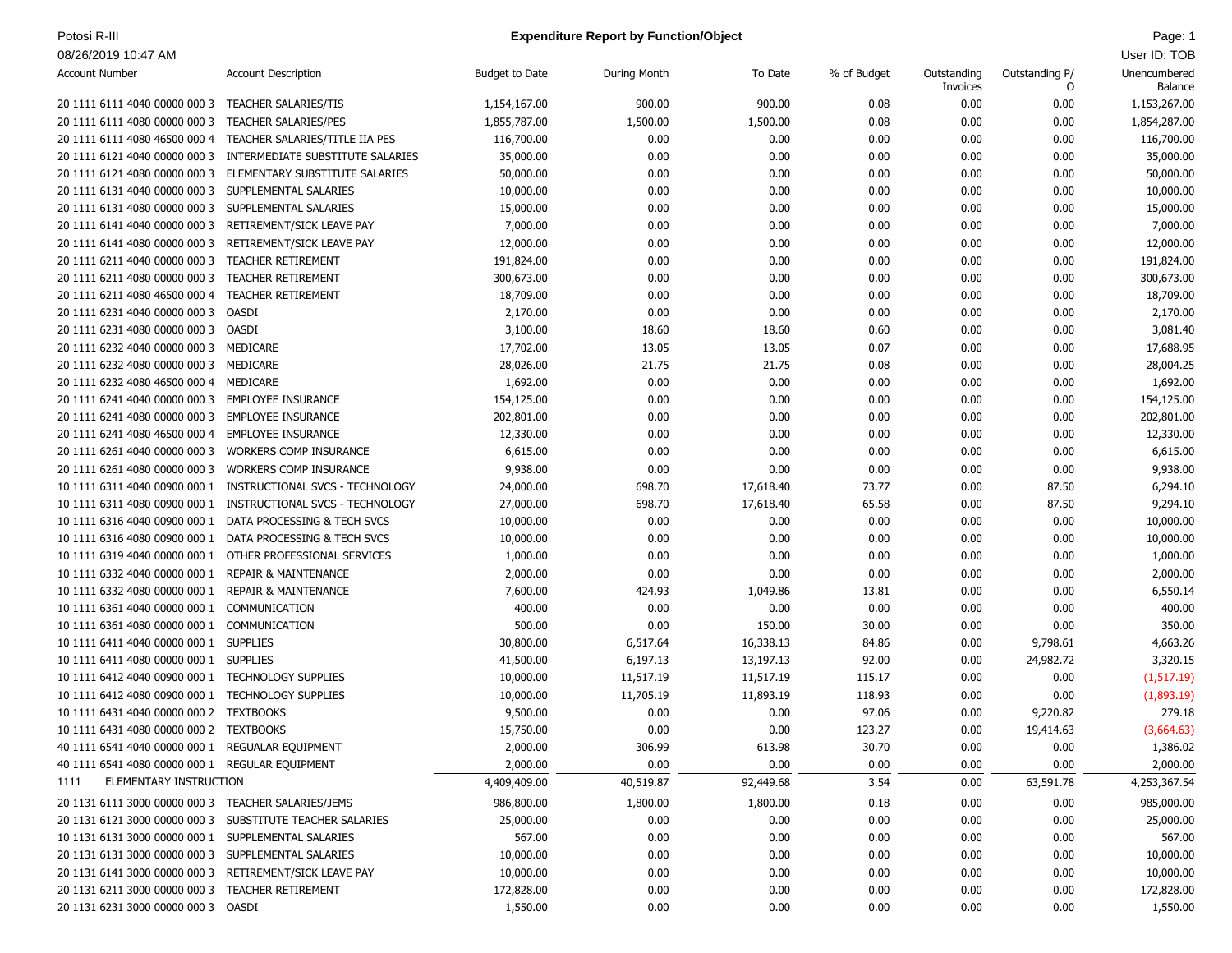# Potosi R-III **Page: 2 Page: 2 Expenditure Report by Function/Object Page: 2 Page: 2 Page: 2**

| <b>Account Number</b>                                    | <b>Account Description</b>                                                  | <b>Budget to Date</b> | During Month | To Date   | % of Budget | Outstanding<br>Invoices | Outstanding P/<br>0 | Unencumbered<br>Balance |
|----------------------------------------------------------|-----------------------------------------------------------------------------|-----------------------|--------------|-----------|-------------|-------------------------|---------------------|-------------------------|
| 20 1131 6232 3000 00000 000 3                            | MEDICARE                                                                    | 14,961.00             | 26.10        | 26.10     | 0.17        | 0.00                    | 0.00                | 14,934.90               |
| 20 1131 6241 3000 00000 000 3                            | <b>EMPLOYEE INSURANCE</b>                                                   | 123,300.00            | 0.00         | 0.00      | 0.00        | 0.00                    | 0.00                | 123,300.00              |
| 20 1131 6261 3000 00000 000 3                            | <b>WORKERS COMP INSURANCE</b>                                               | 6,048.00              | 0.00         | 0.00      | 0.00        | 0.00                    | 0.00                | 6,048.00                |
| 10 1131 6311 3000 00900 000 1                            | INSTRUCTIONAL SVCS - TECHNOLOGY                                             | 27,000.00             | 698.70       | 17,618.40 | 65.58       | 0.00                    | 87.50               | 9,294.10                |
| 10 1131 6313 3000 00000 000 1 PUPIL SERVICES             |                                                                             | 200.00                | 0.00         | 0.00      | 0.00        | 0.00                    | 0.00                | 200.00                  |
| 10 1131 6316 3000 00900 000 1                            | DATA PROCESSING & TECH RELATED<br><b>SVCS</b>                               | 2,000.00              | 0.00         | 0.00      | 0.00        | 0.00                    | 0.00                | 2,000.00                |
| 10 1131 6332 3000 00000 000 1 REPAIR & MAINTENANCE       |                                                                             | 5,000.00              | 138.66       | 277.32    | 45.55       | 0.00                    | 2,000.00            | 2,722.68                |
| 10 1131 6343 3000 00000 000 1 TRAVEL                     |                                                                             | 250.00                | 0.00         | 0.00      | 0.00        | 0.00                    | 0.00                | 250.00                  |
| 10 1131 6361 3000 00000 000 1 COMMUNICATION              |                                                                             | 500.00                | 0.00         | 0.00      | 70.77       | 0.00                    | 353.85              | 146.15                  |
| 10 1131 6371 3000 00000 000 1 DUES & MEMBERSHIPS         |                                                                             | 200.00                | 0.00         | 0.00      | 0.00        | 0.00                    | 0.00                | 200.00                  |
| 10 1131 6411 3000 00000 000 1 SUPPLIES                   |                                                                             | 25,600.00             | 2,260.78     | 7,261.89  | 90.12       | 0.00                    | 15,809.84           | 2,528.27                |
| 10 1131 6412 3000 00900 000 1 TECHNOLOGY SUPPLIES        |                                                                             | 7,000.00              | 11,517.19    | 11,517.19 | 164.53      | 0.00                    | 0.00                | (4, 517.19)             |
| 10 1131 6431 3000 00000 000 2 TEXTBOOKS                  |                                                                             | 8,000.00              | 0.00         | 0.00      | 93.82       | 0.00                    | 7,505.80            | 494.20                  |
| 40 1131 6541 3000 00000 000 1 REGULAR EQUIPMENT          |                                                                             | 2,000.00              | 0.00         | 0.00      | 0.00        | 0.00                    | 0.00                | 2,000.00                |
| MIDDLE SCHOOL INSTRUCTION<br>1131                        |                                                                             | 1,428,804.00          | 16,441.43    | 38,500.90 | 4.50        | 0.00                    | 25,756.99           | 1,364,546.11            |
| 20 1151 6111 1050 00000 000 3 TEACHER SALARIES/PHS       |                                                                             | 1,664,300.00          | 1,200.00     | 1,200.00  | 0.07        | 0.00                    | 0.00                | 1,663,100.00            |
| 20 1151 6121 1050 00000 000 3                            | SUBSTITUTE TEACHER SALARIES                                                 | 45,000.00             | 0.00         | 0.00      | 0.00        | 0.00                    | 0.00                | 45,000.00               |
| 10 1151 6131 1050 00000 000 1 SUPPLEMENTAL SALARIES      |                                                                             | 5,123.00              | 0.00         | 0.00      | 0.00        | 0.00                    | 0.00                | 5,123.00                |
| 20 1151 6131 1050 00000 000 3                            | SUPPLEMENTAL SALARIES                                                       | 15,000.00             | 0.00         | 0.00      | 0.00        | 0.00                    | 0.00                | 15,000.00               |
| 20 1151 6141 1050 00000 000 3                            | RETIREMENT/SICK LEAVE PAY                                                   | 10,000.00             | 0.00         | 0.00      | 0.00        | 0.00                    | 0.00                | 10,000.00               |
| 20 1151 6152 1050 00000 000 3                            | TEACHERS AIDE/ASST SALARIES                                                 | 26,090.00             | 0.00         | 0.00      | 0.00        | 0.00                    | 0.00                | 26,090.00               |
| 20 1151 6211 1050 00000 000 3                            | <b>TEACHER RETIREMENT</b>                                                   | 275,342.00            | 0.00         | 0.00      | 0.00        | 0.00                    | 0.00                | 275,342.00              |
|                                                          |                                                                             |                       |              |           |             |                         |                     |                         |
| 10 1151 6221 1050 00000 000 1                            | NON-TEACHER RETIREMENT                                                      | 40.00                 | 0.00         | 0.00      | 0.00        | 0.00                    | 0.00                | 40.00                   |
| 20 1151 6231 1050 00000 000 3                            | OASDI                                                                       | 2,790.00              | 0.00         | 0.00      | 0.00        | 0.00                    | 0.00                | 2,790.00                |
| 20 1151 6232 1050 00000 000 3                            | MEDICARE                                                                    | 27,340.00             | 17.40        | 17.40     | 0.06        | 0.00                    | 0.00                | 27,322.60               |
| 20 1151 6241 1050 00000 000 3                            | <b>EMPLOYEE INSURANCE</b>                                                   | 209,610.00            | 0.00         | 0.00      | 0.00        | 0.00                    | 0.00                | 209,610.00              |
| 20 1151 6261 1050 00000 000 3                            | <b>WORKERS COMP INSURANCE</b>                                               | 10,361.00             | 0.00         | 0.00      | 0.00        | 0.00                    | 0.00                | 10,361.00               |
| 10 1151 6311 1050 00900 000 1                            | INSTRUCTIONAL SVCS - TECHNOLOGY                                             | 0.00                  | 9,698.69     | 26,618.38 | 0.00        | 0.00                    | 87.50               | (26,705.88)             |
|                                                          | 10 1151 6312 1050 00000 000 1 INSTR PROG IMPROVEMENT SVCS                   | 1,000.00              | 0.00         | 0.00      | 0.00        | 0.00                    | 0.00                | 1,000.00                |
| 10 1151 6313 1050 00000 000 1                            | PUPIL SERVICES                                                              | 4,000.00              | 2,005.00     | 1,503.75  | 37.59       | 0.00                    | 0.00                | 2,496.25                |
|                                                          | 10 1151 6316 1050 00900 000 1 DATA PROCESSING & TECH RELATED<br><b>SVCS</b> | 5,000.00              | 0.00         | 2,909.12  | 58.18       | 0.00                    | 0.00                | 2,090.88                |
| 10 1151 6319 1050 00000 000 1 OTHER PROFESSIONAL SVCS    |                                                                             | 500.00                | 0.00         | 0.00      | 0.00        | 0.00                    | 0.00                | 500.00                  |
| 10 1151 6332 1050 00000 000 1 REPAIR & MAINTENANCE       |                                                                             | 1,325.00              | 0.00         | 0.00      | 0.00        | 0.00                    | 0.00                | 1,325.00                |
| 10 1151 6332 1050 08200 000 1 REPAIR & MAINT - VOC MUSIC |                                                                             | 0.00                  | 221.42       | 221.42    | 0.00        | 0.00                    | 0.00                | (221.42)                |
| 10 1151 6332 1050 11570 000 1 REPAIR & MAINTENANCE A+    |                                                                             | 100.00                | 0.00         | 0.00      | 0.00        | 0.00                    | 0.00                | 100.00                  |
| 10 1151 6343 1050 00000 000 1 TRAVEL                     |                                                                             | 1,000.00              | 0.00         | 0.00      | 0.00        | 0.00                    | 0.00                | 1,000.00                |
| 10 1151 6343 1050 11570 000 1 TRAVEL A+                  |                                                                             | 130.00                | 0.00         | 0.00      | 0.00        | 0.00                    | 0.00                | 130.00                  |
| 10 1151 6361 1050 00000 000 1 COMMUNICATION              |                                                                             | 4,000.00              | 0.00         | 0.00      | 0.00        | 0.00                    | 0.00                | 4,000.00                |
| 10 1151 6361 1050 11570 000 1 COMMUMICATION A+           |                                                                             | 100.00                | 0.00         | 0.00      | 0.00        | 0.00                    | 0.00                | 100.00                  |
| 10 1151 6371 1050 00000 000 1 DUES & MEMBERSHIPS         |                                                                             | 500.00                | 0.00         | 0.00      | 0.00        | 0.00                    | 0.00                | 500.00                  |
| 10 1151 6411 1050 00000 000 1 SUPPLIES                   |                                                                             | 9,800.00              | 36.67        | 6,036.67  | 61.60       | 0.00                    | 0.00                | 3,763.33                |
| 10 1151 6411 1050 00500 000 1 SUPPLIES-HEALTH            |                                                                             | 200.00                | 0.00         | 0.00      | 69.81       | 0.00                    | 139.61              | 60.39                   |
| 10 1151 6411 1050 00600 000 1 SUPPLIES-INST MUSIC        |                                                                             | 500.00                | 0.00         | 0.00      | 0.00        | 0.00                    | 0.00                | 500.00                  |
| 10 1151 6411 1050 00800 000 1 SUPPLIES-SOC STUDIES       |                                                                             | 900.00                | 1,449.91     | 1,449.91  | 205.55      | 0.00                    | 400.00              | (949.91)                |
| 10 1151 6411 1050 00900 000 1 SUPPLIES-TECHNOLOGY        |                                                                             | 3,400.00              | 0.00         | 0.00      | 0.00        | 0.00                    | 0.00                | 3,400.00                |
|                                                          | 10 1151 6411 1050 01100 000 1 SUPPLIES - STUDENT INCENTIVES                 | 1,000.00              | 0.00         | 0.00      | 0.00        | 0.00                    | 0.00                | 1,000.00                |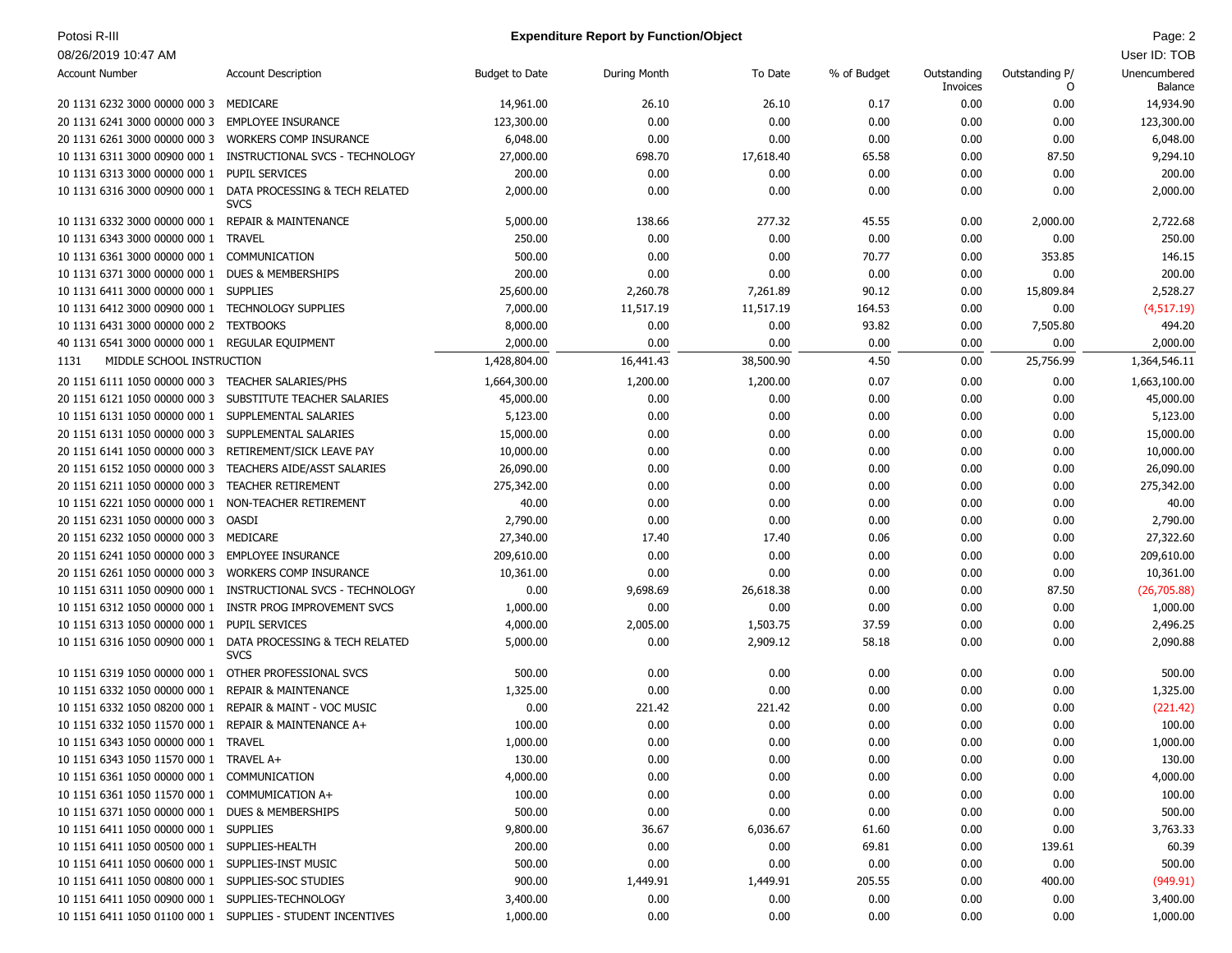# Potosi R-III **Page: 3 Page: 3 Expenditure Report by Function/Object Page: 3 Page: 3**

| <b>Account Number</b>                                | <b>Account Description</b>                                                | <b>Budget to Date</b> | During Month | To Date   | % of Budget | Outstanding<br>Invoices | Outstanding P/<br>O | Unencumbered<br>Balance |
|------------------------------------------------------|---------------------------------------------------------------------------|-----------------------|--------------|-----------|-------------|-------------------------|---------------------|-------------------------|
| 10 1151 6411 1050 03000 000 1 SUPPLIES-PE            |                                                                           | 500.00                | 0.00         | 0.00      | 94.54       | 0.00                    | 472.70              | 27.30                   |
| 10 1151 6411 1050 03800 000 1 SUPPLIES-BUSINESS      |                                                                           | 2,500.00              | 3,090.54     | 3,090.54  | 123.62      | 0.00                    | 0.00                | (590.54)                |
| 10 1151 6411 1050 03900 000 1 SUPPLIES-READING       |                                                                           | 1,800.00              | 0.00         | 0.00      | 0.00        | 0.00                    | 0.00                | 1,800.00                |
| 10 1151 6411 1050 04300 000 1 SUPPLIES-ENGLISH       |                                                                           | 1,900.00              | 2,173.73     | 2,173.73  | 114.41      | 0.00                    | 0.00                | (273.73)                |
| 10 1151 6411 1050 04900 000 1 SUPPLIES-ART           |                                                                           | 1,900.00              | 485.21       | 485.21    | 70.20       | 0.00                    | 848.55              | 566.24                  |
| 10 1151 6411 1050 05400 000 1 SUPPLIES-MATH          |                                                                           | 900.00                | 371.88       | 371.88    | 41.32       | 0.00                    | 0.00                | 528.12                  |
| 10 1151 6411 1050 07600 000 1 SUPPLIES-FACS          |                                                                           | 1,000.00              | 0.00         | 0.00      | 90.00       | 0.00                    | 900.00              | 100.00                  |
| 10 1151 6411 1050 07900 000 1 SUPPLIES-FOREIGN LANG  |                                                                           | 400.00                | 0.00         | 0.00      | 0.00        | 0.00                    | 0.00                | 400.00                  |
| 10 1151 6411 1050 08200 000 1 SUPPLIES-VOCAL MUSIC   |                                                                           | 2,400.00              | 141.21       | 141.21    | 69.07       | 0.00                    | 1,516.40            | 742.39                  |
| 10 1151 6411 1050 08600 000 1 SUPPLIES-SCIENCE       |                                                                           | 5,000.00              | 184.74       | 184.74    | 32.93       | 0.00                    | 1,461.92            | 3,353.34                |
| 10 1151 6411 1050 09100 000 1 SUPPLIES-SPEECH        |                                                                           | 400.00                | 501.28       | 501.28    | 125.32      | 0.00                    | 0.00                | (101.28)                |
| 10 1151 6411 1050 09300 000 1 SUPPLIES-YEARBOOK      |                                                                           | 1,800.00              | 0.00         | 0.00      | 55.56       | 0.00                    | 1,000.00            | 800.00                  |
| 10 1151 6411 1050 09500 000 1 SUPPLIES-MISCELLANEOUS |                                                                           | 2,500.00              | 0.00         | 366.00    | 14.64       | 0.00                    | 0.00                | 2,134.00                |
| 10 1151 6411 1050 11570 000 1 SUPPLIES A+            |                                                                           | 6,500.00              | 0.00         | 166.00    | 2.55        | 0.00                    | 0.00                | 6,334.00                |
| 10 1151 6411 1050 12210 000 1 SUPPLIES-SPEC ED       |                                                                           | 0.00                  | 527.76       | 527.76    | 0.00        | 0.00                    | 406.07              | (933.83)                |
| 10 1151 6411 1050 13010 000 1 SUPPLIES               |                                                                           | 0.00                  | 0.00         | 0.00      | 0.00        | 0.00                    | 0.00                | 0.00                    |
| 10 1151 6412 1050 00900 000 1 TECHNOLOGY SUPPLIES    |                                                                           | 10,000.00             | 11,517.19    | 11,517.19 | 115.17      | 0.00                    | 0.00                | (1,517.19)              |
| 10 1151 6431 1050 04300 000 1 TEXTBOOKS-ENGLISH      |                                                                           | 0.00                  | 230.79       | 230.79    | 0.00        | 0.00                    | 0.00                | (230.79)                |
| 40 1151 6541 1050 00000 000 1 REGULAR EQUIPMENT      |                                                                           | 2,500.00              | 315.08       | 630.16    | 25.21       | 0.00                    | 0.00                | 1,869.84                |
| HIGH SCHOOL INSTRUCTION<br>1151                      |                                                                           | 2,366,451.00          | 34,168.50    | 60,343.14 | 2.86        | 0.00                    | 7,232.75            | 2,298,875.11            |
|                                                      | 20 1191 6111 1050 99900 000 3 TEACHER SALARIES/SUMMER SCHOOL              | 30,000.00             | 0.00         | 750.00    | 2.50        | 0.00                    | 0.00                | 29,250.00               |
| 20 1191 6111 3000 99900 000 3                        | TEACHER SALARIES/SUMMER SCHOOL                                            | 10,000.00             | 0.00         | 0.00      | 0.00        | 0.00                    | 0.00                | 10,000.00               |
|                                                      | 20 1191 6111 4040 99900 000 3 TEACHER SALARIES/SUMMER SCHOOL              | 10,000.00             | 0.00         | 0.00      | 0.00        | 0.00                    | 0.00                | 10,000.00               |
| 20 1191 6111 4080 99900 000 3                        | TEACHER SALARIES/SUMMER SCHOOL                                            | 30,000.00             | 0.00         | 0.00      | 0.00        | 0.00                    | 0.00                | 30,000.00               |
|                                                      | 10 1191 6152 4080 99900 000 1 TEACHERS AIDE/ASST SALARIES<br>SUMMER SCHOO | 1,000.00              | 0.00         | 0.00      | 0.00        | 0.00                    | 0.00                | 1,000.00                |
| 20 1191 6211 1050 99900 000 3 TEACHER RETIREMENT     |                                                                           | 4,350.00              | 0.00         | 108.75    | 2.50        | 0.00                    | 0.00                | 4,241.25                |
| 20 1191 6211 3000 99900 000 3                        | TEACHER RETIREMENT                                                        | 1,450.00              | 0.00         | 0.00      | 0.00        | 0.00                    | 0.00                | 1,450.00                |
| 20 1191 6211 4040 99900 000 3 TEACHER RETIREMENT     |                                                                           | 1,450.00              | 0.00         | 0.00      | 0.00        | 0.00                    | 0.00                | 1,450.00                |
| 20 1191 6211 4080 99900 000 3 TEACHER RETIREMENT     |                                                                           | 4,350.00              | 0.00         | 0.00      | 0.00        | 0.00                    | 0.00                | 4,350.00                |
| 10 1191 6221 4080 99900 000 1                        | NON-TEACHER RETIREMENT                                                    | 549.00                | 0.00         | 0.00      | 0.00        | 0.00                    | 0.00                | 549.00                  |
| 10 1191 6231 4080 99900 000 1 OASDI                  |                                                                           | 62.00                 | 0.00         | 0.00      | 0.00        | 0.00                    | 0.00                | 62.00                   |
| 20 1191 6232 1050 99900 000 3 MEDICARE               |                                                                           | 435.00                | 0.00         | 10.88     | 2.50        | 0.00                    | 0.00                | 424.12                  |
| 20 1191 6232 3000 99900 000 3 MEDICARE               |                                                                           | 145.00                | 0.00         | 0.00      | 0.00        | 0.00                    | 0.00                | 145.00                  |
| 20 1191 6232 4040 99900 000 3 MEDICARE               |                                                                           | 145.00                | 0.00         | 0.00      | 0.00        | 0.00                    | 0.00                | 145.00                  |
| 10 1191 6232 4080 99900 000 1 MEDICARE               |                                                                           | 15.00                 | 0.00         | 0.00      | 0.00        | 0.00                    | 0.00                | 15.00                   |
| 20 1191 6232 4080 99900 000 3 MEDICARE               |                                                                           | 435.00                | 0.00         | 0.00      | 0.00        | 0.00                    | 0.00                | 435.00                  |
| 10 1191 6343 1050 99900 000 1 TRAVEL                 |                                                                           | 250.00                | 0.00         | 0.00      | 0.00        | 0.00                    | 0.00                | 250.00                  |
| 10 1191 6343 3000 99900 000 1 TRAVEL                 |                                                                           | 250.00                | 0.00         | 0.00      | 0.00        | 0.00                    | 0.00                | 250.00                  |
| 10 1191 6343 4040 99900 000 1 TRAVEL                 |                                                                           | 250.00                | 0.00         | 0.00      | 0.00        | 0.00                    | 0.00                | 250.00                  |
| 10 1191 6343 4080 99900 000 1 TRAVEL                 |                                                                           | 250.00                | 0.00         | 0.00      | 0.00        | 0.00                    | 0.00                | 250.00                  |
| 10 1191 6411 1050 99900 000 1 SUPPLIES               |                                                                           | 250.00                | 0.00         | 0.00      | 0.00        | 0.00                    | 0.00                | 250.00                  |
| 10 1191 6411 3000 99900 000 1 SUPPLIES               |                                                                           | 250.00                | 0.00         | 0.00      | 0.00        | 0.00                    | 0.00                | 250.00                  |
| 10 1191 6411 4040 99900 000 1 SUPPLIES               |                                                                           | 250.00                | 0.00         | 0.00      | 0.00        | 0.00                    | 0.00                | 250.00                  |
| 10 1191 6411 4080 99900 000 1 SUPPLIES               |                                                                           | 250.00                | 0.00         | 1,831.32  | 732.53      | 0.00                    | 0.00                | (1,581.32)              |
| REGULAR SUMMER SCHOOL<br>1191                        |                                                                           | 96,386.00             | 0.00         | 2,700.95  | 2.80        | 0.00                    | 0.00                | 93,685.05               |
|                                                      | 20 1193 6111 1050 00000 000 3 TEACHER SALARIES/ALT SCHOOL                 | 44,500.00             | 0.00         | 0.00      | 0.00        | 0.00                    | 0.00                | 44,500.00               |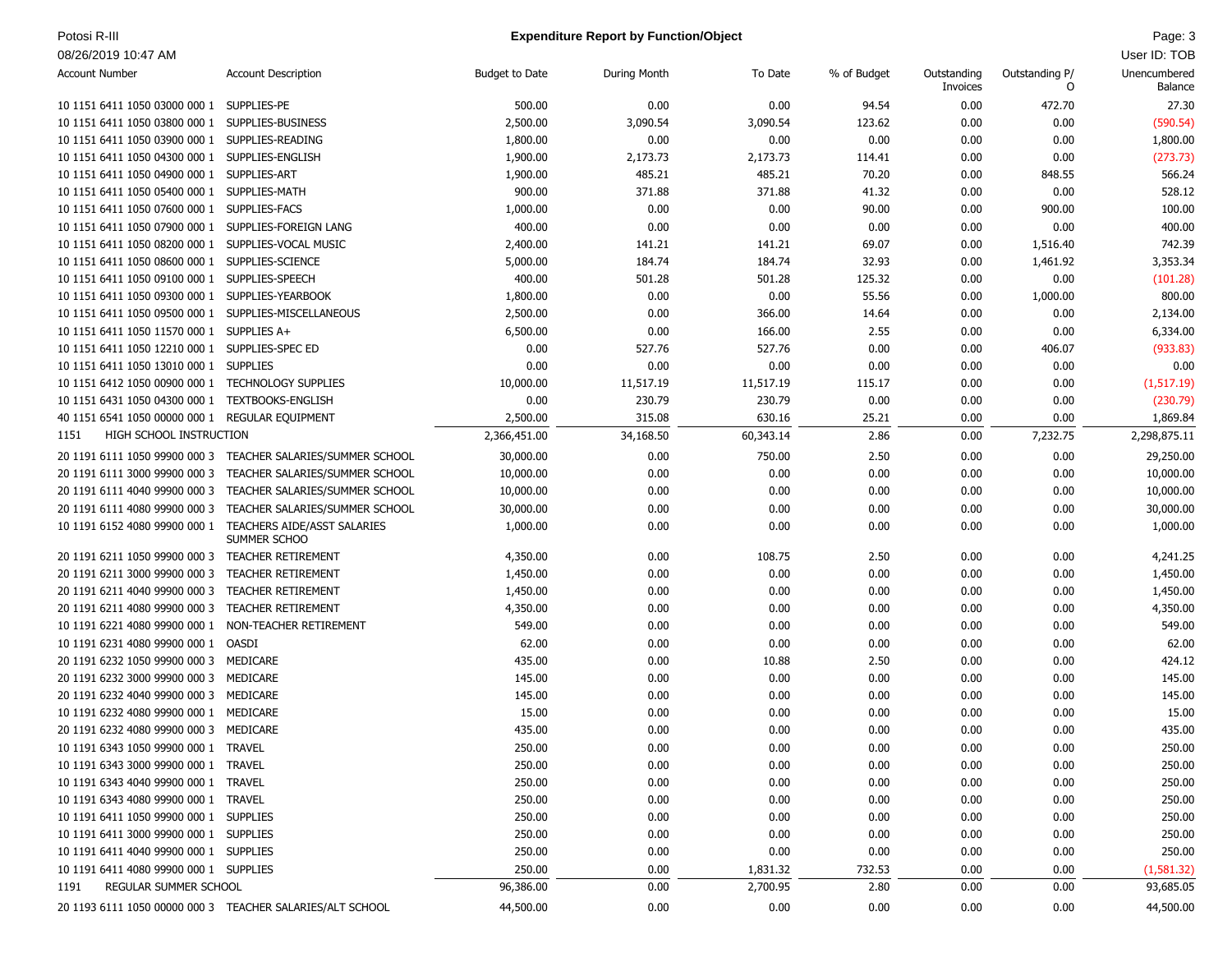### Potosi R-III **Page: 4 Page: 4 Expenditure Report by Function/Object Page: 4 Page: 4 Page: 4 Page: 4 Page: 4**

| <b>Account Number</b>                                                                   | <b>Account Description</b>                                                     | <b>Budget to Date</b> | During Month | To Date  | % of Budget | Outstanding<br>Invoices | Outstanding P/<br>0 | Unencumbered<br>Balance |
|-----------------------------------------------------------------------------------------|--------------------------------------------------------------------------------|-----------------------|--------------|----------|-------------|-------------------------|---------------------|-------------------------|
| 20 1193 6211 1050 00000 000 3 TEACHER RETIREMENT                                        |                                                                                | 7,346.00              | 0.00         | 0.00     | 0.00        | 0.00                    | 0.00                | 7,346.00                |
| 20 1193 6232 1050 00000 000 3 MEDICARE                                                  |                                                                                | 645.00                | 0.00         | 0.00     | 0.00        | 0.00                    | 0.00                | 645.00                  |
| 20 1193 6241 1050 00000 000 3 EMPLOYEE INSURANCE                                        |                                                                                | 6,165.00              | 0.00         | 0.00     | 0.00        | 0.00                    | 0.00                | 6,165.00                |
| 10 1193 6411 1050 00000 000 1 ALT SCHOOL SUPPLIES                                       |                                                                                | 0.00                  | 0.00         | 99.00    | 0.00        | 0.00                    | 0.00                | (99.00)                 |
| <b>ALTERNATIVE PROGRAMS</b><br>1193                                                     |                                                                                | 58,656.00             | 0.00         | 99.00    | 0.17        | 0.00                    | 0.00                | 58,557.00               |
|                                                                                         | 20 1194 6111 1050 00000 000 3 TEACHER SALARIES/RESIDENTIAL HOME                | 78,800.00             | 0.00         | 0.00     | 0.00        | 0.00                    | 0.00                | 78,800.00               |
| 20 1194 6211 1050 00000 000 3 TEACHER RETIREMENT                                        |                                                                                | 13,214.00             | 0.00         | 0.00     | 0.00        | 0.00                    | 0.00                | 13,214.00               |
| 20 1194 6232 1050 00000 000 3 MEDICARE                                                  |                                                                                | 1,143.00              | 0.00         | 0.00     | 0.00        | 0.00                    | 0.00                | 1,143.00                |
|                                                                                         |                                                                                |                       |              |          |             |                         |                     |                         |
| 20 1194 6241 1050 00000 000 3 EMPLOYEE INSURANCE                                        |                                                                                | 12,330.00             | 0.00         | 0.00     | 0.00        | 0.00                    | 0.00                | 12,330.00               |
|                                                                                         | 10 1194 6311 1050 00000 000 3 PURCHASED INSTRUCTIONAL SVCS -<br><b>TUITION</b> | 3,000.00              | 0.00         | 0.00     | 0.00        | 0.00                    | 0.00                | 3,000.00                |
| 10 1194 6335 1050 00000 000 3 WATER AND SEWER                                           |                                                                                | 500.00                | 42.01        | 82.02    | 16.40       | 0.00                    | 0.00                | 417.98                  |
| 10 1194 6411 1050 45100 000 4 SUPPLIES TITLE I                                          | NEGLECTED/RESIDENTIAL                                                          | 14,823.00             | 0.00         | 0.00     | 0.00        | 0.00                    | 0.00                | 14,823.00               |
| 10 1194 6481 1050 00000 000 3 ELECTRIC                                                  |                                                                                | 3,000.00              | 0.00         | 139.61   | 4.65        | 0.00                    | 0.00                | 2,860.39                |
| RESIDENTIAL<br>1194                                                                     |                                                                                | 126,810.00            | 42.01        | 221.63   | 0.17        | 0.00                    | 0.00                | 126,588.37              |
| 20 1211 6111 1050 00000 000 3 TEACHER SALARIES/GIFTED                                   |                                                                                | 52,900.00             | 0.00         | 0.00     | 0.00        | 0.00                    | 0.00                | 52,900.00               |
| 20 1211 6111 4080 00000 000 3 TEACHER SALARIES/GIFTED                                   |                                                                                | 53,500.00             | 0.00         | 0.00     | 0.00        | 0.00                    | 0.00                | 53,500.00               |
| 20 1211 6211 1050 00000 000 3 TEACHER RETIREMENT                                        |                                                                                | 7,671.00              | 0.00         | 0.00     | 0.00        | 0.00                    | 0.00                | 7,671.00                |
| 20 1211 6211 4080 00000 000 3 TEACHER RETIREMENT                                        |                                                                                | 8,651.00              | 0.00         | 0.00     | 0.00        | 0.00                    | 0.00                | 8,651.00                |
| 20 1211 6232 1050 00000 000 3 MEDICARE                                                  |                                                                                | 767.00                | 0.00         | 0.00     | 0.00        | 0.00                    | 0.00                | 767.00                  |
| 20 1211 6232 4080 00000 000 3 MEDICARE                                                  |                                                                                | 776.00                | 0.00         | 0.00     | 0.00        | 0.00                    | 0.00                | 776.00                  |
| 20 1211 6241 4080 00000 000 3 EMPLOYEE INSURANCE                                        |                                                                                | 6,165.00              | 0.00         | 0.00     | 0.00        | 0.00                    | 0.00                | 6,165.00                |
| 20 1211 6261 1050 00000 000 3 WORKERS COMP INSURANCE                                    |                                                                                | 299.00                | 0.00         | 0.00     | 0.00        | 0.00                    | 0.00                | 299.00                  |
| 20 1211 6261 4080 00000 000 3 WORKERS COMP INSURANCE                                    |                                                                                | 303.00                | 0.00         | 0.00     | 0.00        | 0.00                    | 0.00                | 303.00                  |
| 10 1211 6343 4080 00000 000 1 TRAVEL                                                    |                                                                                | 450.00                | 0.00         | 0.00     | 0.00        | 0.00                    | 0.00                | 450.00                  |
| 10 1211 6411 1050 00000 000 1 SUPPLIES                                                  |                                                                                | 900.00                | 0.00         | 0.00     | 0.00        | 0.00                    | 0.00                | 900.00                  |
| 10 1211 6411 3000 00000 000 1 SUPPLIES                                                  |                                                                                | 900.00                | 450.00       | 450.00   | 50.00       | 0.00                    | 0.00                | 450.00                  |
| 10 1211 6411 4040 00000 000 1 SUPPLIES                                                  |                                                                                | 1,000.00              | 0.00         | 0.00     | 0.00        | 0.00                    | 0.00                | 1,000.00                |
| 10 1211 6411 4080 00000 000 1 SUPPLIES                                                  |                                                                                | 1,000.00              | 0.00         | 0.00     | 0.00        | 0.00                    | 0.00                | 1,000.00                |
| <b>GIFTED AND TALENTED</b><br>1211                                                      |                                                                                | 135,282.00            | 450.00       | 450.00   | 0.33        | 0.00                    | 0.00                | 134,832.00              |
|                                                                                         | TEACHER SALARIES/SPED HS                                                       | 166,500.00            | 0.00         | 0.00     | 0.00        | 0.00                    | 0.00                | 166,500.00              |
| 20 1221 6111 1050 12210 000 1<br>20 1221 6111 1050 44100 000 4 TEACHER SALARIES/SPED HS |                                                                                |                       | 0.00         | 0.00     | 0.00        | 0.00                    |                     |                         |
|                                                                                         |                                                                                | 181,000.00            | 0.00         | 0.00     |             |                         | 0.00                | 181,000.00              |
| 20 1221 6111 3000 12210 000 1                                                           | TEACHER SALARIES/SPED MS                                                       | 103,100.00            |              | 0.00     | 0.00        | 0.00                    | 0.00                | 103,100.00              |
| 20 1221 6111 3000 44100 000 4 TEACHER SALARIES/SPED MS                                  |                                                                                | 92,000.00             | 0.00         |          | 0.00        | 0.00                    | 0.00                | 92,000.00               |
| 20 1221 6111 4040 12210 000 1 TEACHER SALARIES/SPED TIS                                 |                                                                                | 246,800.00            | 0.00         | 0.00     | 0.00        | 0.00                    | 0.00                | 246,800.00              |
| 20 1221 6111 4040 44100 000 4 TEACHER SALARIES/SPED TIS                                 |                                                                                | 128,100.00            | 0.00         | 0.00     | 0.00        | 0.00                    | 0.00                | 128,100.00              |
| 20 1221 6111 4080 12210 000 1 TEACHER SALARIES/SPED PES                                 |                                                                                | 283,418.00            | 0.00         | 0.00     | 0.00        | 0.00                    | 0.00                | 283,418.00              |
| 20 1221 6111 4080 44100 000 4 TEACHER SALARIES/SPED PES                                 |                                                                                | 81,200.00             | 0.00         | $0.00\,$ | $0.00\,$    | $0.00\,$                | $0.00\,$            | 81,200.00               |
|                                                                                         | 20 1221 6111 4080 44201 000 4 CERTIFICATED TEACHER SALARIES<br><b>ECSE 619</b> | 65,254.00             | 0.00         | 0.00     | 0.00        | 0.00                    | 0.00                | 65,254.00               |
|                                                                                         | 20 1221 6121 1050 12210 000 3 SUBSTITUTE TEACHER SALARIES                      | 10,000.00             | 0.00         | 0.00     | 0.00        | 0.00                    | 0.00                | 10,000.00               |
|                                                                                         | 20 1221 6121 3000 12210 000 3 SUBSTITUTE TEACHER SALARIES                      | 10,000.00             | 0.00         | 0.00     | 0.00        | 0.00                    | 0.00                | 10,000.00               |
|                                                                                         | 20 1221 6121 4040 12210 000 3 SUBSTITUTE TEACHER SALARIES                      | 17,000.00             | 0.00         | 0.00     | 0.00        | 0.00                    | 0.00                | 17,000.00               |
|                                                                                         | 20 1221 6121 4080 12210 000 3 SUBSTITUTE TEACHER SALARIES                      | 18,000.00             | 0.00         | 0.00     | 0.00        | 0.00                    | 0.00                | 18,000.00               |
|                                                                                         | 10 1221 6152 1050 12210 000 1 TEACHERS AIDE/ASST SALARIES                      | 68,575.00             | 300.00       | 300.00   | 0.44        | 0.00                    | 0.00                | 68,275.00               |
|                                                                                         | 10 1221 6152 3000 12210 000 1 TEACHERS AIDE/ASST SALARIES                      | 26,747.00             | 0.00         | 0.00     | 0.00        | 0.00                    | 0.00                | 26,747.00               |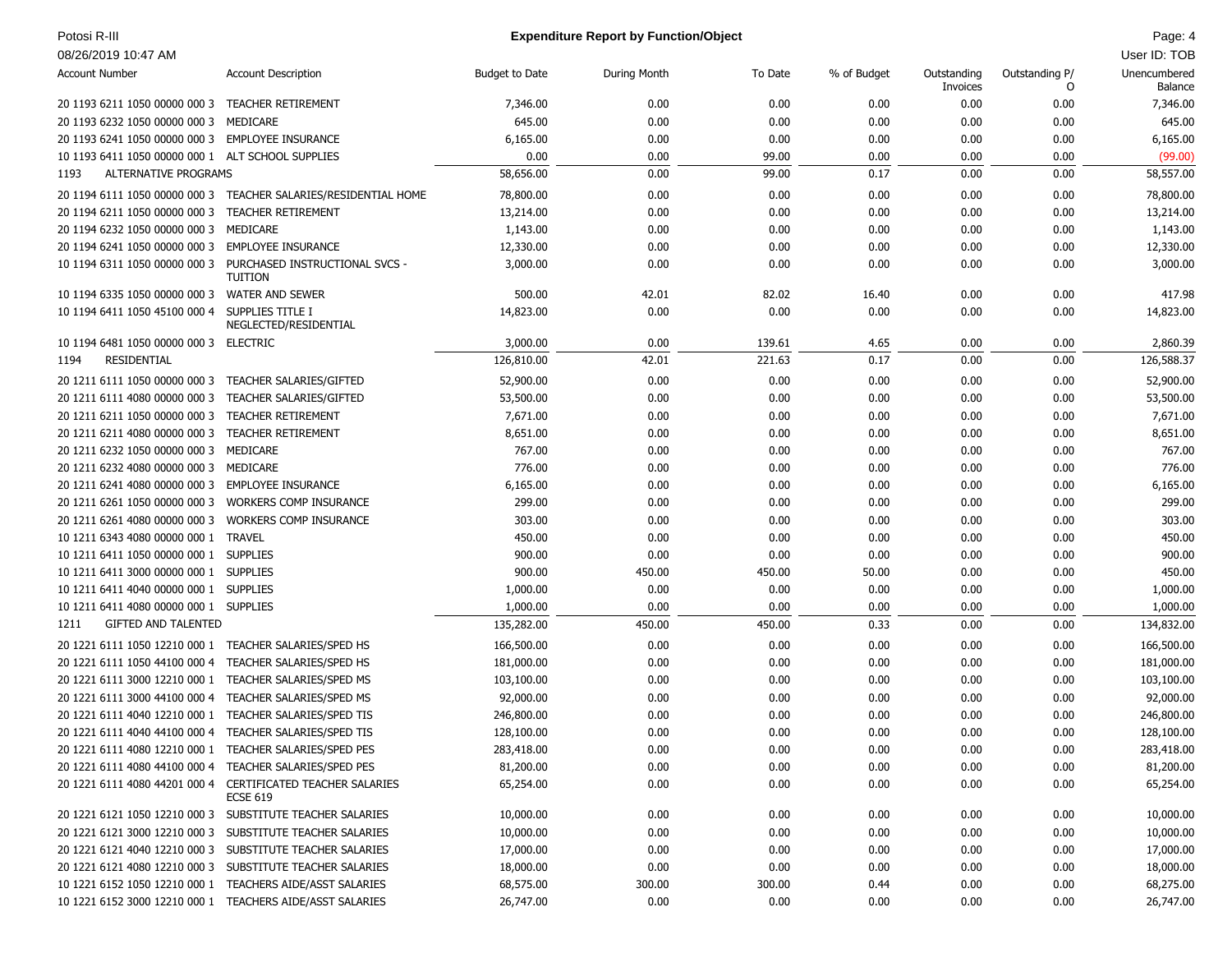### Potosi R-III **Page: 5 Page: 5 Expenditure Report by Function/Object Page: 5 Page: 5 Page: 5**

| <b>Account Number</b>                                 | <b>Account Description</b>                                   | <b>Budget to Date</b> | During Month | To Date  | % of Budget | Outstanding<br>Invoices | Outstanding P/<br>0 | Unencumbered<br>Balance |
|-------------------------------------------------------|--------------------------------------------------------------|-----------------------|--------------|----------|-------------|-------------------------|---------------------|-------------------------|
|                                                       | 20 1221 6152 3000 12210 000 1 TEACHERS AIDE/ASST SALARIES    | 29,093.00             | 0.00         | 0.00     | 0.00        | 0.00                    | 0.00                | 29,093.00               |
| 10 1221 6152 4040 12210 000 1                         | TEACHERS AIDE/ASST SALARIES                                  | 66,847.00             | 0.00         | 0.00     | 0.00        | 0.00                    | 0.00                | 66,847.00               |
| 10 1221 6152 4080 12210 000 1                         | TEACHERS AIDE/ASST SALARIES                                  | 73,854.00             | 0.00         | 0.00     | 0.00        | 0.00                    | 0.00                | 73,854.00               |
| 20 1221 6211 1050 12210 000 3                         | <b>TEACHER RETIREMENT</b>                                    | 55,751.00             | 0.00         | 0.00     | 0.00        | 0.00                    | 0.00                | 55,751.00               |
| 20 1221 6211 3000 12210 000 3                         | <b>TEACHER RETIREMENT</b>                                    | 32,759.00             | 0.00         | 0.00     | 0.00        | 0.00                    | 0.00                | 32,759.00               |
| 20 1221 6211 4040 12210 000 3                         | <b>TEACHER RETIREMENT</b>                                    | 60,618.00             | 0.00         | 0.00     | 0.00        | 0.00                    | 0.00                | 60,618.00               |
| 20 1221 6211 4080 12210 000 3                         | TEACHER RETIREMENT                                           | 68,197.00             | 0.00         | 0.00     | 0.00        | 0.00                    | 0.00                | 68,197.00               |
| 10 1221 6221 1050 12210 000 1                         | NON-TEACHER RETIREMENT                                       | 7,109.00              | 0.00         | 0.00     | 0.00        | 0.00                    | 0.00                | 7,109.00                |
| 10 1221 6221 3000 12210 000 1                         | NON-TEACHER RETIREMENT                                       | 2,258.00              | 0.00         | 0.00     | 0.00        | 0.00                    | 0.00                | 2,258.00                |
| 10 1221 6221 4040 12210 000 1                         | NON-TEACHER RETIREMENT                                       | 6,089.00              | 0.00         | 0.00     | 0.00        | 0.00                    | 0.00                | 6,089.00                |
| 10 1221 6221 4080 12210 000 1                         | NON-TEACHER RETIREMENT                                       | 7,181.00              | 0.00         | 0.00     | 0.00        | 0.00                    | 0.00                | 7,181.00                |
| 10 1221 6231 1050 12210 000 1 OASDI                   |                                                              | 4,514.00              | 18.60        | 18.60    | 0.41        | 0.00                    | 0.00                | 4,495.40                |
| 20 1221 6231 1050 12210 000 3                         | OASDI                                                        | 620.00                | 0.00         | 0.00     | 0.00        | 0.00                    | 0.00                | 620.00                  |
| 10 1221 6231 3000 12210 000 1 OASDI                   |                                                              | 1,648.00              | 0.00         | 0.00     | 0.00        | 0.00                    | 0.00                | 1,648.00                |
| 20 1221 6231 3000 12210 000 3                         | OASDI                                                        | 620.00                | 0.00         | 0.00     | 0.00        | 0.00                    | 0.00                | 620.00                  |
| 10 1221 6231 4040 12210 000 1 OASDI                   |                                                              | 4,357.00              | 0.00         | 0.00     | 0.00        | 0.00                    | 0.00                | 4,357.00                |
| 20 1221 6231 4040 12210 000 3                         | OASDI                                                        | 1,116.00              | 0.00         | 0.00     | 0.00        | 0.00                    | 0.00                | 1,116.00                |
| 10 1221 6231 4080 12210 000 1 OASDI                   |                                                              | 4,579.00              | 0.00         | 0.00     | 0.00        | 0.00                    | 0.00                | 4,579.00                |
| 20 1221 6231 4080 12210 000 3                         | OASDI                                                        | 1,116.00              | 0.00         | 0.00     | 0.00        | 0.00                    | 0.00                | 1,116.00                |
| 10 1221 6232 1050 12210 000 1                         | MEDICARE - NONCERTIFIED                                      | 1,056.00              | 4.35         | 4.35     | 0.41        | 0.00                    | 0.00                | 1,051.65                |
| 20 1221 6232 1050 12210 000 3                         | MEDICARE                                                     | 5,195.00              | 0.00         | 0.00     | 0.00        | 0.00                    | 0.00                | 5,195.00                |
| 10 1221 6232 3000 12210 000 1                         | MEDICARE - NONCERTIFIED                                      | 388.00                | 0.00         | 0.00     | 0.00        | 0.00                    | 0.00                | 388.00                  |
| 20 1221 6232 3000 12210 000 3                         | MEDICARE                                                     | 3,463.00              | 0.00         | 0.00     | 0.00        | 0.00                    | 0.00                | 3,463.00                |
| 10 1221 6232 4040 12210 000 1 MEDICARE - NONCERTIFIED |                                                              | 1,019.00              | 0.00         | 0.00     | 0.00        | 0.00                    | 0.00                | 1,019.00                |
| 20 1221 6232 4040 12210 000 3                         | MEDICARE                                                     | 5,752.00              | 0.00         | 0.00     | 0.00        | 0.00                    | 0.00                | 5,752.00                |
| 10 1221 6232 4080 12210 000 1 MEDICARE - NONCERTIFIED |                                                              | 1,071.00              | 0.00         | 0.00     | 0.00        | 0.00                    | 0.00                | 1,071.00                |
| 20 1221 6232 4080 12210 000 3 MEDICARE                |                                                              | 6,500.00              | 0.00         | 0.00     | 0.00        | 0.00                    | 0.00                | 6,500.00                |
| 10 1221 6241 1050 12210 000 1                         | <b>EMPLOYEE INSURANCE</b>                                    | 42,527.00             | 0.00         | 0.00     | 0.00        | 0.00                    | 0.00                | 42,527.00               |
| 20 1221 6241 1050 12210 000 3                         | <b>EMPLOYEE INSURANCE</b>                                    | 36,990.00             | 0.00         | 0.00     | 0.00        | 0.00                    | 0.00                | 36,990.00               |
| 10 1221 6241 3000 12210 000 1                         | <b>EMPLOYEE INSURANCE</b>                                    | 6,165.00              | 0.00         | 0.00     | 0.00        | 0.00                    | 0.00                | 6,165.00                |
| 20 1221 6241 3000 12210 000 3                         | <b>EMPLOYEE INSURANCE</b>                                    | 30,825.00             | 0.00         | 0.00     | 0.00        | 0.00                    | 0.00                | 30,825.00               |
| 10 1221 6241 4040 12210 000 1                         | <b>EMPLOYEE INSURANCE</b>                                    | 18,495.00             | 0.00         | 0.00     | 0.00        | 0.00                    | 0.00                | 18,495.00               |
| 20 1221 6241 4040 12210 000 3                         | <b>EMPLOYEE INSURANCE</b>                                    | 43,155.00             | 0.00         | 0.00     | 0.00        | 0.00                    | 0.00                | 43,155.00               |
| 10 1221 6241 4080 12210 000 1                         | <b>EMPLOYEE INSURANCE</b>                                    | 45,234.00             | 0.00         | 0.00     | 0.00        | 0.00                    | 0.00                | 45,234.00               |
| 20 1221 6241 4080 12210 000 3                         | <b>EMPLOYEE INSURANCE</b>                                    | 40,073.00             | 0.00         | 0.00     | 0.00        | 0.00                    | 0.00                | 40,073.00               |
| 10 1221 6261 4080 12210 000 1 WORKERS COMP INSURANCE  |                                                              | 8,396.00              | 0.00         | 0.00     | 0.00        | 0.00                    | 0.00                | 8,396.00                |
| 20 1221 6311 8410 12210 000 1 OT/PT SERVICES          |                                                              | 0.00                  | 0.00         | 0.00     | 0.00        | 0.00                    | 0.00                | 0.00                    |
|                                                       | 10 1221 6312 4080 12210 000 1 INSTR PROGRAM IMPROVEMENT SVCS | 2,200.00              | 0.00         | 201.68   | 9.17        | 0.00                    | 0.00                | 1,998.32                |
| 10 1221 6319 1050 12210 000 1 OTHER PROFESSIONAL SVCS |                                                              | 1,450.00              | 0.00         | $0.00\,$ | 0.00        | 0.00                    | 0.00                | 1,450.00                |
| 10 1221 6319 3000 12210 000 1 OTHER PROFESSIONAL SVCS |                                                              | 1,450.00              | 0.00         | 0.00     | 0.00        | 0.00                    | 0.00                | 1,450.00                |
| 10 1221 6319 4040 12210 000 1 OTHER PROFESSIONAL SVCS |                                                              | 1,450.00              | 0.00         | 0.00     | 0.00        | 0.00                    | 0.00                | 1,450.00                |
| 10 1221 6319 4080 12210 000 1 OTHER PROFESSIONAL SVCS |                                                              | 1,450.00              | 0.00         | 0.00     | 0.00        | 0.00                    | 0.00                | 1,450.00                |
| 10 1221 6343 1050 12210 000 1 TRAVEL                  |                                                              | 1,000.00              | 0.00         | 0.00     | 0.00        | 0.00                    | 0.00                | 1,000.00                |
| 10 1221 6343 3000 12210 000 1 TRAVEL                  |                                                              | 1,000.00              | 0.00         | 0.00     | 0.00        | 0.00                    | 0.00                | 1,000.00                |
| 10 1221 6343 4040 12210 000 1 TRAVEL                  |                                                              | 1,000.00              | 0.00         | 0.00     | 0.00        | 0.00                    | 0.00                | 1,000.00                |
| 10 1221 6343 4080 12210 000 1 TRAVEL                  |                                                              | 1,000.00              | 0.00         | 930.00   | 115.98      | 0.00                    | 229.82              | (159.82)                |
| 10 1221 6411 1050 12210 000 1 SUPPLIES                |                                                              | 2,000.00              | 24.30        | 24.30    | 1.22        | 0.00                    | 0.00                | 1,975.70                |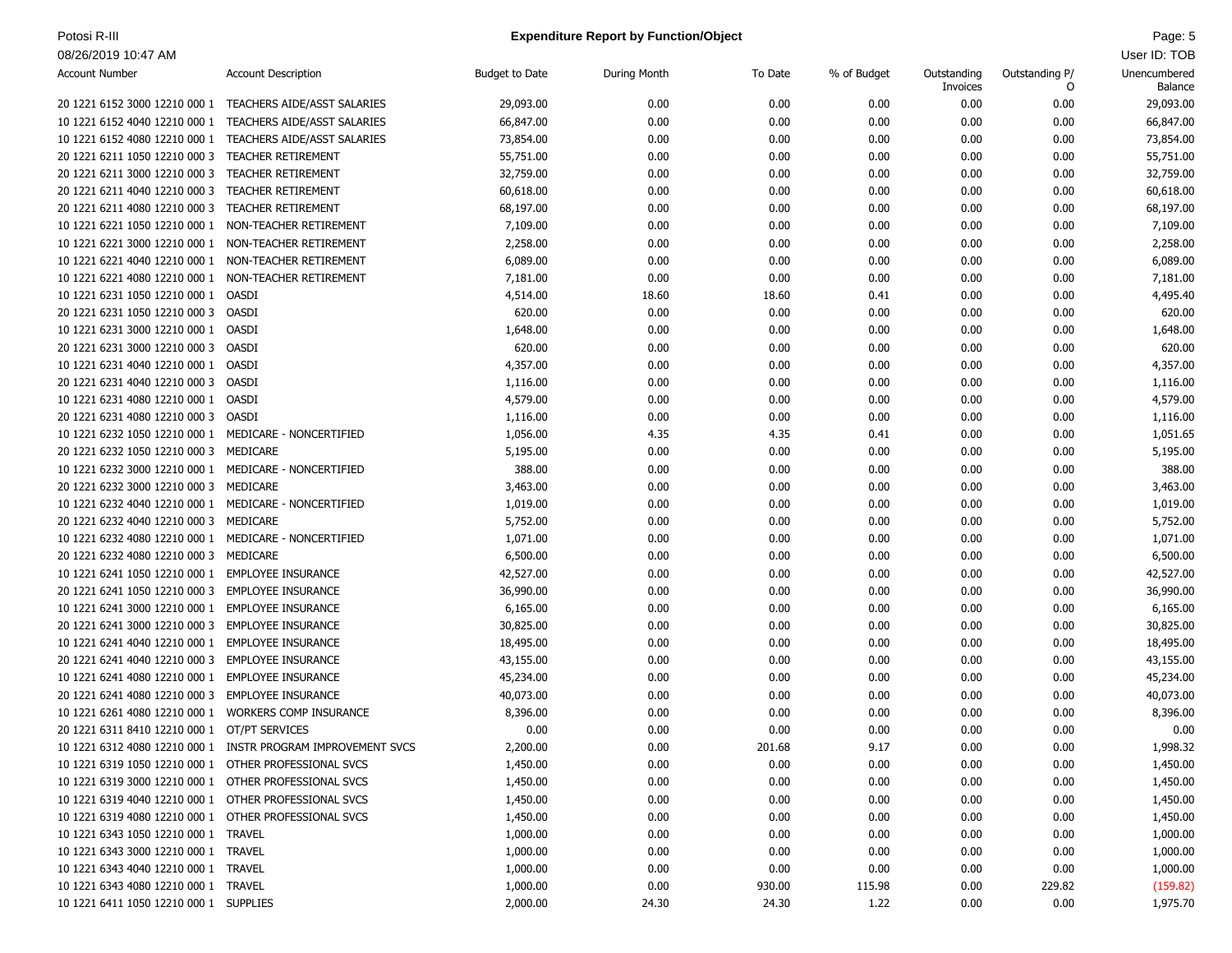### Potosi R-III **Page: 6 Page: 6 Expenditure Report by Function/Object Page: 6 Page: 6 Page: 6 Page: 6 Page: 6 Page: 6 Page: 6 Page: 6 Page: 6 Page: 6 Page: 6 Page: 6 Page: 6 Page: 6 Page: 6**

| <b>Account Number</b>                                          | <b>Account Description</b>                                 | <b>Budget to Date</b> | During Month | To Date      | % of Budget  | Outstanding<br>Invoices | Outstanding P/<br>0 | Unencumbered<br>Balance |
|----------------------------------------------------------------|------------------------------------------------------------|-----------------------|--------------|--------------|--------------|-------------------------|---------------------|-------------------------|
| 10 1221 6411 3000 12210 000 1                                  | <b>SUPPLIES</b>                                            | 1,000.00              | 0.00         | 0.00         | 0.00         | 0.00                    | 0.00                | 1,000.00                |
| 10 1221 6411 4040 12210 000 1                                  | <b>SUPPLIES</b>                                            | 1,000.00              | 0.00         | 0.00         | 0.00         | 0.00                    | 0.00                | 1,000.00                |
| 10 1221 6411 4080 12210 000 1                                  | <b>SUPPLIES</b>                                            | 2,000.00              | 0.00         | 0.00         | 0.00         | 0.00                    | 0.00                | 2,000.00                |
| 40 1221 6541 4080 12210 000 1 REGULAR EQUIPMENT                |                                                            | 1,000.00              | 0.00         | 0.00         | 0.00         | 0.00                    | 0.00                | 1,000.00                |
| SPECIAL EDUCATION AND RELATED SERVICES<br>1221                 |                                                            | 2,241,324.00          | 347.25       | 1,478.93     | 0.08         | 0.00                    | 229.82              | 2,239,615.25            |
| 20 1251 6111 4040 45100 000 4 TEACHER SALARIES/TITLE I         |                                                            | 218,500.00            | 0.00         | 0.00         | 0.00         | 0.00                    | 0.00                | 218,500.00              |
| 20 1251 6111 4080 45100 000 4 TEACHER SALARIES/TITLE I         |                                                            | 256,700.00            | 0.00         | 0.00         | 0.00         | 0.00                    | 0.00                | 256,700.00              |
| 20 1251 6112 4080 45100 000 4                                  | ADMINISTRATORS SALARIES                                    | 22,680.00             | 2,061.81     | 4,123.62     | 18.18        | 0.00                    | 0.00                | 18,556.38               |
| 20 1251 6211 4040 45100 000 4                                  | <b>TEACHER RETIREMENT</b>                                  | 35,872.00             | 0.00         | 0.00         | 0.00         | 0.00                    | 0.00                | 35,872.00               |
| 20 1251 6211 4080 45100 000 4                                  | <b>TEACHER RETIREMENT</b>                                  | 45,502.00             | 317.64       | 635.28       | 1.40         | 0.00                    | 0.00                | 44,866.72               |
| 20 1251 6232 4040 45100 000 4                                  | MEDICARE                                                   | 3,230.00              | 0.00         | 0.00         | 0.00         | 0.00                    | 0.00                | 3,230.00                |
| 20 1251 6232 4080 45100 000 4                                  | MEDICARE                                                   | 4,081.00              | 29.47        | 58.94        | 1.44         | 0.00                    | 0.00                | 4,022.06                |
| 20 1251 6241 1000 45100 000 4                                  | <b>EMPLOYEE INSURANCE</b>                                  | 1,500.00              | 0.00         | 0.00         | 0.00         | 0.00                    | 0.00                | 1,500.00                |
| 20 1251 6241 4040 45100 000 4                                  | <b>EMPLOYEE INSURANCE</b>                                  | 24,660.00             | 0.00         | 0.00         | 0.00         | 0.00                    | 0.00                | 24,660.00               |
| 20 1251 6241 4080 45100 000 4                                  | <b>EMPLOYEE INSURANCE</b>                                  | 32,366.00             | 129.67       | 259.34       | 0.80         | 0.00                    | 0.00                | 32,106.66               |
| 20 1251 6261 4040 45100 000 4                                  | <b>WORKERS COMP INSURANCE</b>                              | 1,261.00              | 0.00         | 0.00         | 0.00         | 0.00                    | 0.00                | 1,261.00                |
| 20 1251 6261 4080 45100 000 4                                  | <b>WORKERS COMP INSURANCE</b>                              | 1,593.00              | 0.00         | 0.00         | 0.00         | 0.00                    | 0.00                | 1,593.00                |
| 10 1251 6311 4040 45100 000 4                                  | INSTRUCTIONAL SERVICES                                     | 0.00                  | 0.00         | 0.00         | 0.00         | 0.00                    | 231.28              | (231.28)                |
| 10 1251 6411 1050 49201 000 4                                  | SUPPLIES - TITLE V.B                                       | 0.00                  | 1,088.00     | 1,088.00     | 0.00         | 0.00                    | 0.00                | (1,088.00)              |
| 10 1251 6411 4040 45100 000 4                                  | <b>SUPPLIES</b>                                            | 3,691.00              | 154.99       | 154.99       | 54.67        | 0.00                    | 1,862.99            | 1,673.02                |
| 10 1251 6411 4040 49201 000 4 SUPPLIES - TITLE V.B             |                                                            | 9,846.00              | 0.00         | 0.00         | 0.00         | 0.00                    | 0.00                | 9,846.00                |
| 10 1251 6411 4080 45100 000 4 SUPPLIES                         |                                                            | 5,537.00              | 4,978.31     | 4,978.31     | 89.91        | 0.00                    | 0.00                | 558.69                  |
| 10 1251 6411 4080 49201 000 4 SUPPLIES - TITLE V.B             |                                                            | 14,770.00             | 0.00         | 0.00         | 0.00         | 0.00                    | 0.00                | 14,770.00               |
| SUPPLEMENTAL INSTRUCTION<br>1251                               |                                                            | 681,789.00            | 8,759.89     | 11,298.48    | 1.96         | 0.00                    | 2,094.27            | 668,396.25              |
|                                                                |                                                            |                       |              |              |              |                         |                     |                         |
| 20 1281 6111 4080 12810 000 3 TEACHER SALARIES/ECSE            |                                                            | 38,500.00             | 0.00         | 0.00         | 0.00         | 0.00                    | 0.00                | 38,500.00               |
|                                                                | 10 1281 6151 4080 12810 000 3 JANITOR/MAINTENANCE SALARIES | 27,509.00             | 0.00         | 0.00         | 0.00         | 0.00                    | 0.00                | 27,509.00               |
| 20 1281 6211 4080 12810 000 3                                  | TEACHER RETIREMENT                                         | 3,064.00              | 0.00         | 0.00         | 0.00         | 0.00                    | 0.00                | 3,064.00                |
| 10 1281 6221 4080 12810 000 3                                  | NON-TEACHER RETIREMENT                                     | 4,278.00              | 0.00         | 0.00         | 0.00         | 0.00                    | 0.00                | 4,278.00                |
| 10 1281 6231 4080 12810 000 3                                  | OASDI                                                      | 834.00                | 0.00         | 0.00         | 0.00         | 0.00                    | 0.00                | 834.00                  |
| 10 1281 6232 4080 12810 000 3 MEDICARE                         |                                                            | 399.00                | 0.00         | 0.00         | 0.00         | 0.00                    | 0.00                | 399.00                  |
| 20 1281 6232 4080 12810 000 3                                  | MEDICARE                                                   | 762.00                | 0.00         | 0.00         | 0.00         | 0.00                    | 0.00                | 762.00                  |
| 10 1281 6241 4080 12810 000 3                                  | EMPLOYEE INSURANCE                                         | 12,330.00             | 0.00         | 0.00         | 0.00         | 0.00                    | 0.00                | 12,330.00               |
| 20 1281 6241 4080 12810 000 3                                  | <b>EMPLOYEE INSURANCE</b>                                  | 6,165.00              | 0.00         | 0.00         | 0.00         | 0.00                    | 0.00                | 6,165.00                |
| 20 1281 6261 4080 12810 000 3<br>10 1281 6311 4080 12810 000 3 | <b>WORKERS COMP INSURANCE</b><br>INSTRUCTIONAL SERVICES    | 218.00                | 0.00         | 0.00         | 0.00         | 0.00                    | 0.00                | 218.00                  |
|                                                                | INSTR PROG IMPROVEMENT SVCS                                | 2,000.00              | 0.00         | 0.00         | 0.00         | 0.00                    | 0.00                | 2,000.00<br>500.00      |
| 10 1281 6312 4080 12810 000 3<br>10 1281 6335 4080 12810 000 3 | <b>WATER AND SEWER</b>                                     | 500.00<br>1,000.00    | 0.00<br>0.00 | 0.00<br>0.00 | 0.00<br>0.00 | 0.00<br>0.00            | 0.00<br>0.00        | 1,000.00                |
| 10 1281 6343 4080 12810 000 3 TRAVEL                           |                                                            | 275.00                | 0.00         | 0.00         | 0.00         | 0.00                    | 0.00                | 275.00                  |
| 10 1281 6411 4080 12810 000 3 SUPPLIES                         |                                                            |                       |              | 0.00         | 0.00         | 0.00                    |                     |                         |
| 10 1281 6481 4080 12810 000 3 ELECTRIC                         |                                                            | 1,700.00              | 0.00         |              |              |                         | 0.00                | 1,700.00                |
| 10 1281 6482 4080 12810 000 3 NATURAL GAS                      |                                                            | 3,500.00<br>600.00    | 0.00         | 0.00         | 0.00         | 0.00                    | 0.00                | 3,500.00                |
|                                                                |                                                            |                       | 0.00         | 0.00         | 0.00         | 0.00                    | 0.00                | 600.00                  |
| EARLY CHILDHOOL SPECIAL ED<br>1281                             |                                                            | 103,634.00            | 0.00         | 0.00         | 0.00         | 0.00                    | 0.00                | 103,634.00              |
| 20 1311 6111 1050 00000 000 3 TEACHER SALARIES/AG ED           |                                                            | 52,518.00             | 0.00         | 0.00         | 0.00         | 0.00                    | 0.00                | 52,518.00               |
| 20 1311 6131 1050 00000 000 3 SUPPLEMENTAL SALARIES            |                                                            | 7,123.00              | 0.00         | 0.00         | 0.00         | 0.00                    | 0.00                | 7,123.00                |
| 20 1311 6211 1050 00000 000 3 TEACHER RETIREMENT               |                                                            | 8,509.00              | 0.00         | 0.00         | 0.00         | 0.00                    | 0.00                | 8,509.00                |
| 20 1311 6232 1050 00000 000 3 MEDICARE                         |                                                            | 762.00                | 0.00         | 0.00         | 0.00         | 0.00                    | 0.00                | 762.00                  |
| 20 1311 6241 1050 00000 000 3 EMPLOYEE INSURANCE               |                                                            | 6,165.00              | 0.00         | 0.00         | 0.00         | 0.00                    | 0.00                | 6,165.00                |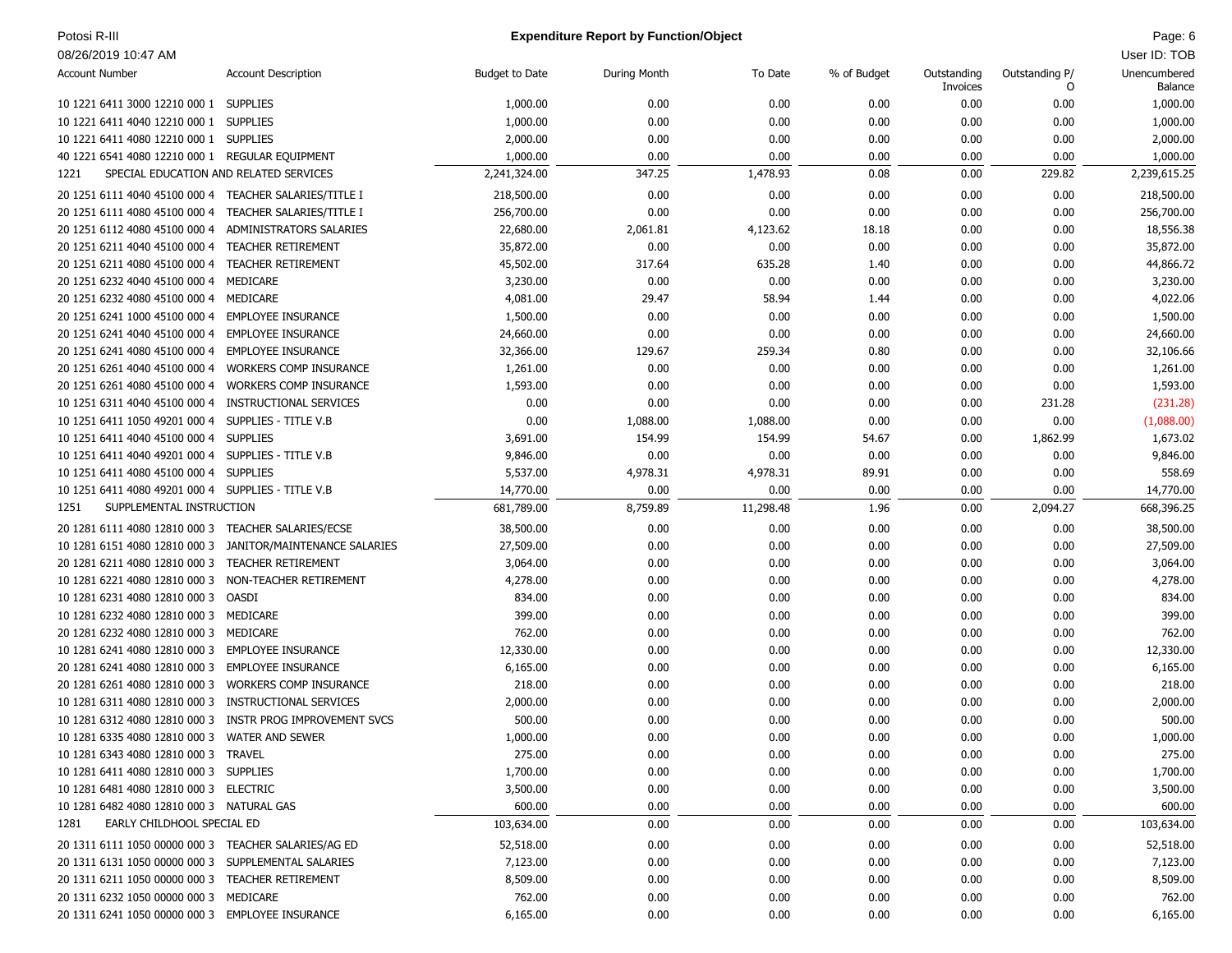### Potosi R-III Page: 7 **Page: 7** Page: 7 **Expenditure Report by Function/Object** Page: 7 **Page: 7** Page: 7

| <b>Account Number</b>                                 | <b>Account Description</b>                                | <b>Budget to Date</b> | During Month | To Date    | % of Budget | Outstanding | Outstanding P/ | Unencumbered |
|-------------------------------------------------------|-----------------------------------------------------------|-----------------------|--------------|------------|-------------|-------------|----------------|--------------|
|                                                       |                                                           |                       |              |            |             | Invoices    | 0              | Balance      |
| 20 1311 6261 1050 00000 000 3                         | <b>WORKERS COMP INSURANCE</b>                             | 297.00                | 0.00         | 0.00       | 0.00        | 0.00        | 0.00           | 297.00       |
| 10 1311 6343 1050 00000 000 1 TRAVEL                  |                                                           | 1,000.00              | 230.00       | 230.00     | 23.00       | 0.00        | 0.00           | 770.00       |
| 10 1311 6411 1050 00000 000 1 SUPPLIES (AG ED)        |                                                           | 1,000.00              | 0.00         | 0.00       | 0.00        | 0.00        | 0.00           | 1,000.00     |
| 10 1311 6411 1050 07600 000 1 SUPPLIES (FACS)         |                                                           | 1,000.00              | 0.00         | 0.00       | 0.00        | 0.00        | 0.00           | 1,000.00     |
| AGRICULTURAL EDUCATION<br>1311                        |                                                           | 78,374.00             | 230.00       | 230.00     | 0.29        | 0.00        | 0.00           | 78,144.00    |
|                                                       | 10 1371 6412 1050 00000 000 1 TECHNOLOGY GRANT SUPPLIES   | 25,198.00             | 0.00         | 0.00       | 0.00        | 0.00        | 0.00           | 25,198.00    |
| <b>TECHNOLOGY GRANT</b><br>1371                       |                                                           | 25,198.00             | 0.00         | 0.00       | 0.00        | 0.00        | 0.00           | 25,198.00    |
| 10 1411 6411 0000 00000 025 1 TROJAN FUND             |                                                           | 0.00                  | 0.00         | 0.00       | 0.00        | 0.00        | 0.00           | 0.00         |
| 10 1411 6411 0000 00000 088 1                         | SODA MACHINES                                             | 0.00                  | 0.00         | 0.00       | 0.00        | 0.00        | 0.00           | 0.00         |
| 10 1411 6411 1050 00000 000 1 SUPPLIES                |                                                           | 148,000.00            | 0.00         | 0.00       | 0.00        | 0.00        | 0.00           | 148,000.00   |
| 10 1411 6411 1050 00000 010 1 COMPASS TEST            |                                                           | 0.00                  | 20.00        | 20.00      | 0.00        | 0.00        | 0.00           | (20.00)      |
| 10 1411 6411 1050 00000 011 1 STUDENT INCENTIVES      |                                                           | 0.00                  | 200.00       | 200.00     | 0.00        | 0.00        | 0.00           | (200.00)     |
| 10 1411 6411 1050 00000 023 1 SOFTBALL CONCESSIONS    |                                                           | 0.00                  | 0.00         | 0.00       | 0.00        | 0.00        | 1,000.00       | (1,000.00)   |
| 10 1411 6411 1050 00000 033 1 PEER CLUB               |                                                           | 0.00                  | 0.00         | 0.00       | 0.00        | 0.00        | 0.00           | 0.00         |
| 10 1411 6411 1050 00000 034 1 POMMIES                 |                                                           | 0.00                  | 97.66        | 185.11     | 0.00        | 0.00        | 89.97          | (275.08)     |
|                                                       | 10 1411 6411 1050 00000 040 1 CHEERLEADER BOYS BASKETBALL | 0.00                  | 0.00         | 0.00       | 0.00        | 0.00        | 0.00           | 0.00         |
| 10 1411 6411 1050 00000 047 1 MISCELLANEOUS           |                                                           | 0.00                  | 1,375.00     | 1,375.00   | 0.00        | 0.00        | 344.90         | (1,719.90)   |
| 10 1411 6411 1050 00000 049 1 ART RESALE              |                                                           | 0.00                  | 0.00         | 0.00       | 0.00        | 0.00        | 1,794.05       | (1,794.05)   |
| 10 1411 6411 1050 00000 063 1 FOOTBALL RESALE         |                                                           | 0.00                  | 32.70        | 32.70      | 0.00        | 0.00        | 0.00           | (32.70)      |
| 10 1411 6411 1050 00000 066 1 FFA                     |                                                           | 0.00                  | 459.05       | 639.05     | 0.00        | 0.00        | 270.14         | (909.19)     |
| 10 1411 6411 1050 00000 067 1 VOLLEYBALL RESALE       |                                                           | 0.00                  | 0.00         | 0.00       | 0.00        | 0.00        | 2,872.00       | (2,872.00)   |
| 10 1411 6411 1050 00000 070 1 CROSS COUNTRY SUPPLIES  |                                                           | 0.00                  | 0.00         | 0.00       | 0.00        | 0.00        | 550.00         | (550.00)     |
| 10 1411 6411 1050 00000 072 1 CHEERLEADER FOOTBALL    |                                                           | 0.00                  | 0.00         | 0.00       | 0.00        | 0.00        | 0.00           | 0.00         |
| 10 1411 6411 1050 00000 073 1 CONCESSION FOOTBALL     |                                                           | 0.00                  | 0.00         | 0.00       | 0.00        | 0.00        | 3,539.86       | (3,539.86)   |
| 10 1411 6411 1050 00000 074 1 CLASS OF 2017           |                                                           | 0.00                  | 0.00         | 800.00     | 0.00        | 0.00        | 80.49          | (880.49)     |
| 10 1411 6411 1050 00000 076 1 FCCLA                   |                                                           | 0.00                  | 200.00       | 300.00     | 0.00        | 0.00        | 0.00           | (300.00)     |
| 10 1411 6411 1050 00000 078 1 FTA                     |                                                           | 0.00                  | 0.00         | 500.00     | 0.00        | 0.00        | 0.00           | (500.00)     |
| 10 1411 6411 1050 00000 081 1 CLASS OF 2015           |                                                           | 0.00                  | 200.55       | 787.55     | 0.00        | 0.00        | 85.38          | (872.93)     |
| 10 1411 6411 1050 00000 082 1 MUSIC - VOCAL           |                                                           | 0.00                  | 0.00         | 0.00       | 0.00        | 0.00        | 6,122.00       | (6, 122.00)  |
| 10 1411 6411 1050 00000 087 1 CLASS OF 2018           |                                                           | 0.00                  | 0.00         | 0.00       | 0.00        | 0.00        | 62.97          | (62.97)      |
| 10 1411 6411 1050 00000 088 1 SODA MACHINES           |                                                           | 0.00                  | 2,500.00     | 2,500.00   | 0.00        | 0.00        | 0.00           | (2,500.00)   |
| 10 1411 6411 1050 00000 089 1 CLASS OF 2016           |                                                           | 0.00                  | 0.00         | 0.00       | 0.00        | 0.00        | 78.20          | (78.20)      |
| 10 1411 6411 1050 00000 090 1 STUDENT COUNCIL         |                                                           | 0.00                  | 0.00         | 0.00       | 0.00        | 0.00        | 100.00         | (100.00)     |
| 10 1411 6411 1050 00000 091 1                         | <b>GOLDEN MASK SOCIETY</b>                                | 0.00                  | 930.20       | 930.20     | 0.00        | 0.00        | 4,722.00       | (5,652.20)   |
| 10 1411 6411 1050 00000 093 1 YEARBOOK & PUBLICATIONS |                                                           | 0.00                  | (3,500.00)   | (3,500.00) | 0.00        | 0.00        | 0.00           | 3,500.00     |
| 10 1411 6411 1050 00000 095 1 MISCELLANEOUS ATHLETIC  |                                                           | 0.00                  | 0.00         | 1,891.32   | 0.00        | 0.00        | 0.00           | (1,891.32)   |
| 10 1411 6411 1050 00000 100 1                         | CHESTER BAKER SCHOLARSHIP                                 | 0.00                  | 1,000.00     | 8,250.00   | 0.00        | 0.00        | 0.00           | (8,250.00)   |
| 10 1411 6411 1050 00000 101 1 STUDENT AMBASSADORS     |                                                           | 0.00                  | 566.00       | 566.00     | 0.00        | 0.00        | 0.00           | (566.00)     |
| 10 1411 6411 3000 00000 000 1 SUPPLIES                |                                                           | 83,500.00             | 0.00         | 0.00       | 0.00        | 0.00        | 0.00           | 83,500.00    |
| 10 1411 6411 3000 00000 084 1 PRINCIPALS MISC         |                                                           | 0.00                  | 0.00         | 0.00       | 0.00        | 0.00        | 273.30         | (273.30)     |
| 10 1411 6411 3000 00000 088 1 SODA MACHINES           |                                                           | 0.00                  | 0.00         | 0.00       | 0.00        | 0.00        | 126.26         | (126.26)     |
| 10 1411 6411 3000 00000 093 1 YEARBOOK & PUBLICATIONS |                                                           | 0.00                  | 0.00         | 523.30     | 0.00        | 0.00        | 0.00           | (523.30)     |
| 10 1411 6411 3000 00000 095 1 MISCELLANEOUS           |                                                           | 0.00                  | 0.00         | 30.00      | 0.00        | 0.00        | 218.00         | (248.00)     |
| 10 1411 6411 4040 00000 000 1 SUPPLIES                |                                                           | 2,930.00              | 0.00         | 0.00       | 0.00        | 0.00        | 0.00           | 2,930.00     |
| 10 1411 6411 4040 00000 004 1 OUTDOOR ED YMCA         |                                                           | 0.00                  | 0.00         | 0.00       | 0.00        | 0.00        | 0.00           | 0.00         |
| 10 1411 6411 4040 00000 088 1 SODA MACHINES           |                                                           | 0.00                  | 195.93       | 195.93     | 0.00        | 0.00        | 0.00           | (195.93)     |
| 10 1411 6411 4040 00000 106 1 SUPPLIES                |                                                           | 0.00                  | 442.21       | 442.21     | 0.00        | 0.00        | 396.13         | (838.34)     |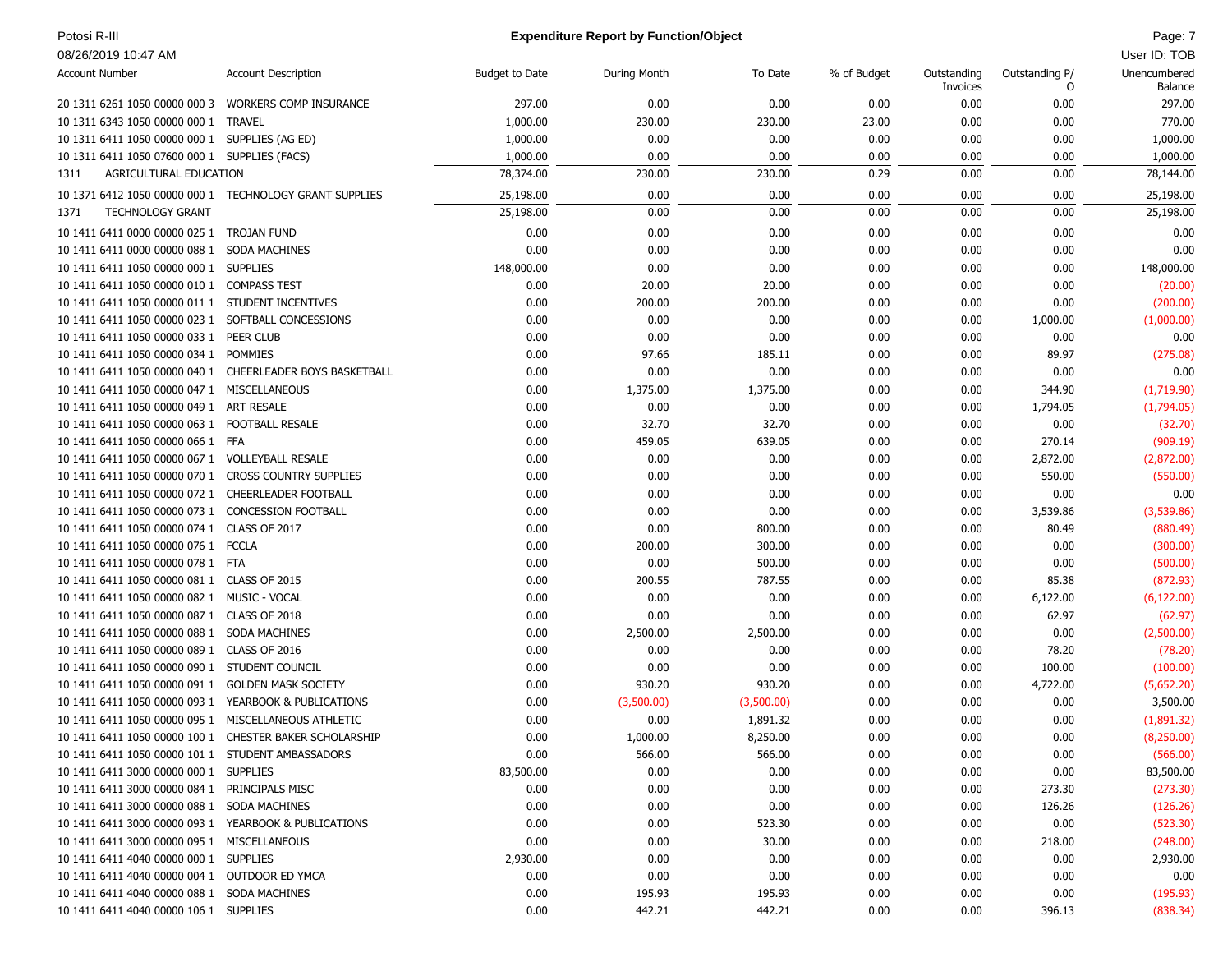### Potosi R-III **Page: 8** Page: 8 **Expenditure Report by Function/Object** And the Control of the Control of the Control of the Control of the Control of the Control of the Control of the Control of the Control of the Control

| <b>Account Number</b>                                     | <b>Account Description</b>                                    | Budget to Date | During Month | To Date   | % of Budget | Outstanding | Outstanding P/ | Unencumbered |
|-----------------------------------------------------------|---------------------------------------------------------------|----------------|--------------|-----------|-------------|-------------|----------------|--------------|
|                                                           |                                                               |                |              |           |             | Invoices    | 0              | Balance      |
| 10 1411 6411 4080 00000 000 1 SUPPLIES                    |                                                               | 22,700.00      | 0.00         | 0.00      | 0.00        | 0.00        | 0.00           | 22,700.00    |
| 10 1411 6411 4080 00000 011 1 STUDENT INCENTIVES          |                                                               | 0.00           | 0.00         | 0.00      | 0.00        | 0.00        | 239.95         | (239.95)     |
| 10 1411 6411 4080 00000 020 1                             | <b>BOOK FAIR</b>                                              | 0.00           | 0.00         | 18.99     | 0.00        | 0.00        | 0.00           | (18.99)      |
| 10 1411 6411 4080 00000 037 1 SUPPLIES                    |                                                               | 0.00           | 0.00         | 0.00      | 0.00        | 0.00        | 0.00           | 0.00         |
| 10 1411 6411 4080 00000 095 1 MISCELLANEOUS               |                                                               | 0.00           | 148.26       | 314.26    | 0.00        | 0.00        | 102.96         | (417.22)     |
| STUDENT ACTIVITIES<br>1411                                |                                                               | 257,130.00     | 4,867.56     | 17,001.62 | 15.58       | 0.00        | 23,068.56      | 217,059.82   |
| 10 1421 6131 1050 14200 000 1 SUPPLEMENTAL SALARIES       |                                                               | 578.00         | 0.00         | 0.00      | 0.00        | 0.00        | 0.00           | 578.00       |
| 20 1421 6131 1050 14200 000 3                             | SUPPLEMENTAL SALARIES                                         | 155,144.00     | 930.42       | 930.42    | 0.60        | 0.00        | 0.00           | 154,213.58   |
| 20 1421 6131 3000 14200 000 3 SUPPLEMENTAL SALARIES       |                                                               | 93,979.00      | 0.00         | 300.00    | 0.32        | 0.00        | 0.00           | 93,679.00    |
| 20 1421 6131 4040 14200 000 3                             | SUPPLEMENTAL SALARIES                                         | 14,630.00      | 0.00         | 0.00      | 0.00        | 0.00        | 0.00           | 14,630.00    |
| 20 1421 6131 4080 14200 000 3                             | SUPPLEMENTAL SALARIES                                         | 15,015.00      | 0.00         | 0.00      | 0.00        | 0.00        | 0.00           | 15,015.00    |
| 20 1421 6211 1050 14200 000 3                             | TEACHER RETIREMENT                                            | 22,496.00      | 134.91       | 134.91    | 0.60        | 0.00        | 0.00           | 22,361.09    |
| 20 1421 6211 3000 14200 000 3                             | TEACHER RETIREMENT                                            | 13,627.00      | 0.00         | 43.50     | 0.32        | 0.00        | 0.00           | 13,583.50    |
| 20 1421 6211 4040 14200 000 3                             | TEACHER RETIREMENT                                            | 2,121.00       | 0.00         | 0.00      | 0.00        | 0.00        | 0.00           | 2,121.00     |
| 10 1421 6221 1050 14200 000 3                             | NON-TEACHER RETIREMENT                                        | 40.00          | 0.00         | 0.00      | 0.00        | 0.00        | 0.00           | 40.00        |
| 10 1421 6231 1050 14200 000 1 OASDI                       |                                                               | 36.00          | 0.00         | 0.00      | 0.00        | 0.00        | 0.00           | 36.00        |
| 10 1421 6232 1050 14200 000 1 MEDICARE                    |                                                               | 8.00           | 0.00         | 0.00      | 0.00        | 0.00        | 0.00           | 8.00         |
| 20 1421 6232 1050 14200 000 3                             | MEDICARE                                                      | 2,250.00       | 13.49        | 13.49     | 0.60        | 0.00        | 0.00           | 2,236.51     |
| 20 1421 6232 3000 14200 000 3                             | MEDICARE                                                      | 1,363.00       | 0.00         | 4.35      | 0.32        | 0.00        | 0.00           | 1,358.65     |
| 20 1421 6232 4040 14200 000 3                             | MEDICARE                                                      | 212.00         | 0.00         | 0.00      | 0.00        | 0.00        | 0.00           | 212.00       |
| 20 1421 6232 4080 14200 000 3                             | MEDICARE                                                      | 218.00         | 0.00         | 0.00      | 0.00        | 0.00        | 0.00           | 218.00       |
| 10 1421 6313 1050 14200 000 1                             | PUPIL SERVICES (ATHLETIC MISC)                                | 2,500.00       | 0.00         | 0.00      | 0.00        | 0.00        | 0.00           | 2,500.00     |
| 10 1421 6313 1050 14210 000 1                             | PUPIL SERVICES (BASEBALL)                                     | 3,500.00       | 0.00         | 0.00      | 0.00        | 0.00        | 0.00           | 3,500.00     |
| 10 1421 6313 1050 14220 000 1                             | PUPIL SERVICES (BASKETBALL)                                   | 6,000.00       | 0.00         | 0.00      | 0.00        | 0.00        | 0.00           | 6,000.00     |
| 10 1421 6313 1050 14230 000 1                             | PUPIL SERVICES (FOOTBALL)                                     | 6,500.00       | 0.00         | 0.00      | 0.00        | 0.00        | 0.00           | 6,500.00     |
| 10 1421 6313 1050 14240 000 1 PUPIL SERVICES (TRACK/CC)   |                                                               | 6,000.00       | 300.00       | 300.00    | 5.00        | 0.00        | 0.00           | 5,700.00     |
| 10 1421 6313 1050 14250 000 1                             | PUPIL SERVICES (VOLLEYBALL)                                   | 5,000.00       | 0.00         | 0.00      | 9.76        | 0.00        | 488.00         | 4,512.00     |
| 10 1421 6313 1050 14270 000 1                             | PUPIL SERVICES (CHEER)                                        | 250.00         | 0.00         | 0.00      | 0.00        | 0.00        | 0.00           | 250.00       |
| 10 1421 6313 1050 14280 000 1                             | PUPIL SERVICES (THEATER)                                      | 1,000.00       | 0.00         | 0.00      | 61.00       | 0.00        | 610.00         | 390.00       |
| 10 1421 6313 1050 14300 000 1                             | PUPIL SERVICES (GOLF)                                         | 4,200.00       | 0.00         | 0.00      | 0.00        | 0.00        | 0.00           | 4,200.00     |
| 10 1421 6313 1050 14310 000 1                             | PUPIL SERVICES (BAND)                                         | 3,500.00       | 0.00         | 0.00      | 40.00       | 0.00        | 1,400.00       | 2,100.00     |
| 10 1421 6313 1050 14320 000 1                             | PUPIL SERVICES (VOCAL MUSIC)                                  | 300.00         | 0.00         | 0.00      | 170.00      | 0.00        | 510.00         | (210.00)     |
| 10 1421 6313 1050 14330 000 1                             | PUPIL SERVICES (ACADEMIC TEAM)                                | 300.00         | 0.00         | 0.00      | 0.00        | 0.00        | 0.00           | 300.00       |
| 10 1421 6313 1050 14340 000 1                             | PUPIL SERVICES (SOFTBALL)                                     | 4,000.00       | 0.00         | 0.00      | 0.00        | 0.00        | 0.00           | 4,000.00     |
| 10 1421 6313 1050 14360 000 1                             | PUPIL SERVICES (WRESTLING)                                    | 1,500.00       | 0.00         | 0.00      | 0.00        | 0.00        | 0.00           | 1,500.00     |
| 10 1421 6313 3000 14210 000 1                             | PUPIL SERVICES (BASEBALL)                                     | 1,000.00       | 0.00         | 0.00      | 0.00        | 0.00        | 0.00           | 1,000.00     |
| 10 1421 6313 3000 14220 000 1 PUPIL SERVICES (BASKETBALL) |                                                               | 1,500.00       | 0.00         | 0.00      | 0.00        | 0.00        | 0.00           | 1,500.00     |
| 10 1421 6313 3000 14230 000 1 PUPIL SERVICES (FOOTBALL)   |                                                               | 1,600.00       | 0.00         | 0.00      | 0.00        | 0.00        | 0.00           | 1,600.00     |
| 10 1421 6313 3000 14240 000 1 PUPIL SERVICES (TRACK/CC)   |                                                               | 3,000.00       | 0.00         | 0.00      | 0.00        | 0.00        | 0.00           | 3,000.00     |
| 10 1421 6313 3000 14250 000 1 PUPIL SERVICES (VOLLEYBALL) |                                                               | 2,000.00       | 0.00         | 0.00      | 0.00        | 0.00        | 0.00           | 2,000.00     |
|                                                           | 10 1421 6313 3000 14330 000 1 PUPIL SERVICES (ACADEMIC TEAM)  | 200.00         | 0.00         | 0.00      | 0.00        | 0.00        | 0.00           | 200.00       |
| 10 1421 6313 3000 14360 000 1 PUPIL SERVICES (WRESTLING)  |                                                               | 750.00         | 0.00         | 0.00      | 0.00        | 0.00        | 0.00           | 750.00       |
|                                                           | 10 1421 6332 1050 14230 000 1 REPAIR & MAINTENANCE (FOOTBALL) | 4,000.00       | 0.00         | 680.00    | 17.00       | 0.00        | 0.00           | 3,320.00     |
|                                                           | 10 1421 6332 3000 14230 000 1 REPAIR & MAINTENANCE (FOOTBALL) | 1,500.00       | 0.00         | 0.00      | 0.00        | 0.00        | 0.00           | 1,500.00     |
| 10 1421 6343 1050 14200 000 1 TRAVEL (ATHLETIC MISC)      |                                                               | 2,000.00       | 0.00         | 0.00      | 0.00        | 0.00        | 0.00           | 2,000.00     |
| 10 1421 6343 1050 14210 000 1 TRAVEL (BASEBALL)           |                                                               | 800.00         | 0.00         | 0.00      | 0.00        | 0.00        | 0.00           | 800.00       |
| 10 1421 6343 1050 14220 000 1 TRAVEL (BASKETBALL)         |                                                               | 900.00         | 0.00         | 0.00      | 0.00        | 0.00        | 0.00           | 900.00       |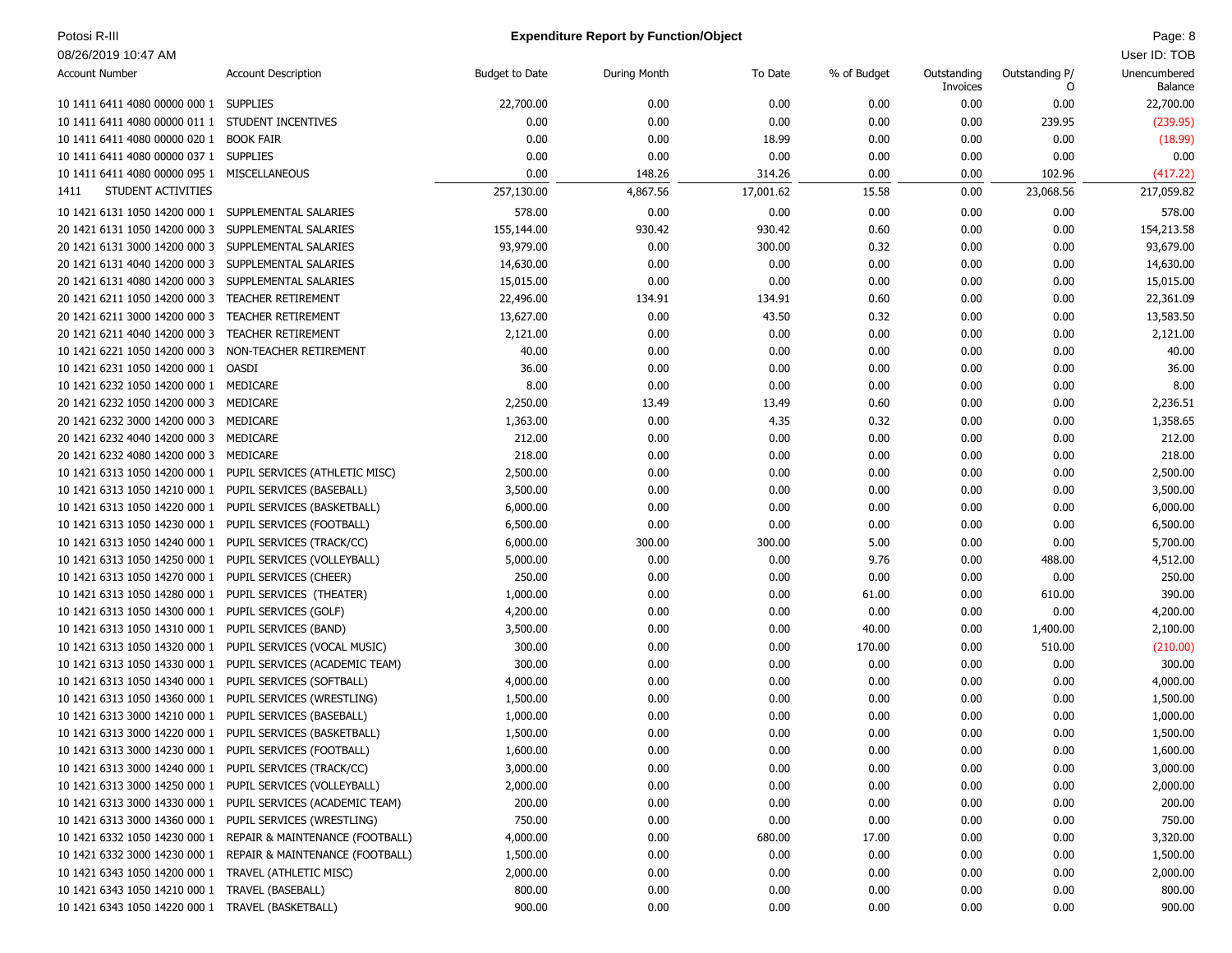# Potosi R-III **Page: 9** Page: 9 **Expenditure Report by Function/Object** And the Control of the Control of the Control of the Control of the Control of the Control of the Control of the Control of the Control of the Control

| <b>Account Number</b>                                   | <b>Account Description</b>                                 | <b>Budget to Date</b> | During Month | To Date   | % of Budget | Outstanding<br>Invoices | Outstanding P/<br>0 | Unencumbered<br>Balance |
|---------------------------------------------------------|------------------------------------------------------------|-----------------------|--------------|-----------|-------------|-------------------------|---------------------|-------------------------|
| 10 1421 6343 1050 14230 000 1                           | TRAVEL (FOOTBALL)                                          | 1,000.00              | 0.00         | 0.00      | 0.00        | 0.00                    | 0.00                | 1,000.00                |
| 10 1421 6343 1050 14240 000 1                           | TRAVEL (TRACK/CC)                                          | 1,000.00              | 0.00         | 0.00      | 0.00        | 0.00                    | 0.00                | 1,000.00                |
| 10 1421 6343 1050 14250 000 1                           | TRAVEL (VOLLEYBALL)                                        | 600.00                | 0.00         | 0.00      | 0.00        | 0.00                    | 0.00                | 600.00                  |
| 10 1421 6343 1050 14260 000 1                           | <b>TRAVEL (TENNIS)</b>                                     | 200.00                | 0.00         | 0.00      | 0.00        | 0.00                    | 0.00                | 200.00                  |
| 10 1421 6343 1050 14270 000 1                           | TRAVEL (CHEER)                                             | 400.00                | 0.00         | 0.00      | 0.00        | 0.00                    | 0.00                | 400.00                  |
| 10 1421 6343 1050 14300 000 1                           | TRAVEL (GOLF)                                              | 500.00                | 0.00         | 0.00      | 0.00        | 0.00                    | 0.00                | 500.00                  |
| 10 1421 6343 1050 14340 000 1                           | TRAVEL (SOFTBALL)                                          | 500.00                | 0.00         | 0.00      | 0.00        | 0.00                    | 0.00                | 500.00                  |
| 10 1421 6343 1050 14360 000 1                           | TRAVEL (WRESTLING)                                         | 1,000.00              | 0.00         | 0.00      | 0.00        | 0.00                    | 0.00                | 1,000.00                |
| 10 1421 6343 3000 14220 000 1                           | TRAVEL (BASKETBALL)                                        | 250.00                | 0.00         | 0.00      | 0.00        | 0.00                    | 0.00                | 250.00                  |
| 10 1421 6343 3000 14230 000 1                           | TRAVEL (FOOTBALL)                                          | 250.00                | 0.00         | 0.00      | 0.00        | 0.00                    | 0.00                | 250.00                  |
| 10 1421 6343 3000 14250 000 1                           | TRAVEL (VOLLEYBALL)                                        | 200.00                | 0.00         | 0.00      | 0.00        | 0.00                    | 0.00                | 200.00                  |
| 10 1421 6343 3000 14360 000 1                           | TRAVEL (WRESTLING)                                         | 500.00                | 0.00         | 0.00      | 0.00        | 0.00                    | 0.00                | 500.00                  |
| 10 1421 6371 1050 14200 000 1                           | DUES & MEMBERSHIPS (ATHL MISC)                             | 3,500.00              | 0.00         | 4,296.18  | 129.03      | 0.00                    | 220.00              | (1,016.18)              |
| 10 1421 6371 1050 14230 000 1                           | DUES & MEMBERSHIPS (FOOTBALL)                              | 250.00                | 0.00         | 0.00      | 40.00       | 0.00                    | 100.00              | 150.00                  |
|                                                         | 10 1421 6371 3000 14200 000 1 DUES & MEMBERSHIPS (ATHLETIC | 1,500.00              | 0.00         | 0.00      | 0.00        | 0.00                    | 0.00                | 1,500.00                |
|                                                         | MISC)                                                      |                       |              |           |             |                         |                     |                         |
| 10 1421 6411 1050 14200 000 1 SUPPLIES (ATHL MISC)      |                                                            | 10,000.00             | 3,287.26     | 3,287.26  | 77.68       | 0.00                    | 4,481.00            | 2,231.74                |
| 10 1421 6411 1050 14210 000 1                           | SUPPLIES (BASEBALL)                                        | 3,100.00              | 0.00         | 0.00      | 0.00        | 0.00                    | 0.00                | 3,100.00                |
| 10 1421 6411 1050 14220 000 1                           | SUPPLIES (BASKETBALL)                                      | 4,500.00              | 0.00         | 0.00      | 0.00        | 0.00                    | 0.00                | 4,500.00                |
| 10 1421 6411 1050 14230 000 1                           | SUPPLIES (FOOTBALL)                                        | 12,000.00             | 8,402.98     | 8,402.98  | 149.46      | 0.00                    | 9,532.77            | (5,935.75)              |
| 10 1421 6411 1050 14240 000 1                           | SUPPLIES (TRACK/CC)                                        | 8,800.00              | 0.00         | 4,702.25  | 150.23      | 0.00                    | 8,518.00            | (4,420.25)              |
| 10 1421 6411 1050 14250 000 1                           | SUPPLIES (VOLLEYBALL)                                      | 3,200.00              | 801.98       | 801.98    | 50.94       | 0.00                    | 828.00              | 1,570.02                |
| 10 1421 6411 1050 14260 000 1                           | SUPPLIES (TENNIS)                                          | 600.00                | 0.00         | 0.00      | 32.65       | 0.00                    | 195.92              | 404.08                  |
| 10 1421 6411 1050 14270 000 1                           | SUPPLIES (CHEER)                                           | 1,500.00              | 0.00         | 0.00      | 0.00        | 0.00                    | 0.00                | 1,500.00                |
| 10 1421 6411 1050 14280 000 1                           | SUPPLIES (THEATER)                                         | 750.00                | 581.15       | 581.15    | 77.49       | 0.00                    | 0.00                | 168.85                  |
| 10 1421 6411 1050 14290 000 1                           | SUPPLIES (POMMIES)                                         | 1,000.00              | 341.00       | 341.00    | 34.10       | 0.00                    | 0.00                | 659.00                  |
| 10 1421 6411 1050 14300 000 1                           | SUPPLIES (GOLF)                                            | 1,500.00              | 0.00         | 0.00      | 0.00        | 0.00                    | 0.00                | 1,500.00                |
| 10 1421 6411 1050 14310 000 1                           | SUPPLIES (BAND)                                            | 1,500.00              | 0.00         | 0.00      | 166.67      | 0.00                    | 2,500.00            | (1,000.00)              |
| 10 1421 6411 1050 14330 000 1                           | SUPPLIES (ACADEMIC TEAM)                                   | 500.00                | 0.00         | 0.00      | 0.00        | 0.00                    | 0.00                | 500.00                  |
| 10 1421 6411 1050 14340 000 1                           | SUPPLIES (SOFTBALL)                                        | 2,000.00              | 0.00         | 0.00      | 0.00        | 0.00                    | 0.00                | 2,000.00                |
| 10 1421 6411 1050 14350 000 1                           | SUPPLIES (FLAGS)                                           | 2,000.00              | 0.00         | 0.00      | 0.00        | 0.00                    | 0.00                | 2,000.00                |
| 10 1421 6411 1050 14360 000 1                           | SUPPLIES (WRESTLING)                                       | 2,000.00              | 0.00         | 0.00      | 0.00        | 0.00                    | 0.00                | 2,000.00                |
| 10 1421 6411 3000 00000 000 1                           | SUPPLIES (BAND)                                            | 0.00                  | 0.00         | 0.00      | 0.00        | 0.00                    | 498.14              | (498.14)                |
| 10 1421 6411 3000 14200 000 1                           | SUPPLIES (ATHLETIC MISC)                                   | 1,000.00              | 0.00         | 0.00      | 0.00        | 0.00                    | 0.00                | 1,000.00                |
| 10 1421 6411 3000 14210 000 1                           | SUPPLIES (BASEBALL)                                        | 1,500.00              | 0.00         | 0.00      | 0.00        | 0.00                    | 0.00                | 1,500.00                |
| 10 1421 6411 3000 14220 000 1                           | SUPPLIES (BASKETBALL)                                      | 3,200.00              | 0.00         | 0.00      | 0.00        | 0.00                    | 0.00                | 3,200.00                |
| 10 1421 6411 3000 14230 000 1                           | SUPPLIES (FOOTBALL)                                        | 3,500.00              | 0.00         | 0.00      | 190.69      | 0.00                    | 6,674.00            | (3, 174.00)             |
| 10 1421 6411 3000 14240 000 1                           | <b>SUPPLIES</b>                                            | 1,700.00              | 0.00         | 0.00      | 12.92       | 0.00                    | 219.70              | 1,480.30                |
| 10 1421 6411 3000 14250 000 1 SUPPLIES (VOLLEYBALL)     |                                                            | 500.00                | 0.00         | 0.00      | 35.43       | 0.00                    | 177.17              | 322.83                  |
| 10 1421 6411 3000 14270 000 1 SUPPLIES (CHEER)          |                                                            | 500.00                | 0.00         | 0.00      | 0.00        | 0.00                    | 0.00                | 500.00                  |
| 10 1421 6411 3000 14360 000 1 SUPPLIES (WRESTLING)      |                                                            | 1,000.00              | 0.00         | 0.00      | 0.00        | 0.00                    | 0.00                | 1,000.00                |
| 40 1421 6541 1050 14200 000 1 EQUIPMENT - MISC ATHLETIC |                                                            | 15,000.00             | 0.00         | 0.00      | 0.00        | 0.00                    | 0.00                | 15,000.00               |
| 40 1421 6541 1050 14310 000 1                           | REGUALR EQUIPMENT (BAND)                                   | 10,000.00             | 0.00         | 0.00      | 10.00       | 0.00                    | 1,000.00            | 9,000.00                |
| 40 1421 6541 1050 14320 000 1                           | REGULAR EQUIPMENT (VOCAL MUSIC)                            | 4,000.00              | 0.00         | 0.00      | 0.00        | 0.00                    | 0.00                | 4,000.00                |
| 40 1421 6541 3000 14210 000 1                           | <b>BASEBALL EQUIPMENT</b>                                  | 1,500.00              | 0.00         | 0.00      | 0.00        | 0.00                    | 0.00                | 1,500.00                |
| <b>ATHLETICS</b><br>1421                                |                                                            | 495,517.00            | 14,793.19    | 24,819.47 | 12.67       | 0.00                    | 37,952.70           | 432,744.83              |
| 10 1621 6411 1050 00000 000 1 SUPPLIES                  |                                                            | 2,000.00              | 0.00         | 0.00      | 0.00        | 0.00                    | 0.00                | 2,000.00                |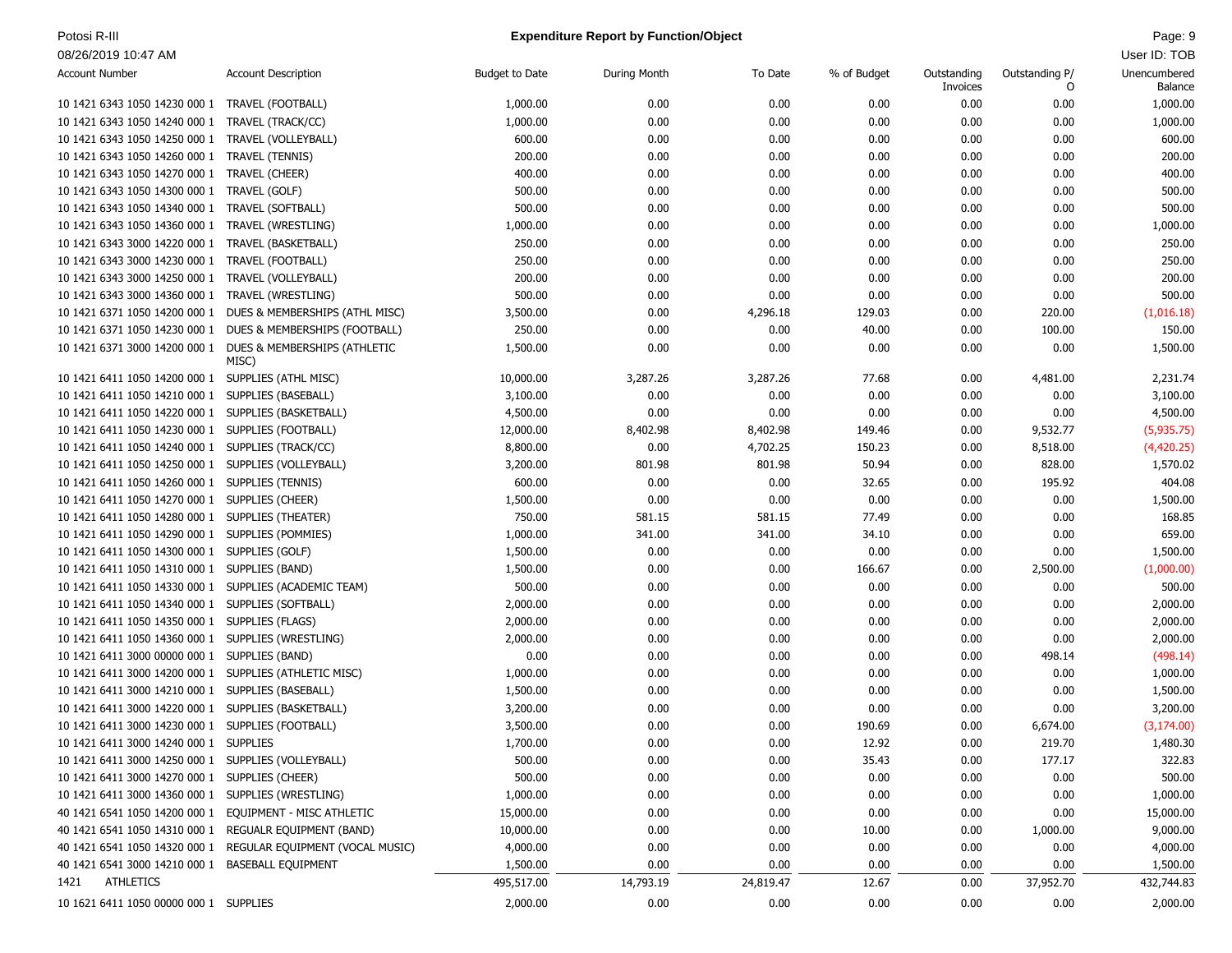# Potosi R-III **Page: 10 Expenditure Report by Function/Object Page: 10 Page: 10 Page: 10**

| <b>Account Number</b>                                | <b>Account Description</b>                                | <b>Budget to Date</b> | During Month | To Date   | % of Budget | Outstanding<br>Invoices | Outstanding P/<br>O | Unencumbered<br>Balance |
|------------------------------------------------------|-----------------------------------------------------------|-----------------------|--------------|-----------|-------------|-------------------------|---------------------|-------------------------|
| ADVANCED ADULT EDUCATION<br>1621                     |                                                           | 2,000.00              | 0.00         | 0.00      | 0.00        | 0.00                    | 0.00                | 2,000.00                |
| 20 1911 6311 1050 00000 000 3 DFS PLACEMTNTS         |                                                           | 3,750.00              | 0.00         | 4,468.79  | 119.17      | 0.00                    | 0.00                | (718.79)                |
| 20 1911 6311 3000 00000 000 3 DFS PLACEMTNTS         |                                                           | 3,750.00              | 0.00         | 0.00      | 0.00        | 0.00                    | 0.00                | 3,750.00                |
| 20 1911 6311 4040 00000 000 3 DFS PLACEMTNTS         |                                                           | 3,750.00              | 0.00         | 3,230.56  | 86.15       | 0.00                    | 0.00                | 519.44                  |
| 20 1911 6311 4080 00000 000 3 DFS PLACEMTNTS         |                                                           | 3,750.00              | 0.00         | 741.44    | 19.77       | 0.00                    | 0.00                | 3,008.56                |
| 1911<br>TUITION TO OTHER DISTRICTS W/IN STATE        |                                                           | 15,000.00             | 0.00         | 8,440.79  | 56.27       | 0.00                    | 0.00                | 6,559.21                |
| 20 1921 6311 1050 00000 000 3 UNITEC                 |                                                           | 130,000.00            | 10,440.00    | 10,440.00 | 8.03        | 0.00                    | 0.00                | 119,560.00              |
| <b>UNITEC</b><br>1921                                |                                                           | 130,000.00            | 10,440.00    | 10,440.00 | 8.03        | 0.00                    | 0.00                | 119,560.00              |
| 20 1931 6311 1050 12210 000 3 STATE SCHOOL TUITION   |                                                           | 20,000.00             | 0.00         | 0.00      | 0.00        | 0.00                    | 0.00                | 20,000.00               |
| 1931<br>TUITION, SPECIAL EDUCATION IN STATE          |                                                           | 20,000.00             | 0.00         | 0.00      | 0.00        | 0.00                    | 0.00                | 20,000.00               |
|                                                      | 20 1941 6311 1050 00000 000 3 JUVENILE DETENTION SERVICES | 2,000.00              | 0.00         | 0.00      | 0.00        | 0.00                    | 0.00                | 2,000.00                |
| 20 1941 6311 4040 00000 000 3 YMCA OUTDOOR EDUCATION |                                                           | 3,000.00              | 0.00         | 0.00      | 0.00        | 0.00                    | 0.00                | 3,000.00                |
| CONTRACTED EDUCATION SERVICES<br>1941                |                                                           | 5,000.00              | 0.00         | 0.00      | 0.00        | 0.00                    | 0.00                | 5,000.00                |
| 20 2112 6112 1050 00000 000 3 ADMINISTRATOR SALARIES |                                                           | 43,110.00             | 3,592.46     | 3,592.46  | 8.33        | 0.00                    | 0.00                | 39,517.54               |
| 10 2112 6151 1050 00000 000 1                        | SECRETARY SALARIES ATTENDANCE                             | 21,545.00             | 0.00         | 0.00      | 0.00        | 0.00                    | 0.00                | 21,545.00               |
| 10 2112 6151 4040 00000 000 1                        | SECRETARY SALARIES ATTENDANCE                             | 42,846.00             | 3,603.00     | 7,206.00  | 16.82       | 0.00                    | 0.00                | 35,640.00               |
| 10 2112 6151 4080 00000 000 1                        | SECRETARY SALARIES ATTENDANCE                             | 22,593.00             | 0.00         | 0.00      | 0.00        | 0.00                    | 0.00                | 22,593.00               |
| 20 2112 6211 1050 00000 000 3                        | <b>TEACHER RETIREMENT</b>                                 | 6,698.00              | 558.26       | 558.26    | 8.33        | 0.00                    | 0.00                | 6,139.74                |
| 10 2112 6221 1050 00000 000 1                        | NON-TEACHER RETIREMENT                                    | 1,478.00              | 0.00         | 0.00      | 0.00        | 0.00                    | 0.00                | 1,478.00                |
| 10 2112 6221 4040 00000 000 1                        | NON-TEACHER RETIREMENT                                    | 3,362.00              | 282.51       | 565.02    | 16.81       | 0.00                    | 0.00                | 2,796.98                |
| 10 2112 6221 4080 00000 000 1 NON-TEACHER RETIREMENT |                                                           | 1,973.00              | 0.00         | 0.00      | 0.00        | 0.00                    | 0.00                | 1,973.00                |
| 10 2112 6231 1050 00000 000 1                        | OASDI                                                     | 1,336.00              | 0.00         | 0.00      | 0.00        | 0.00                    | 0.00                | 1,336.00                |
| 10 2112 6231 4040 00000 000 1                        | OASDI                                                     | 2,656.00              | 177.96       | 356.30    | 13.41       | 0.00                    | 0.00                | 2,299.70                |
| 10 2112 6231 4080 00000 000 1                        | OASDI                                                     | 1,401.00              | 0.00         | 0.00      | 0.00        | 0.00                    | 0.00                | 1,401.00                |
| 10 2112 6232 1050 00000 000 1 MEDICARE               |                                                           | 312.00                | 0.00         | 0.00      | 0.00        | 0.00                    | 0.00                | 312.00                  |
| 20 2112 6232 1050 00000 000 3 MEDICARE               |                                                           | 625.00                | 45.85        | 45.85     | 7.34        | 0.00                    | 0.00                | 579.15                  |
| 10 2112 6232 4040 00000 000 1 MEDICARE               |                                                           | 621.00                | 41.62        | 83.33     | 13.42       | 0.00                    | 0.00                | 537.67                  |
| 10 2112 6232 4080 00000 000 1 MEDICARE               |                                                           | 328.00                | 0.00         | 0.00      | 0.00        | 0.00                    | 0.00                | 328.00                  |
| 20 2112 6241 1050 00000 000 3                        | <b>EMPLOYEE INSURANCE</b>                                 | 3,083.00              | 259.35       | 259.35    | 8.41        | 0.00                    | 0.00                | 2,823.65                |
| 10 2112 6241 4040 00000 000 1 EMPLOYEE INSURANCE     |                                                           | 6,165.00              | 518.70       | 1,037.40  | 16.83       | 0.00                    | 0.00                | 5,127.60                |
| 10 2112 6241 4080 00000 000 1                        | <b>EMPLOYEE INSURANCE</b>                                 | 6,165.00              | 0.00         | 0.00      | 0.00        | 0.00                    | 0.00                | 6,165.00                |
| 20 2112 6261 1050 00000 000 3                        | <b>WORKERS COMP INSURANCE</b>                             | 244.00                | 0.00         | 0.00      | 0.00        | 0.00                    | 0.00                | 244.00                  |
| 10 2112 6261 4040 00000 000 1                        | <b>WORKERS COMP INSURANCE</b>                             | 243.00                | 0.00         | 0.00      | 0.00        | 0.00                    | 0.00                | 243.00                  |
| <b>ATTENDANCE SERVICES</b><br>2112                   |                                                           | 166,784.00            | 9,079.71     | 13,703.97 | 8.22        | 0.00                    | 0.00                | 153,080.03              |
|                                                      |                                                           |                       |              |           |             |                         |                     |                         |
| 10 2113 6151 1050 00000 000 1                        | SOCIAL WORKER SALARIES                                    | 46,300.00             | 3,858.33     | 3,858.33  | 8.33        | 0.00                    | 0.00                | 42,441.67               |
| 10 2113 6151 4080 00000 000 1                        | SOCIAL WORKER SALARIES                                    | 45,100.00             | 3,758.33     | 3,758.33  | 8.33        | 0.00                    | 0.00                | 41,341.67               |
| 10 2113 6221 1050 00000 000 1 NON-TEACHER RETIREMENT |                                                           | 3,599.00              | 300.02       | 300.02    | 8.34        | 0.00                    | 0.00                | 3,298.98                |
| 10 2113 6221 4080 00000 000 1 NON-TEACHER RETIREMENT |                                                           | 3,517.00              | 293.16       | 293.16    | 8.34        | 0.00                    | 0.00                | 3,223.84                |
| 10 2113 6231 1050 00000 000 1 OASDI                  |                                                           | 2,871.00              | 236.12       | 236.12    | 8.22        | 0.00                    | 0.00                | 2,634.88                |
| 10 2113 6231 4080 00000 000 1 OASDI                  |                                                           | 2,796.00              | 227.16       | 227.16    | 8.12        | 0.00                    | 0.00                | 2,568.84                |
| 10 2113 6232 1050 00000 000 1 MEDICARE               |                                                           | 671.00                | 55.22        | 55.22     | 8.23        | 0.00                    | 0.00                | 615.78                  |
| 10 2113 6232 4080 00000 000 1 MEDICARE               |                                                           | 654.00                | 53.13        | 53.13     | 8.12        | 0.00                    | 0.00                | 600.87                  |
| 10 2113 6241 1050 00000 000 1 EMPLOYEE INSURANCE     |                                                           | 6,165.00              | 518.70       | 518.70    | 8.41        | 0.00                    | 0.00                | 5,646.30                |
| 10 2113 6241 4080 00000 000 1 EMPLOYEE INSURANCE     |                                                           | 6,165.00              | 518.70       | 518.70    | 8.41        | 0.00                    | 0.00                | 5,646.30                |
| 10 2113 6261 1050 00000 000 1 WORKERS COMP INSURANCE |                                                           | 262.00                | 0.00         | 0.00      | 0.00        | 0.00                    | 0.00                | 262.00                  |
| 10 2113 6261 4080 00000 000 1 WORKERS COMP INSURANCE |                                                           | 255.00                | 0.00         | 0.00      | 0.00        | 0.00                    | 0.00                | 255.00                  |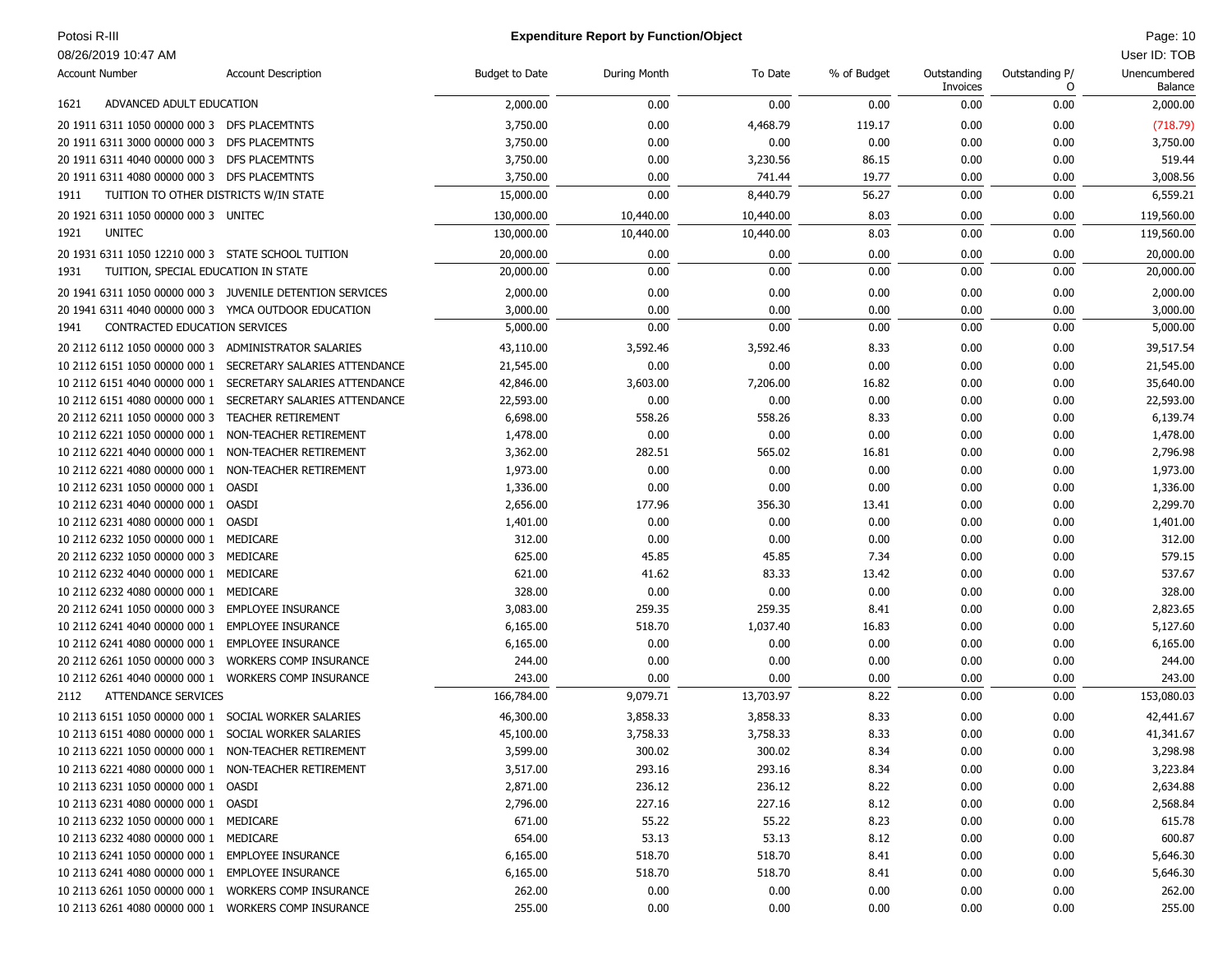### Potosi R-III **Page: 11 Page: 11 Expenditure Report by Function/Object Page: 11 Page: 11 Page: 11**

| <b>Account Number</b>                                | <b>Account Description</b>    | <b>Budget to Date</b> | During Month | To Date        | % of Budget | Outstanding | Outstanding P/ | Unencumbered       |
|------------------------------------------------------|-------------------------------|-----------------------|--------------|----------------|-------------|-------------|----------------|--------------------|
|                                                      |                               |                       |              |                |             | Invoices    | 0              | Balance            |
| 10 2113 6343 1050 00000 000 1 TRAVEL                 |                               | 200.00                | 0.00         | 0.00           | 0.00        | 0.00        | 0.00           | 200.00             |
| 10 2113 6343 4080 00000 000 1 TRAVEL                 |                               | 150.00                | 0.00         | 0.00           | 0.00        | 0.00        | 0.00           | 150.00             |
| 10 2113 6411 1050 00000 000 1 SUPPLIES               |                               | 500.00                | 0.00         | 0.00           | 0.00        | 0.00        | 0.00           | 500.00             |
| 10 2113 6411 4080 00000 000 1 SUPPLIES               |                               | 300.00                | 0.00         | 0.00           | 32.49       | 0.00        | 97.47          | 202.53             |
| SOCIAL WORK SERVICES<br>2113                         |                               | 119,505.00            | 9,818.87     | 9,818.87       | 8.30        | 0.00        | 97.47          | 109,588.66         |
| 20 2122 6111 1050 00000 000 3 COUNSELING SALARIES    |                               | 191,789.00            | 0.00         | 0.00           | 0.00        | 0.00        | 0.00           | 191,789.00         |
| 20 2122 6111 3000 00000 000 3 COUNSELING SALARIES    |                               | 58,559.00             | 0.00         | 0.00           | 0.00        | 0.00        | 0.00           | 58,559.00          |
| 20 2122 6111 4040 00000 000 3 COUNSELING SALARIES    |                               | 43,780.00             | 300.00       | 300.00         | 0.69        | 0.00        | 0.00           | 43,480.00          |
| 20 2122 6111 4080 00000 000 3 COUNSELING SALARIES    |                               | 100,853.00            | 0.00         | 0.00           | 0.00        | 0.00        | 0.00           | 100,853.00         |
| 20 2122 6211 1050 00000 000 3                        | <b>TEACHER RETIREMENT</b>     | 30,491.00             | 0.00         | 0.00           | 0.00        | 0.00        | 0.00           | 30,491.00          |
| 20 2122 6211 3000 00000 000 3                        | <b>TEACHER RETIREMENT</b>     | 9,385.00              | 0.00         | 0.00           | 0.00        | 0.00        | 0.00           | 9,385.00           |
| 20 2122 6211 4040 00000 000 3                        | <b>TEACHER RETIREMENT</b>     | 7,242.00              | 0.00         | 0.00           | 0.00        | 0.00        | 0.00           | 7,242.00           |
| 20 2122 6211 4080 00000 000 3 TEACHER RETIREMENT     |                               | 16,411.00             | 0.00         | 0.00           | 0.00        | 0.00        | 0.00           | 16,411.00          |
| 20 2122 6232 1050 00000 000 3 MEDICARE               |                               | 2,781.00              | 0.00         | 0.00           | 0.00        | 0.00        | 0.00           | 2,781.00           |
| 20 2122 6232 3000 00000 000 3                        | MEDICARE                      | 849.00                | 0.00         | 0.00           | 0.00        | 0.00        | 0.00           | 849.00             |
| 20 2122 6232 4040 00000 000 3 MEDICARE               |                               | 635.00                | 4.35         | 4.35           | 0.69        | 0.00        | 0.00           | 630.65             |
| 20 2122 6232 4080 00000 000 3 MEDICARE               |                               | 1,462.00              | 0.00         | 0.00           | 0.00        | 0.00        | 0.00           | 1,462.00           |
| 20 2122 6241 1050 00000 000 3 EMPLOYEE INSURANCE     |                               | 18,495.00             | 0.00         | 0.00           | 0.00        | 0.00        | 0.00           | 18,495.00          |
| 20 2122 6241 3000 00000 000 3                        | <b>EMPLOYEE INSURANCE</b>     | 6,165.00              | 0.00         | 0.00           | 0.00        | 0.00        | 0.00           | 6,165.00           |
| 20 2122 6241 4040 00000 000 3                        | EMPLOYEE INSURANCE            | 6,165.00              | 0.00         | 0.00           | 0.00        | 0.00        | 0.00           | 6,165.00           |
| 20 2122 6241 4080 00000 000 3 EMPLOYEE INSURANCE     |                               | 12,330.00             | 0.00         | 0.00           | 0.00        | 0.00        | 0.00           | 12,330.00          |
| 20 2122 6261 1050 00000 000 3                        | <b>WORKERS COMP INSURANCE</b> | 1,086.00              | 0.00         | 0.00           | 0.00        | 0.00        | 0.00           | 1,086.00           |
| 20 2122 6261 3000 00000 000 3                        | <b>WORKERS COMP INSURANCE</b> | 331.00                | 0.00         | 0.00           | 0.00        | 0.00        | 0.00           | 331.00             |
| 20 2122 6261 4040 00000 000 3                        | <b>WORKERS COMP INSURANCE</b> | 248.00                | 0.00         | 0.00           | 0.00        | 0.00        | 0.00           | 248.00             |
| 20 2122 6261 4080 00000 000 3                        | <b>WORKERS COMP INSURANCE</b> | 571.00                | 0.00         | 0.00           | 0.00        | 0.00        | 0.00           | 571.00             |
| 10 2122 6343 1050 00000 000 1 TRAVEL                 |                               | 700.00                | 0.00         | 0.00           | 0.00        | 0.00        | 0.00           | 700.00             |
| 10 2122 6343 3000 00000 000 1 TRAVEL                 |                               | 200.00                | 0.00         | 0.00           | 0.00        | 0.00        | 0.00           | 200.00             |
| 10 2122 6343 4040 00000 000 1 TRAVEL                 |                               | 100.00                | 0.00         | 0.00           | 0.00        | 0.00        | 0.00           | 100.00             |
| 10 2122 6343 4080 00000 000 1 TRAVEL                 |                               | 300.00                | 0.00         | 0.00           | 0.00        | 0.00        | 0.00           | 300.00             |
| 10 2122 6411 0000 00000 000 1 SUPPLIES               |                               | 1,000.00              | 0.00         | 0.00           | 3.63        | 0.00        | 36.32          | 963.68             |
| 10 2122 6411 1050 00000 000 1 SUPPLIES               |                               | 1,000.00              | 0.00         | 0.00           | 0.00        | 0.00        | 0.00           | 1,000.00           |
| 10 2122 6411 1050 02000 000 1 TESTING SUPPLIES       |                               | 10,000.00             | 1,406.25     | 1,406.25       | 14.06       | 0.00        | 0.00           | 8,593.75           |
| 10 2122 6411 3000 00000 000 1 SUPPLIES               |                               | 800.00                | 0.00         | 0.00           | 15.59       | 0.00        | 124.75         | 675.25             |
| 10 2122 6411 3000 02000 000 1 TESTING SUPPLIES       |                               | 2,000.00              | 0.00         | 0.00           | 0.00        | 0.00        | 0.00           | 2,000.00           |
|                                                      |                               | 800.00                | 194.35       |                |             |             |                |                    |
| 10 2122 6411 4040 00000 000 1 SUPPLIES               |                               |                       | 0.00         | 194.35<br>0.00 | 24.29       | 0.00        | 0.00           | 605.65             |
| 10 2122 6411 4040 02000 000 1 TESTING SUPPLIES       |                               | 4,000.00<br>400.00    | 0.00         |                | 0.00        | 0.00        | 0.00           | 4,000.00<br>400.00 |
| 10 2122 6411 4080 00000 000 1 SUPPLIES               |                               |                       |              | 0.00           | 0.00        | 0.00        | 0.00           |                    |
| 10 2122 6411 4080 02000 000 1 TESTING SUPPLIES       |                               | 1,000.00              | 0.00         | 0.00           | 0.00        | 0.00        | 0.00           | 1,000.00           |
| COUNSELING SERVICES<br>2122                          |                               | 531,928.00            | 1,904.95     | 1,904.95       | 0.39        | 0.00        | 161.07         | 529,861.98         |
| 10 2131 6311 1050 00000 000 1 INSTRUCTIONAL SERVICES |                               | 4,000.00              | 0.00         | 0.00           | 0.00        | 0.00        | 0.00           | 4,000.00           |
| 10 2131 6343 1050 00000 000 1 TRAVEL                 |                               | 2,000.00              | 0.00         | 0.00           | 0.00        | 0.00        | 0.00           | 2,000.00           |
| 10 2131 6411 1050 00000 000 1 SUPPLIES               |                               | 13,000.00             | 180.00       | 180.00         | 6.14        | 0.00        | 618.55         | 12,201.45          |
| <b>SDAC</b><br>2131                                  |                               | 19,000.00             | 180.00       | 180.00         | 4.20        | 0.00        | 618.55         | 18,201.45          |
| 10 2132 6151 1050 00000 000 1 NURSE SALARIES         |                               | 39,194.00             | 0.00         | 0.00           | 0.00        | 0.00        | 0.00           | 39,194.00          |
| 10 2132 6151 3000 00000 000 1 NURSE SALARIES         |                               | 20,237.00             | 0.00         | 0.00           | 0.00        | 0.00        | 0.00           | 20,237.00          |
| 10 2132 6151 4040 00000 000 1 NURSE SALARIES         |                               | 38,548.00             | 0.00         | 0.00           | 0.00        | 0.00        | 0.00           | 38,548.00          |
| 10 2132 6151 4080 00000 000 1 NURSE SALARIES         |                               | 40,263.00             | 0.00         | 0.00           | 0.00        | 0.00        | 0.00           | 40,263.00          |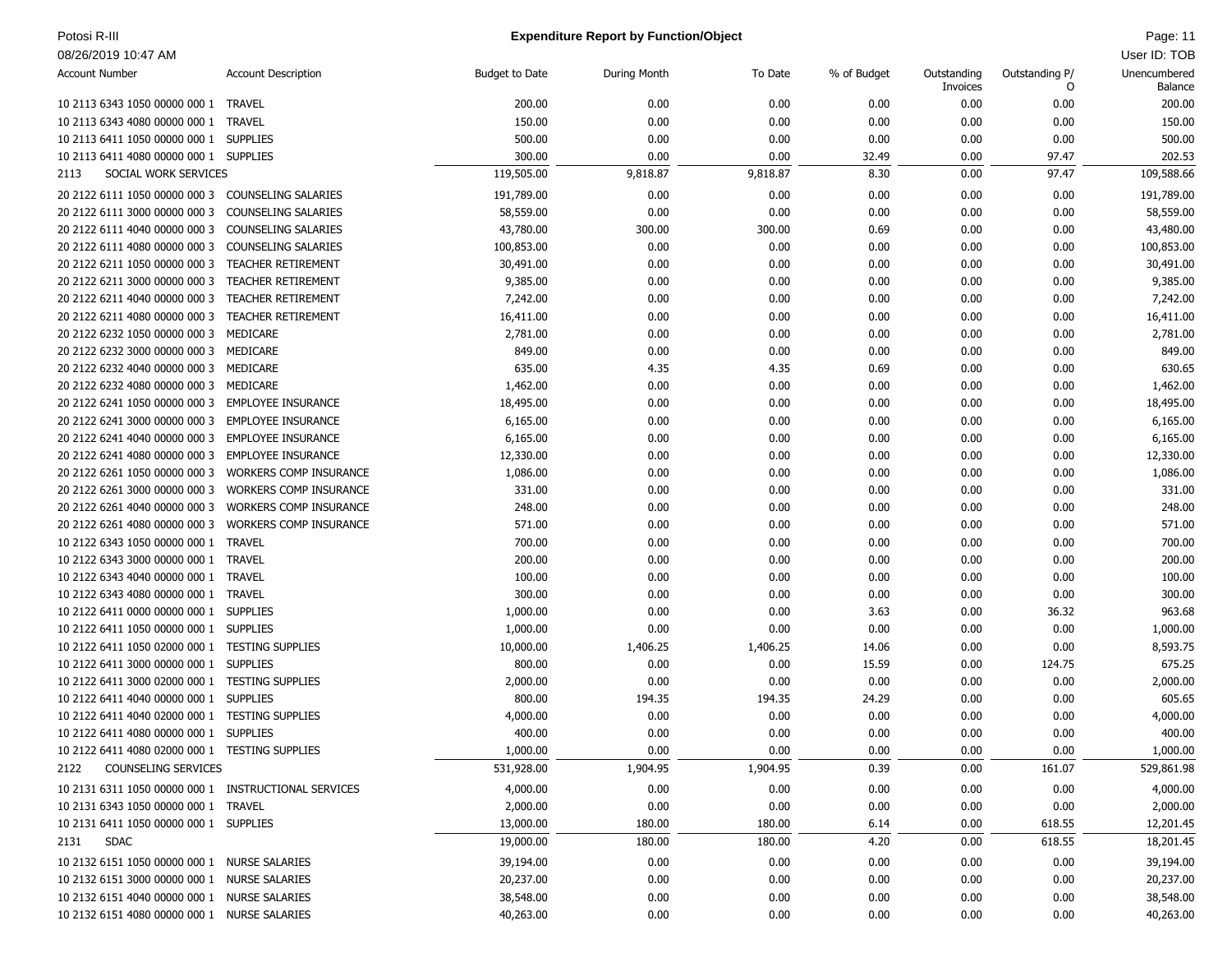# Potosi R-III **Page: 12** Potosi R-III Page: 12

| <b>Account Number</b>                                | <b>Account Description</b>                       | <b>Budget to Date</b> | During Month | To Date  | % of Budget | Outstanding | Outstanding P/ | Unencumbered |
|------------------------------------------------------|--------------------------------------------------|-----------------------|--------------|----------|-------------|-------------|----------------|--------------|
|                                                      |                                                  |                       |              |          |             | Invoices    | 0              | Balance      |
| 10 2132 6221 1050 00000 000 1 NON-TEACHER RETIREMENT |                                                  | 3,112.00              | 0.00         | 0.00     | 0.00        | 0.00        | 0.00           | 3,112.00     |
| 10 2132 6221 3000 00000 000 1 NON-TEACHER RETIREMENT |                                                  | 1,811.00              | 0.00         | 0.00     | 0.00        | 0.00        | 0.00           | 1,811.00     |
| 10 2132 6221 4040 00000 000 1 NON-TEACHER RETIREMENT |                                                  | 3,067.00              | 0.00         | 0.00     | 0.00        | 0.00        | 0.00           | 3,067.00     |
| 10 2132 6221 4080 00000 000 1 NON-TEACHER RETIREMENT |                                                  | 3,403.00              | 0.00         | 0.00     | 0.00        | 0.00        | 0.00           | 3,403.00     |
| 10 2132 6231 1050 00000 000 1 OASDI                  |                                                  | 2,430.00              | 0.00         | 0.00     | 0.00        | 0.00        | 0.00           | 2,430.00     |
| 10 2132 6231 3000 00000 000 1 OASDI                  |                                                  | 1,255.00              | 0.00         | 0.00     | 0.00        | 0.00        | 0.00           | 1,255.00     |
| 10 2132 6231 4040 00000 000 1                        | OASDI                                            | 2,390.00              | 0.00         | 0.00     | 0.00        | 0.00        | 0.00           | 2,390.00     |
| 10 2132 6231 4080 00000 000 1 OASDI                  |                                                  | 2,694.00              | 0.00         | 0.00     | 0.00        | 0.00        | 0.00           | 2,694.00     |
| 10 2132 6232 1050 00000 000 1 MEDICARE               |                                                  | 568.00                | 0.00         | 0.00     | 0.00        | 0.00        | 0.00           | 568.00       |
| 10 2132 6232 3000 00000 000 1 MEDICARE               |                                                  | 293.00                | 0.00         | 0.00     | 0.00        | 0.00        | 0.00           | 293.00       |
| 10 2132 6232 4040 00000 000 1 MEDICARE               |                                                  | 559.00                | 0.00         | 0.00     | 0.00        | 0.00        | 0.00           | 559.00       |
| 10 2132 6232 4080 00000 000 1 MEDICARE               |                                                  | 630.00                | 0.00         | 0.00     | 0.00        | 0.00        | 0.00           | 630.00       |
| 10 2132 6241 1050 00000 000 1 EMPLOYEE INSURANCE     |                                                  | 6,165.00              | 0.00         | 0.00     | 0.00        | 0.00        | 0.00           | 6,165.00     |
| 10 2132 6241 3000 00000 000 1 EMPLOYEE INSURANCE     |                                                  | 6,165.00              | 0.00         | 0.00     | 0.00        | 0.00        | 0.00           | 6,165.00     |
| 10 2132 6241 4040 00000 000 1 EMPLOYEE INSURANCE     |                                                  | 6,165.00              | 0.00         | 0.00     | 0.00        | 0.00        | 0.00           | 6,165.00     |
| 10 2132 6241 4080 00000 000 1                        | EMPLOYEE INSURANCE                               | 6,165.00              | 0.00         | 0.00     | 0.00        | 0.00        | 0.00           | 6,165.00     |
| 10 2132 6261 1050 00000 000 1 WORKERS COMP INSURANCE |                                                  | 222.00                | 0.00         | 0.00     | 0.00        | 0.00        | 0.00           | 222.00       |
| 10 2132 6261 3000 00000 000 1                        | <b>WORKERS COMP INSURANCE</b>                    | 115.00                | 0.00         | 0.00     | 0.00        | 0.00        | 0.00           | 115.00       |
| 10 2132 6261 4040 00000 000 1                        | <b>WORKERS COMP INSURANCE</b>                    | 218.00                | 0.00         | 0.00     | 0.00        | 0.00        | 0.00           | 218.00       |
| 10 2132 6261 4080 00000 000 1 WORKERS COMP INSURANCE |                                                  | 246.00                | 0.00         | 0.00     | 0.00        | 0.00        | 0.00           | 246.00       |
| 10 2132 6343 1050 00000 000 1 TRAVEL                 |                                                  | 200.00                | 0.00         | 0.00     | 0.00        | 0.00        | 0.00           | 200.00       |
| 10 2132 6343 3000 00000 000 1 TRAVEL                 |                                                  | 200.00                | 0.00         | 0.00     | 0.00        | 0.00        | 0.00           | 200.00       |
| 10 2132 6343 4040 00000 000 1 TRAVEL                 |                                                  | 200.00                | 0.00         | 0.00     | 0.00        | 0.00        | 0.00           | 200.00       |
| 10 2132 6343 4080 00000 000 1 TRAVEL                 |                                                  | 250.00                | 0.00         | 0.00     | 0.00        | 0.00        | 0.00           | 250.00       |
| 10 2132 6411 1050 00000 000 1 SUPPLIES               |                                                  | 1,000.00              | 211.05       | 238.05   | 53.22       | 0.00        | 294.15         | 467.80       |
| 10 2132 6411 3000 00000 000 1 SUPPLIES               |                                                  | 1,000.00              | 211.05       | 211.05   | 50.52       | 0.00        | 294.15         | 494.80       |
| 10 2132 6411 4040 00000 000 1 SUPPLIES               |                                                  | 1,400.00              | 211.05       | 226.05   | 37.16       | 0.00        | 294.15         | 879.80       |
| 10 2132 6411 4080 00000 000 1 SUPPLIES               |                                                  | 1,400.00              | (122.97)     | (122.97) | 12.23       | 0.00        | 294.16         | 1,228.81     |
| <b>HEALTH SERVICES</b><br>2132                       |                                                  | 191,565.00            | 510.18       | 552.18   | 0.90        | 0.00        | 1,176.61       | 189,836.21   |
|                                                      |                                                  |                       |              |          |             |             |                |              |
| 20 2152 6311 4080 12210 000 3                        | PURCHASED INSTRUCTIONAL SVCS -<br><b>TUITION</b> | 10,000.00             | 0.00         | 0.00     | 0.00        | 0.00        | 0.00           | 10,000.00    |
| 2152<br>Speech Pathology & Audiology Serv            |                                                  | 10,000.00             | 0.00         | 0.00     | 0.00        | 0.00        | 0.00           | 10,000.00    |
| 20 2162 6311 4080 12210 000 3                        | PURCHASED INSTRUCTIONAL SVCS -<br><b>TUITION</b> | 20,000.00             | 0.00         | 960.25   | 4.80        | 0.00        | 0.00           | 19,039.75    |
| <b>OCCUPATIONAL THERAPY</b><br>2162                  |                                                  | 20,000.00             | 0.00         | 960.25   | 4.80        | 0.00        | 0.00           | 19,039.75    |
| 20 2172 6311 4040 12210 000 3                        | PURCHASED INSTRUCTIONAL SVCS -<br><b>TUITION</b> | 0.00                  | 0.00         | 581.00   | 0.00        | 0.00        | 0.00           | (581.00)     |
| 20 2172 6311 4080 12210 000 3                        | PURCHASED INSTRUCTIONAL SVCS -<br><b>TUITION</b> | 10,000.00             | 0.00         | 0.00     | 0.00        | 0.00        | 0.00           | 10,000.00    |
| PHYSICAL THERAPY<br>2172                             |                                                  | 10,000.00             | 0.00         | 581.00   | 5.81        | 0.00        | 0.00           | 9,419.00     |
| 20 2211 6111 1050 00000 000 3 CAREER LADDER SALARIES |                                                  | 76,250.00             | 0.00         | 0.00     | 0.00        | 0.00        | 0.00           | 76,250.00    |
| 20 2211 6111 3000 00000 000 3 CAREER LADDER SALARIES |                                                  | 23,500.00             | 0.00         | 0.00     | 0.00        | 0.00        | 0.00           | 23,500.00    |
| 20 2211 6111 4040 00000 000 3 CAREER LADDER SALARIES |                                                  | 41,500.00             | 0.00         | 0.00     | 0.00        | 0.00        | 0.00           | 41,500.00    |
| 20 2211 6111 4080 00000 000 3 CAREER LADDER SALARIES |                                                  | 84,000.00             | 0.00         | 0.00     | 0.00        | 0.00        | 0.00           | 84,000.00    |
| 20 2211 6232 1050 00000 000 3 MEDICARE               |                                                  | 1,106.00              | 0.00         | 0.00     | 0.00        | 0.00        | 0.00           | 1,106.00     |
| 20 2211 6232 3000 00000 000 3 MEDICARE               |                                                  | 341.00                | 0.00         | 0.00     | 0.00        | 0.00        | 0.00           | 341.00       |
| 20 2211 6232 4040 00000 000 3 MEDICARE               |                                                  | 602.00                | 0.00         | 0.00     | 0.00        | 0.00        | 0.00           | 602.00       |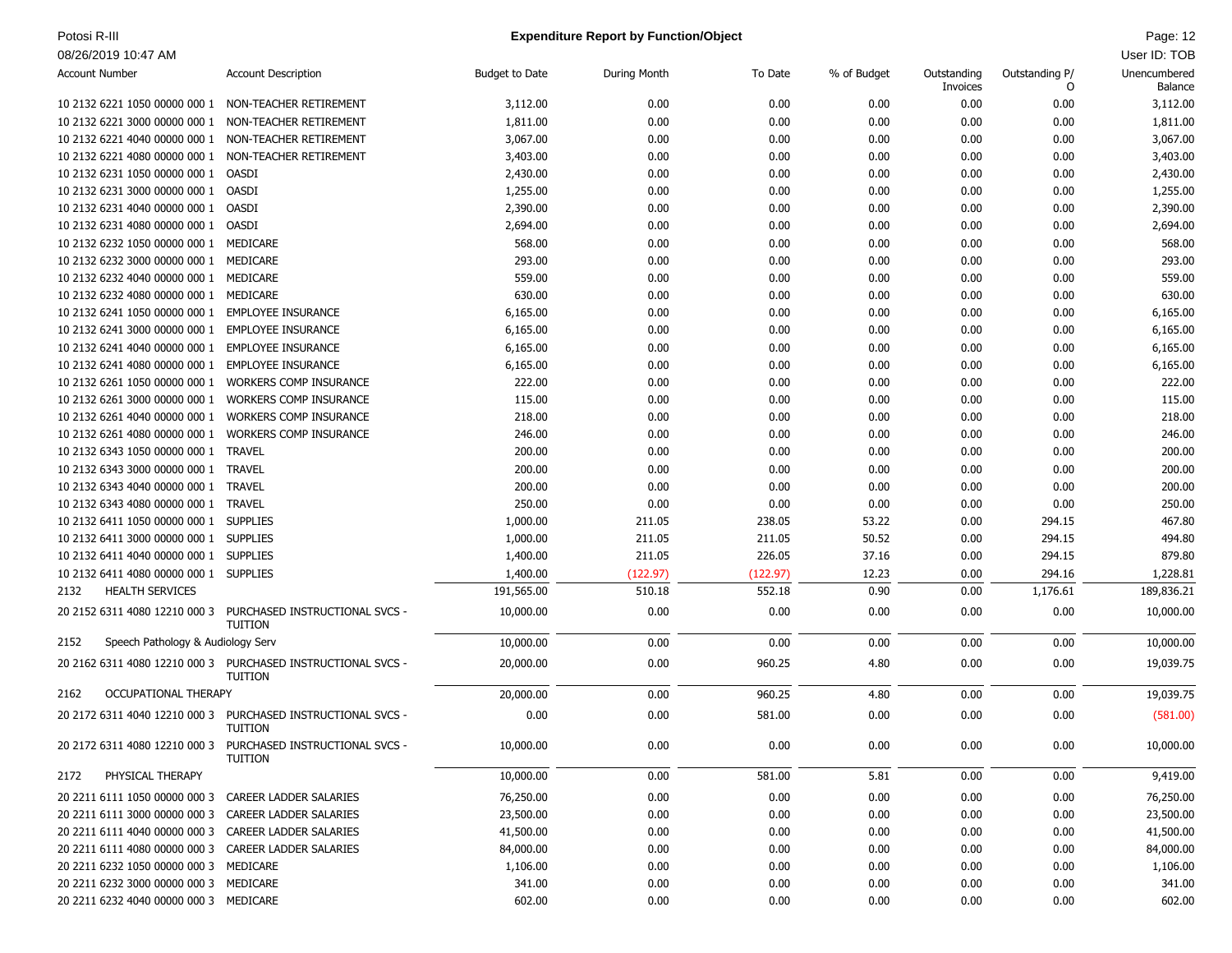# Potosi R-III **Page: 13** Page: 13 **Expenditure Report by Function/Object** Page: 14 **Page: 13**

| 08/26/2019 10:47 AM                                            |                                                                         |                       |              |              |             |                         |                     | User ID: TOB            |
|----------------------------------------------------------------|-------------------------------------------------------------------------|-----------------------|--------------|--------------|-------------|-------------------------|---------------------|-------------------------|
| <b>Account Number</b>                                          | <b>Account Description</b>                                              | <b>Budget to Date</b> | During Month | To Date      | % of Budget | Outstanding<br>Invoices | Outstanding P/<br>O | Unencumbered<br>Balance |
| 20 2211 6232 4080 00000 000 3                                  | MEDICARE                                                                | 1,218.00              | 0.00         | 0.00         | 0.00        | 0.00                    | 0.00                | 1,218.00                |
|                                                                | 10 2211 6312 4040 45100 000 4 INSTR PROG IMPROVEMENT SVCS               | 8,599.00              | 0.00         | 0.00         | 0.00        | 0.00                    | 0.00                | 8,599.00                |
| 10 2211 6312 4080 45100 000 4                                  | INSTR PROG IMPROVEMENT SVCS                                             | 12,899.00             | 0.00         | 0.00         | 0.00        | 0.00                    | 0.00                | 12,899.00               |
| 10 2211 6343 4040 45100 000 4 TRAVEL                           |                                                                         | 0.00                  | 0.00         | 0.00         | 0.00        | 0.00                    | 0.00                | 0.00                    |
| 10 2211 6343 4080 45100 000 4                                  | <b>TRAVEL</b>                                                           | 0.00                  | 0.00         | 0.00         | 0.00        | 0.00                    | 0.00                | 0.00                    |
| 10 2211 6411 4080 45100 000 4 SUPPLIES                         |                                                                         | 0.00                  | 0.00         | 0.00         | 0.00        | 0.00                    | 0.00                | 0.00                    |
| IMPROVEMENT OF INSTRUCTION<br>2211                             |                                                                         | 250,015.00            | 0.00         | 0.00         | 0.00        | 0.00                    | 0.00                | 250,015.00              |
| 10 2213 6411 8710 46500 000 1 SUPPLIES                         |                                                                         | 0.00                  | 0.00         | 0.00         | 0.00        | 0.00                    | 0.00                | 0.00                    |
| TITLE II.A<br>2213                                             |                                                                         | 0.00                  | 0.00         | 0.00         | 0.00        | 0.00                    | 0.00                | 0.00                    |
| 20 2214 6121 1050 00000 000 3                                  | SUBSTITUTE TEACHER SALARIES                                             | 11,000.00             | 0.00         | 0.00         | 0.00        | 0.00                    | 0.00                | 11,000.00               |
| 20 2214 6121 3000 00000 000 3                                  | SUBSTITUTE TEACHER SALARIES                                             | 7,000.00              | 0.00         | 0.00         | 0.00        | 0.00                    | 0.00                | 7,000.00                |
|                                                                | 20 2214 6121 4040 00000 000 3 SUBSTITUTE TEACHER SALARIES               | 9,000.00              | 0.00         | 0.00         | 0.00        | 0.00                    | 0.00                | 9,000.00                |
|                                                                | 20 2214 6121 4080 00000 000 3 SUBSTITUTE TEACHER SALARIES               | 15,000.00             | 0.00         | 0.00         | 0.00        | 0.00                    | 0.00                | 15,000.00               |
| 20 2214 6231 1050 00000 000 3                                  | OASDI                                                                   | 682.00                | 0.00         | 0.00         | 0.00        | 0.00                    | 0.00                | 682.00                  |
| 20 2214 6231 3000 00000 000 3                                  | OASDI                                                                   | 434.00                | 0.00         | 0.00         | 0.00        | 0.00                    | 0.00                | 434.00                  |
| 20 2214 6231 4040 00000 000 3                                  | OASDI                                                                   |                       | 0.00         | 0.00         |             |                         | 0.00                | 558.00                  |
|                                                                |                                                                         | 558.00                |              |              | 0.00        | 0.00                    |                     |                         |
| 20 2214 6231 4080 00000 000 3<br>20 2214 6232 1050 00000 000 3 | OASDI<br>MEDICARE                                                       | 930.00                | 0.00         | 0.00<br>0.00 | 0.00        | 0.00                    | 0.00                | 930.00                  |
|                                                                |                                                                         | 160.00                | 0.00         |              | 0.00        | 0.00                    | 0.00                | 160.00                  |
| 20 2214 6232 3000 00000 000 3                                  | MEDICARE                                                                | 102.00                | 0.00         | 0.00         | 0.00        | 0.00                    | 0.00                | 102.00                  |
| 20 2214 6232 4040 00000 000 3                                  | MEDICARE                                                                | 131.00                | 0.00         | 0.00         | 0.00        | 0.00                    | 0.00                | 131.00                  |
| 20 2214 6232 4080 00000 000 3                                  | MEDICARE                                                                | 73.00                 | 0.00         | 0.00         | 0.00        | 0.00                    | 0.00                | 73.00                   |
| 10 2214 6312 1050 00000 000 3                                  | INSTR PROG IMPROVEMENT SVCS                                             | 14,000.00             | 813.75       | 2,063.75     | 14.74       | 0.00                    | 0.00                | 11,936.25               |
| 10 2214 6312 3000 00000 000 3                                  | INSTR PROG IMPROVEMENT SVCS                                             | 8,000.00              | 63.75        | 1,313.75     | 16.42       | 0.00                    | 0.00                | 6,686.25                |
| 10 2214 6312 4040 00000 000 3                                  | INSTR PROG IMPROVEMENT SVCS                                             | 8,000.00              | 63.75        | 1,313.75     | 16.42       | 0.00                    | 0.00                | 6,686.25                |
| 10 2214 6312 4080 00000 000 3                                  | INSTR PROG IMPROVEMENT SVCS                                             | 23,250.00             | 63.75        | 1,313.75     | 5.65        | 0.00                    | 0.00                | 21,936.25               |
| 10 2214 6343 1050 00000 000 3                                  | <b>TRAVEL</b>                                                           | 4,000.00              | 681.84       | 681.84       | 17.05       | 0.00                    | 0.00                | 3,318.16                |
| 10 2214 6343 3000 00000 000 3 TRAVEL                           |                                                                         | 3,000.00              | 112.75       | 931.75       | 31.06       | 0.00                    | 0.00                | 2,068.25                |
| 10 2214 6343 4040 00000 000 3                                  | TRAVEL                                                                  | 3,000.00              | 123.46       | 1,736.46     | 57.88       | 0.00                    | 0.00                | 1,263.54                |
| 10 2214 6343 4080 00000 000 3                                  | TRAVEL                                                                  | 5,000.00              | 2,884.53     | 6,208.40     | 125.79      | 0.00                    | 81.20               | (1,289.60)              |
| 10 2214 6411 1050 00000 000 3                                  | <b>SUPPLIES</b>                                                         | 800.00                | 262.50       | 286.14       | 35.77       | 0.00                    | 0.00                | 513.86                  |
| 10 2214 6411 3000 00000 000 3                                  | <b>SUPPLIES</b>                                                         | 800.00                | 262.50       | 286.14       | 35.77       | 0.00                    | 0.00                | 513.86                  |
| 10 2214 6411 4040 00000 000 3                                  | <b>SUPPLIES</b>                                                         | 800.00                | 262.50       | 286.14       | 35.77       | 0.00                    | 0.00                | 513.86                  |
| 10 2214 6411 4080 00000 000 3 SUPPLIES                         |                                                                         | 800.00                | 287.45       | 343.00       | 42.88       | 0.00                    | 0.00                | 457.00                  |
| <b>PDC</b><br>2214                                             |                                                                         | 116,520.00            | 5,882.53     | 16,764.87    | 14.46       | 0.00                    | 81.20               | 99,673.93               |
| 10 2219 6311 4040 49201 000 4                                  | PURCHASED INSTRUCTIONAL SVCS -<br><b>TUITION</b>                        | 9,846.00              | 0.00         | 0.00         | 0.00        | 0.00                    | 0.00                | 9,846.00                |
|                                                                | 10 2219 6311 4080 49201 000 4 PURCHASED INSTRUCTIONAL SVCS -<br>TUITION | 14,770.00             | 0.00         | 0.00         | 0.00        | 0.00                    | 0.00                | 14,770.00               |
|                                                                | 10 2219 6312 1050 43801 000 4 INSTR PROG IMPROVEMENT SVCS               | 0.00                  | 0.00         | 6.84         | 0.00        | 0.00                    | 0.00                | (6.84)                  |
|                                                                | 10 2219 6312 3000 43801 000 4 INSTR PROG IMPROVEMENT SVCS               | 0.00                  | 0.00         | 6.84         | 0.00        | 0.00                    | 4,310.00            | (4,316.84)              |
|                                                                | 10 2219 6312 4040 43801 000 4 INSTR PROG IMPROVEMENT SVCS               | 0.00                  | 0.00         | 6.84         | 0.00        | 0.00                    | 3,700.00            | (3,706.84)              |
|                                                                | 10 2219 6312 4080 43801 000 4 INSTR PROG IMPROVEMENT SVCS               | 0.00                  | 0.00         | 6.84         | 0.00        | 0.00                    | 0.00                | (6.84)                  |
| 10 2219 6343 1050 43801 000 4 TRAVEL                           |                                                                         | 0.00                  | 0.00         | 0.00         | 0.00        | 0.00                    | 400.00              | (400.00)                |
| 10 2219 6343 3000 43801 000 4 TRAVEL                           |                                                                         | 0.00                  | 0.00         | 0.00         | 0.00        | 0.00                    | 400.00              | (400.00)                |
| 10 2219 6343 4040 43801 000 4 TRAVEL                           |                                                                         | 0.00                  | 80.33        | 80.33        | 0.00        | 0.00                    | 41.50               | (121.83)                |
| 10 2219 6411 1050 43801 000 4 SUPPLIES                         |                                                                         | 0.00                  | 0.00         | 49.61        | 0.00        | 0.00                    | 800.00              | (849.61)                |
| 10 2219 6411 4080 43801 000 4 SUPPLIES                         |                                                                         | 0.00                  | 0.00         | 1,590.00     | 0.00        | 0.00                    | 0.00                | (1,590.00)              |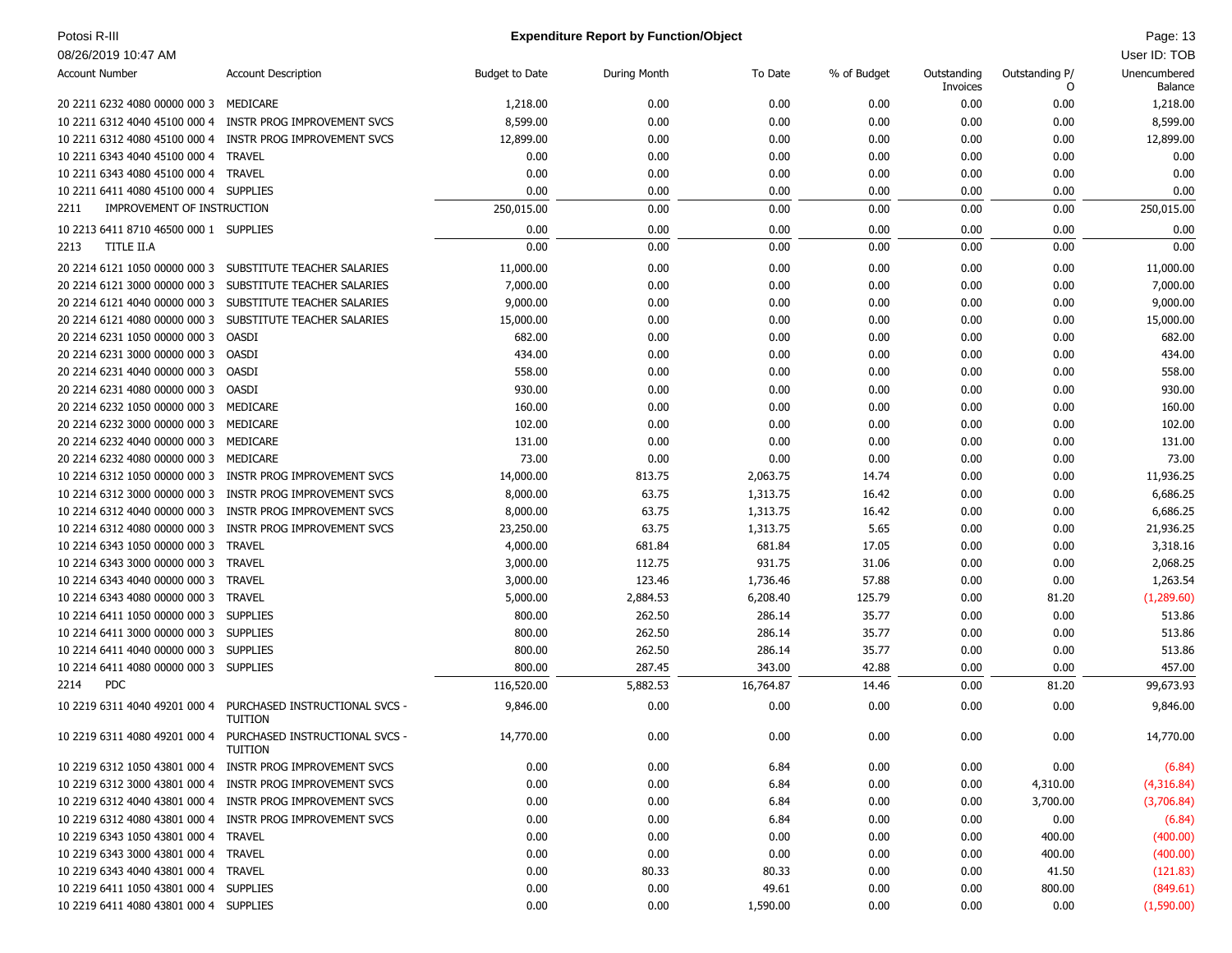# Potosi R-III **Page: 14** Page: 14 **Expenditure Report by Function/Object** Page: 14 **Page: 14** Page: 14

| <b>Account Number</b>                                   | <b>Account Description</b>                                 | <b>Budget to Date</b> | During Month | To Date  | % of Budget | Outstanding<br>Invoices | Outstanding P/<br>0 | Unencumbered<br>Balance |
|---------------------------------------------------------|------------------------------------------------------------|-----------------------|--------------|----------|-------------|-------------------------|---------------------|-------------------------|
| 10 2219 6411 4080 49201 000 4 SUPPLIES                  |                                                            | 0.00                  | 0.00         | 0.00     | 0.00        | 0.00                    | 0.00                | 0.00                    |
| 2219                                                    | OTHER IMPROVEMENT OF INSTRUCTION SERVICE                   | 24,616.00             | 80.33        | 1,747.30 | 46.31       | 0.00                    | 9,651.50            | 13,217.20               |
| 20 2222 6111 1050 00000 000 3                           | LIBRARY SALARIES                                           | 63,719.00             | 0.00         | 0.00     | 0.00        | 0.00                    | 0.00                | 63,719.00               |
| 20 2222 6111 4040 00000 000 3                           | LIBRARY SALARIES                                           | 52,300.00             | 0.00         | 0.00     | 0.00        | 0.00                    | 0.00                | 52,300.00               |
| 20 2222 6111 4080 00000 000 3                           | <b>LIBRARY SALARIES</b>                                    | 51,100.00             | 0.00         | 0.00     | 0.00        | 0.00                    | 0.00                | 51,100.00               |
| 10 2222 6152 3000 00000 000 1                           | <b>TEACHERS AIDE/ASST SALARIES</b>                         | 20,529.00             | 0.00         | 0.00     | 0.00        | 0.00                    | 0.00                | 20,529.00               |
| 20 2222 6211 1050 00000 000 3                           | <b>TEACHER RETIREMENT</b>                                  | 10,133.00             | 0.00         | 0.00     | 0.00        | 0.00                    | 0.00                | 10,133.00               |
| 20 2222 6211 4040 00000 000 3                           | <b>TEACHER RETIREMENT</b>                                  | 8,477.00              | 0.00         | 0.00     | 0.00        | 0.00                    | 0.00                | 8,477.00                |
| 20 2222 6211 4080 00000 000 3                           | <b>TEACHER RETIREMENT</b>                                  | 8,303.00              | 0.00         | 0.00     | 0.00        | 0.00                    | 0.00                | 8,303.00                |
| 10 2222 6221 3000 00000 000 1 NON-TEACHER RETIREMENT    |                                                            | 1,831.00              | 0.00         | 0.00     | 0.00        | 0.00                    | 0.00                | 1,831.00                |
| 10 2222 6231 3000 00000 000 1                           | <b>OASDI</b>                                               | 1,273.00              | 0.00         | 0.00     | 0.00        | 0.00                    | 0.00                | 1,273.00                |
| 20 2222 6232 1050 00000 000 3                           | MEDICARE                                                   | 924.00                | 0.00         | 0.00     | 0.00        | 0.00                    | 0.00                | 924.00                  |
| 10 2222 6232 3000 00000 000 1                           | MEDICARE                                                   | 298.00                | 0.00         | 0.00     | 0.00        | 0.00                    | 0.00                | 298.00                  |
| 20 2222 6232 4040 00000 000 3                           | MEDICARE                                                   | 758.00                | 0.00         | 0.00     | 0.00        | 0.00                    | 0.00                | 758.00                  |
| 20 2222 6232 4080 00000 000 3                           | MEDICARE                                                   | 741.00                | 0.00         | 0.00     | 0.00        | 0.00                    | 0.00                | 741.00                  |
| 20 2222 6241 1050 00000 000 3                           | <b>EMPLOYEE INSURANCE</b>                                  | 6,165.00              | 0.00         | 0.00     | 0.00        | 0.00                    | 0.00                | 6,165.00                |
| 10 2222 6241 3000 00000 000 1                           | <b>EMPLOYEE INSURANCE</b>                                  | 6,165.00              | 0.00         | 0.00     | 0.00        | 0.00                    | 0.00                | 6,165.00                |
| 20 2222 6241 4040 00000 000 3                           | <b>EMPLOYEE INSURANCE</b>                                  | 6,165.00              | 0.00         | 0.00     | 0.00        | 0.00                    | 0.00                | 6,165.00                |
| 20 2222 6241 4080 00000 000 3                           | <b>EMPLOYEE INSURANCE</b>                                  | 6,165.00              | 0.00         | 0.00     | 0.00        | 0.00                    | 0.00                | 6,165.00                |
| 20 2222 6261 1050 00000 000 3                           | <b>WORKERS COMP INSURANCE</b>                              | 361.00                | 0.00         | 0.00     | 0.00        | 0.00                    | 0.00                | 361.00                  |
| 10 2222 6261 3000 00000 000 1                           | <b>WORKERS COMP INSURANCE</b>                              | 116.00                | 0.00         | 0.00     | 0.00        | 0.00                    | 0.00                | 116.00                  |
| 20 2222 6261 4040 00000 000 3                           | <b>WORKERS COMP INSURANCE</b>                              | 296.00                | 0.00         | 0.00     | 0.00        | 0.00                    | 0.00                | 296.00                  |
| 20 2222 6261 4080 00000 000 3                           | <b>WORKERS COMP INSURANCE</b>                              | 289.00                | 0.00         | 0.00     | 0.00        | 0.00                    | 0.00                | 289.00                  |
| 10 2222 6332 1050 00000 000 1                           | <b>REPAIR &amp; MAINTENANCE</b>                            | 1,000.00              | 0.00         | 1,000.00 | 100.00      | 0.00                    | 0.00                | 0.00                    |
| 10 2222 6332 3000 00000 000 1                           | <b>REPAIR &amp; MAINTENANCE</b>                            | 1,300.00              | 0.00         | 1,000.00 | 76.92       | 0.00                    | 0.00                | 300.00                  |
| 10 2222 6332 4040 00000 000 1                           | <b>REPAIR &amp; MAINTENANCE</b>                            | 1,200.00              | 0.00         | 1,000.00 | 83.33       | 0.00                    | 0.00                | 200.00                  |
| 10 2222 6332 4080 00000 000 1                           | <b>REPAIR &amp; MAINTENANCE</b>                            | 1,000.00              | 0.00         | 1,000.00 | 100.00      | 0.00                    | 0.00                | 0.00                    |
| 10 2222 6343 4040 00000 000 1                           | <b>TRAVEL</b>                                              | 100.00                | 0.00         | 0.00     | 0.00        | 0.00                    | 0.00                | 100.00                  |
| 10 2222 6411 1050 00000 000 1 SUPPLIES                  |                                                            | 600.00                | 0.00         | 0.00     | 0.00        | 0.00                    | 0.00                | 600.00                  |
| 10 2222 6411 3000 00000 000 1 SUPPLIES                  |                                                            | 500.00                | 0.00         | 0.00     | 0.00        | 0.00                    | 0.00                | 500.00                  |
| 10 2222 6411 4040 00000 000 1 SUPPLIES                  |                                                            | 500.00                | 0.00         | 0.00     | 0.00        | 0.00                    | 0.00                | 500.00                  |
| 10 2222 6411 4080 00000 000 1 SUPPLIES                  |                                                            | 2,000.00              | 584.80       | 584.80   | 29.24       | 0.00                    | 0.00                | 1,415.20                |
| 10 2222 6441 1050 00000 000 1 LIBRARY BOOKS             |                                                            | 11,000.00             | 0.00         | 0.00     | 21.11       | 0.00                    | 2,322.01            | 8,677.99                |
| 10 2222 6441 3000 00000 000 1 LIBRARY BOOKS             |                                                            | 8,000.00              | 0.00         | 0.00     | 0.00        | 0.00                    | 0.00                | 8,000.00                |
| 10 2222 6441 4040 00000 000 1 LIBRARY BOOKS             |                                                            | 8,500.00              | 0.00         | 0.00     | 0.00        | 0.00                    | 0.00                | 8,500.00                |
| 10 2222 6441 4080 00000 000 1 LIBRARY BOOKS             |                                                            | 7,500.00              | 0.00         | 0.00     | 0.00        | 0.00                    | 0.00                | 7,500.00                |
| <b>LIBRARY SERVICES</b><br>2222                         |                                                            | 289,308.00            | 584.80       | 4,584.80 | 2.39        | 0.00                    | 2,322.01            | 282,401.19              |
| 10 2311 6171 9510 00000 000 1 RETIREMENT/SICK LEAVE PAY |                                                            | 5,000.00              | 0.00         | 150.00   | 3.00        | 0.00                    | 0.00                | 4,850.00                |
| 10 2311 6231 9510 00000 000 1 OASDI                     |                                                            | 310.00                | 0.00         | 9.30     | 3.00        | 0.00                    | 0.00                | 300.70                  |
| 10 2311 6232 9510 00000 000 1 MEDICARE                  |                                                            | 73.00                 | 0.00         | 2.18     | 2.99        | 0.00                    | 0.00                | 70.82                   |
|                                                         | 10 2311 6271 9510 00000 000 1 UNEMPLOYMENT COMPENSATION    | 20,000.00             | 0.00         | 9.97     | 0.05        | 0.00                    | 0.00                | 19,990.03               |
|                                                         | 10 2311 6291 9510 00000 000 1 OTHER EMPLOYER PROVIDED SVCS | 5,000.00              | 0.00         | 0.00     | 0.00        | 0.00                    | 0.00                | 5,000.00                |
| 10 2311 6314 9510 00000 000 1 STAFF SERVICES            |                                                            | 2,000.00              | 0.00         | 0.00     | 0.00        | 0.00                    | 0.00                | 2,000.00                |
| 10 2311 6315 9510 00000 000 1 AUDIT SERVICES            |                                                            | 6,500.00              | 0.00         | 0.00     | 0.00        | 0.00                    | 0.00                | 6,500.00                |
| 10 2311 6317 9510 00000 000 1 LEGAL SERVICES            |                                                            | 30,000.00             | 4,214.00     | 4,477.50 | 14.93       | 0.00                    | 0.00                | 25,522.50               |
| 10 2311 6318 9510 00000 000 1 ELECTION SERVICES         |                                                            | 7,000.00              | 0.00         | 0.00     | 0.00        | 0.00                    | 0.00                | 7,000.00                |
| 10 2311 6319 9510 00000 000 1 OTHER PROFESSIONAL SVCS   |                                                            | 300.00                | 26.25        | 211.25   | 70.42       | 0.00                    | 0.00                | 88.75                   |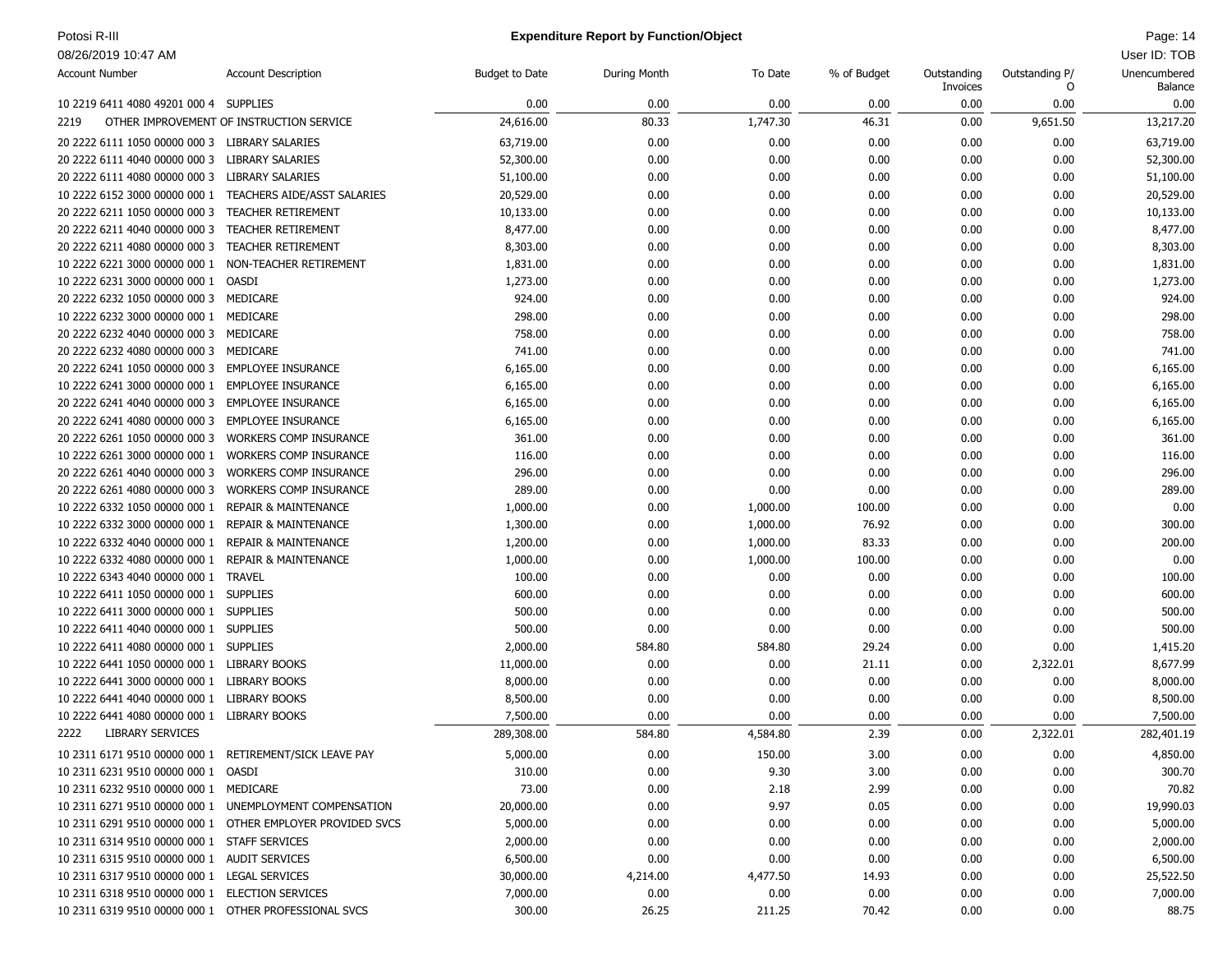# Potosi R-III **Page: 15** Potosi R-III Page: 15 Page: 15

| <b>Account Number</b>                                | <b>Account Description</b>                                | <b>Budget to Date</b> | <b>During Month</b> | To Date    | % of Budget | Outstanding<br>Invoices | Outstanding P/<br>O | Unencumbered<br>Balance |
|------------------------------------------------------|-----------------------------------------------------------|-----------------------|---------------------|------------|-------------|-------------------------|---------------------|-------------------------|
| 10 2311 6332 9510 00000 000 1 REPAIR & MAINTENANCE   |                                                           | 3,000.00              | 20.00               | 40.00      | 1.33        | 0.00                    | 0.00                | 2,960.00                |
| 10 2311 6343 9510 00000 000 1                        | TRAVEL                                                    | 2,000.00              | 450.00              | 1,063.28   | 53.16       | 0.00                    | 0.00                | 936.72                  |
| 10 2311 6352 9510 00000 000 1 LIABILITY INSURANCE    |                                                           | 45,000.00             | 0.00                | 0.00       | 0.00        | 0.00                    | 0.00                | 45,000.00               |
| 10 2311 6353 9510 00000 000 1 FIDELITY BOND PREMIUM  |                                                           | 200.00                | 0.00                | 0.00       | 0.00        | 0.00                    | 0.00                | 200.00                  |
| 10 2311 6362 9510 00000 000 1                        | ADVERTISING                                               | 10,000.00             | 568.01              | 676.01     | 6.76        | 0.00                    | 0.00                | 9,323.99                |
| 10 2311 6371 9510 00000 000 1                        | <b>DUES &amp; MEMBERSHIPS</b>                             | 15,000.00             | 75.00               | 12,512.00  | 83.41       | 0.00                    | 0.00                | 2,488.00                |
| 10 2311 6411 9510 00000 000 1 SUPPLIES               |                                                           | 50,000.00             | 4,172.24            | 4,317.14   | 8.63        | 0.00                    | 0.00                | 45,682.86               |
| <b>BOARD OF EDUCATION</b><br>2311                    |                                                           | 201,383.00            | 9,525.50            | 23,468.63  | 11.65       | 0.00                    | 0.00                | 177,914.37              |
| 20 2321 6112 1000 00000 000 3                        | ADMINISTRATOR SALARIES                                    | 318,553.00            | 44,636.52           | 71,698.04  | 22.51       | 0.00                    | 0.00                | 246,854.96              |
| 20 2321 6141 1000 00000 000 3                        | RETIREMENT/SICK LEAVE PAY                                 | 5,000.00              | 0.00                | 0.00       | 0.00        | 0.00                    | 0.00                | 5,000.00                |
| 10 2321 6151 1000 00000 000 1                        | <b>SECRETARY SALARIES</b>                                 | 223,392.00            | 18,505.92           | 36,998.72  | 16.56       | 0.00                    | 0.00                | 186,393.28              |
| 20 2321 6211 1000 00000 000 3                        | <b>TEACHER RETIREMENT</b>                                 | 48,938.00             | 9,275.36            | 14,462.70  | 29.55       | 0.00                    | 0.00                | 34,475.30               |
| 10 2321 6221 1000 00000 000 1                        | NON-TEACHER RETIREMENT                                    | 17,016.00             | 1,410.89            | 2,821.78   | 16.58       | 0.00                    | 0.00                | 14,194.22               |
| 10 2321 6231 1000 00000 000 1                        | OASDI                                                     | 13,850.00             | 937.80              | 1,887.63   | 13.63       | 0.00                    | 0.00                | 11,962.37               |
| 10 2321 6232 1000 00000 000 1 MEDICARE               |                                                           | 3,239.00              | 219.32              | 441.46     | 13.63       | 0.00                    | 0.00                | 2,797.54                |
| 20 2321 6232 1000 00000 000 3                        | MEDICARE                                                  | 4,619.00              | 627.40              | 999.96     | 21.65       | 0.00                    | 0.00                | 3,619.04                |
| 10 2321 6241 1000 00000 000 1 EMPLOYEE INSURANCE     |                                                           | 24,660.00             | 2,074.80            | 4,149.60   | 16.83       | 0.00                    | 0.00                | 20,510.40               |
| 20 2321 6241 1000 00000 000 3                        | <b>EMPLOYEE INSURANCE</b>                                 | 18,954.00             | 1,426.43            | 2,852.86   | 15.05       | 0.00                    | 0.00                | 16,101.14               |
| 10 2321 6261 1000 00000 000 1                        | <b>WORKERS COMP INSURANCE</b>                             | 1,264.00              | 0.00                | 0.00       | 0.00        | 0.00                    | 0.00                | 1,264.00                |
| 20 2321 6261 1000 00000 000 3                        | <b>WORKERS COMP INSURANCE</b>                             | 1,803.00              | 0.00                | 0.00       | 0.00        | 0.00                    | 0.00                | 1,803.00                |
| 10 2321 6332 1000 00000 000 1                        | <b>REPAIR &amp; MAINTENANCE</b>                           | 1,500.00              | 21.09               | 42.18      | 2.81        | 0.00                    | 0.00                | 1,457.82                |
| 10 2321 6343 1000 00000 000 1                        | <b>TRAVEL</b>                                             | 15,000.00             | 1,461.05            | 2,798.48   | 19.99       | 0.00                    | 199.80              | 12,001.72               |
| 10 2321 6361 1000 00000 000 1                        | COMMUNICATION                                             | 4,500.00              | 0.00                | 0.00       | 0.00        | 0.00                    | 0.00                | 4,500.00                |
| 10 2321 6371 1000 00000 000 1 DUES & MEMBERSHIPS     |                                                           | 4,000.00              | 75.00               | 5,153.30   | 134.71      | 0.00                    | 235.00              | (1,388.30)              |
| 10 2321 6411 1000 00000 000 1 SUPPLIES               |                                                           | 10,000.00             | 524.93              | 3,867.23   | 39.17       | 0.00                    | 50.00               | 6,082.77                |
| 40 2321 6541 1000 00000 000 1 REGULAR EQUIPMENT      |                                                           | 3,000.00              | 0.00                | 0.00       | 0.00        | 0.00                    | 0.00                | 3,000.00                |
| OFFICE OF THE SUPERINTENDENT<br>2321                 |                                                           | 719,288.00            | 81,196.51           | 148,173.94 | 20.67       | 0.00                    | 484.80              | 570,629.26              |
|                                                      |                                                           |                       |                     |            |             |                         |                     |                         |
|                                                      | 20 2329 6111 1000 12210 000 3 OTHER CERTIFICATED SALARIES | 57,381.00             | 0.00                | 0.00       | 0.00        | 0.00                    | 0.00                | 57,381.00               |
| 20 2329 6112 1000 12210 000 3                        | ADMINISTRATOR SALARIES                                    | 87,631.00             | 7,302.58            | 14,605.16  | 16.67       | 0.00                    | 0.00                | 73,025.84               |
| 10 2329 6151 1000 12210 000 1                        | <b>SECRETARY SALARIES</b>                                 | 34,613.00             | 0.00                | 0.00       | 0.00        | 0.00                    | 0.00                | 34,613.00               |
| 20 2329 6211 1000 12210 000 3                        | <b>TEACHER RETIREMENT</b>                                 | 22,815.00             | 1,133.58            | 2,267.16   | 9.94        | 0.00                    | 0.00                | 20,547.84               |
| 10 2329 6221 1000 12210 000 1                        | NON-TEACHER RETIREMENT                                    | 2,797.00              | 0.00                | 0.00       | 0.00        | 0.00                    | 0.00                | 2,797.00                |
| 10 2329 6231 1000 12210 000 1                        | OASDI                                                     | 2,146.00              | 0.00                | 0.00       | 0.00        | 0.00                    | 0.00                | 2,146.00                |
| 10 2329 6232 1000 12210 000 1 MEDICARE               |                                                           | 502.00                | 0.00                | 0.00       | 0.00        | 0.00                    | 0.00                | 502.00                  |
| 20 2329 6232 1000 12210 000 3                        | MEDICARE                                                  | 2,103.00              | 103.38              | 207.59     | 9.87        | 0.00                    | 0.00                | 1,895.41                |
| 10 2329 6241 1000 12210 000 1 EMPLOYEE INSURANCE     |                                                           | 6,165.00              | 0.00                | 0.00       | 0.00        | 0.00                    | 0.00                | 6,165.00                |
| 20 2329 6241 1000 12210 000 3                        | <b>EMPLOYEE INSURANCE</b>                                 | 12,330.00             | 518.70              | 1,037.40   | 8.41        | 0.00                    | 0.00                | 11,292.60               |
| 10 2329 6261 1000 12210 000 1 WORKERS COMP INSURANCE |                                                           | 196.00                | 0.00                | 0.00       | 0.00        | 0.00                    | 0.00                | 196.00                  |
| 10 2329 6332 1000 12210 000 1 REPAIR & MAINTENANCE   |                                                           | 750.00                | 16.18               | 32.36      | 4.31        | 0.00                    | 0.00                | 717.64                  |
| 10 2329 6343 1000 12210 000 1 TRAVEL                 |                                                           | 4,000.00              | 0.00                | 0.00       | 0.00        | 0.00                    | 0.00                | 4,000.00                |
| 10 2329 6361 1000 12210 000 1 COMMUNICATION          |                                                           | 1,500.00              | 0.00                | 0.00       | 0.00        | 0.00                    | 0.00                | 1,500.00                |
| 10 2329 6411 1000 12210 000 1 SUPPLIES               |                                                           | 0.00                  | 448.06              | 448.06     | 0.00        | 0.00                    | 0.00                | (448.06)                |
| SPECIAL EDUCATION & RELATED SVCS<br>2329             |                                                           | 234,929.00            | 9,522.48            | 18,597.73  | 7.92        | 0.00                    | 0.00                | 216,331.27              |
| 10 2331 6151 0000 00900 000 1 TECHNOLOGY SALARIES    |                                                           | 148,504.00            | 14,291.59           | 26,666.93  | 17.96       | 0.00                    | 0.00                | 121,837.07              |
| 10 2331 6221 0000 00900 000 1 NON-TEACHER RETIREMENT |                                                           | 11,456.00             | 1,086.43            | 2,041.41   | 17.82       | 0.00                    | 0.00                | 9,414.59                |
| 10 2331 6231 0000 00900 000 1 OASDI                  |                                                           | 9,207.00              | 829.54              | 1,545.16   | 16.78       | 0.00                    | 0.00                | 7,661.84                |
| 10 2331 6232 0000 00900 000 1 MEDICARE               |                                                           | 2,153.00              | 194.00              | 361.36     | 16.78       | 0.00                    | 0.00                | 1,791.64                |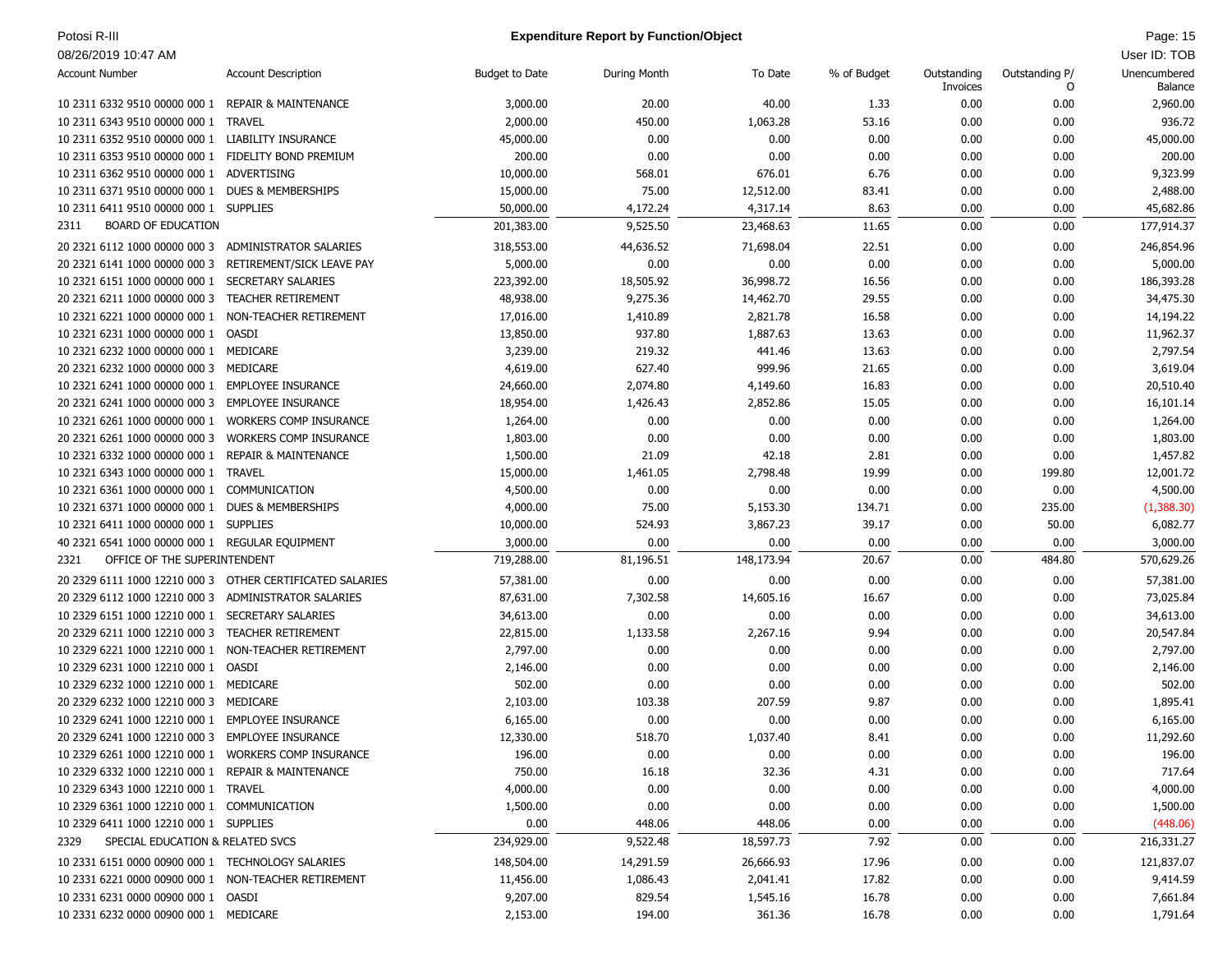# Potosi R-III **Page: 16** Page: 16 Page: 16 Page: 16 Page: 16 Page: 16 Page: 16 Page: 16 Page: 16 Page: 16 Page: 16

| 08/26/2019 10:47 AM                                     |                                                           |                       |                     |           |             |                         |                     | User ID: TOB            |
|---------------------------------------------------------|-----------------------------------------------------------|-----------------------|---------------------|-----------|-------------|-------------------------|---------------------|-------------------------|
| <b>Account Number</b>                                   | <b>Account Description</b>                                | <b>Budget to Date</b> | <b>During Month</b> | To Date   | % of Budget | Outstanding<br>Invoices | Outstanding P/<br>0 | Unencumbered<br>Balance |
| 10 2331 6241 0000 00900 000 1                           | <b>EMPLOYEE INSURANCE</b>                                 | 18,495.00             | 1,559.60            | 3,115.70  | 16.85       | 0.00                    | 0.00                | 15,379.30               |
| 10 2331 6261 0000 00900 000 1                           | <b>WORKERS COMP INSURANCE</b>                             | 841.00                | 0.00                | 0.00      | 0.00        | 0.00                    | 0.00                | 841.00                  |
| 10 2331 6316 0000 00900 000 1                           | DATA PROCESSING & TECH RELATED<br><b>SVCS</b>             | 10,000.00             | 162.00              | 162.00    | 1.62        | 0.00                    | 0.00                | 9,838.00                |
| 10 2331 6337 0000 00900 000 1 TECHNOLOGY REPAIR & MAINT |                                                           | 10,000.00             | 0.00                | 0.00      | 0.00        | 0.00                    | 0.00                | 10,000.00               |
| 10 2331 6338 0000 00900 000 1                           | RENTALS OF COMPUTERS & RELATED<br>EQUIP                   | 2,000.00              | 0.00                | 0.00      | 0.00        | 0.00                    | 0.00                | 2,000.00                |
| 10 2331 6343 0000 00900 000 1 TRAVEL                    |                                                           | 2,500.00              | 215.85              | 403.50    | 16.14       | 0.00                    | 0.00                | 2,096.50                |
| 10 2331 6361 0000 00900 000 1                           | COMMUNICATION                                             | 1,000.00              | 0.00                | 0.00      | 0.00        | 0.00                    | 0.00                | 1,000.00                |
| 10 2331 6412 0000 00900 000 1                           | <b>TECHNOLOGY SUPPLIES</b>                                | 2,000.00              | 364.14              | 364.14    | 18.21       | 0.00                    | 0.00                | 1,635.86                |
| 40 2331 6541 0000 00900 000 1                           | <b>REGULAR EQUIPMENT</b>                                  | 0.00                  | 0.00                | 0.00      | 0.00        | 0.00                    | 0.00                | 0.00                    |
|                                                         | 40 2331 6543 0000 00900 000 1 TECHNOLOGY RELATED HARDWARE | 15,000.00             | 0.00                | 0.00      | 0.00        | 0.00                    | 0.00                | 15,000.00               |
| ADMINISTRATIVE TECHNOLOGY SERVICES<br>2331              |                                                           | 233,156.00            | 18,703.15           | 34,660.20 | 14.87       | 0.00                    | 0.00                | 198,495.80              |
| 20 2411 6112 1050 00000 000 3                           | ADMINISTRATOR SALARIES                                    | 205,110.00            | 17,092.46           | 24,759.13 | 12.07       | 0.00                    | 0.00                | 180,350.87              |
| 20 2411 6112 3000 00000 000 3                           | ADMINISTRATOR SALARIES                                    | 160,029.00            | 13,335.67           | 20,407.42 | 12.75       | 0.00                    | 0.00                | 139,621.58              |
| 20 2411 6112 4040 00000 000 3                           | <b>ADMINISTRATOR SALARIES</b>                             | 153,688.00            | 12,804.00           | 12,804.00 | 8.33        | 0.00                    | 0.00                | 140,884.00              |
| 20 2411 6112 4080 00000 000 3                           | <b>ADMINISTRATOR SALARIES</b>                             | 153,690.00            | 12,807.50           | 12,807.50 | 8.33        | 0.00                    | 0.00                | 140,882.50              |
| 10 2411 6151 1050 00000 000 1                           | <b>SECRETARY SALARIES</b>                                 | 99,718.00             | 4,504.17            | 9,008.34  | 9.03        | 0.00                    | 0.00                | 90,709.66               |
| 10 2411 6151 3000 00000 000 1                           | <b>SECRETARY SALARIES</b>                                 | 60,737.00             | 2,750.42            | 5,500.84  | 9.06        | 0.00                    | 0.00                | 55,236.16               |
| 10 2411 6151 4040 00000 000 1                           | <b>SECRETARY SALARIES</b>                                 | 31,749.00             | 0.00                | 0.00      | 0.00        | 0.00                    | 0.00                | 31,749.00               |
| 10 2411 6151 4080 00000 000 1                           | <b>SECRETARY SALARIES</b>                                 | 94,691.00             | 2,304.08            | 4,608.16  | 4.87        | 0.00                    | 0.00                | 90,082.84               |
| 20 2411 6211 1050 00000 000 3                           | <b>TEACHER RETIREMENT</b>                                 | 33,595.00             | 2,590.46            | 3,702.13  | 11.02       | 0.00                    | 0.00                | 29,892.87               |
| 20 2411 6211 3000 00000 000 3                           | <b>TEACHER RETIREMENT</b>                                 | 24,098.00             | 2,083.08            | 3,183.19  | 13.21       | 0.00                    | 0.00                | 20,914.81               |
| 20 2411 6211 4040 00000 000 3                           | <b>TEACHER RETIREMENT</b>                                 | 24,073.00             | 2,005.99            | 2,005.99  | 8.33        | 0.00                    | 0.00                | 22,067.01               |
| 20 2411 6211 4080 00000 000 3                           | <b>TEACHER RETIREMENT</b>                                 | 24,073.00             | 1,931.79            | 1,931.79  | 8.02        | 0.00                    | 0.00                | 22,141.21               |
| 10 2411 6221 1050 00000 000 1                           | NON-TEACHER RETIREMENT                                    | 8,532.00              | 379.67              | 759.34    | 8.90        | 0.00                    | 0.00                | 7,772.66                |
| 10 2411 6221 3000 00000 000 1                           | NON-TEACHER RETIREMENT                                    | 5,012.00              | 224.02              | 448.04    | 8.94        | 0.00                    | 0.00                | 4,563.96                |
| 10 2411 6221 4040 00000 000 1                           | NON-TEACHER RETIREMENT                                    | 2,601.00              | 0.00                | 0.00      | 0.00        | 0.00                    | 0.00                | 2,601.00                |
| 10 2411 6221 4080 00000 000 1                           | NON-TEACHER RETIREMENT                                    | 7,765.00              | 193.40              | 386.80    | 4.98        | 0.00                    | 0.00                | 7,378.20                |
| 10 2411 6231 1050 00000 000 1                           | <b>OASDI</b>                                              | 6,183.00              | 269.30              | 536.79    | 8.68        | 0.00                    | 0.00                | 5,646.21                |
| 10 2411 6231 3000 00000 000 1 OASDI                     |                                                           | 3,766.00              | 157.46              | 317.29    | 8.43        | 0.00                    | 0.00                | 3,448.71                |
| 10 2411 6231 4040 00000 000 1                           | OASDI                                                     | 1,968.00              | 0.00                | 0.00      | 0.00        | 0.00                    | 0.00                | 1,968.00                |
| 10 2411 6231 4080 00000 000 1 OASDI                     |                                                           | 5,871.00              | 139.37              | 278.74    | 4.75        | 0.00                    | 0.00                | 5,592.26                |
| 10 2411 6232 1050 00000 000 1 MEDICARE                  |                                                           | 1,446.00              | 62.99               | 125.55    | 8.68        | 0.00                    | 0.00                | 1,320.45                |
| 20 2411 6232 1050 00000 000 3                           | MEDICARE                                                  | 3,136.00              | 232.97              | 344.14    | 10.97       | 0.00                    | 0.00                | 2,791.86                |
| 10 2411 6232 3000 00000 000 1                           | MEDICARE                                                  | 881.00                | 36.82               | 74.20     | 8.42        | 0.00                    | 0.00                | 806.80                  |
| 20 2411 6232 3000 00000 000 3                           | MEDICARE                                                  | 2,320.00              | 169.06              | 263.60    | 11.36       | 0.00                    | 0.00                | 2,056.40                |
| 10 2411 6232 4040 00000 000 1                           | MEDICARE                                                  | 460.00                | 0.00                | 0.00      | 0.00        | 0.00                    | 0.00                | 460.00                  |
| 20 2411 6232 4040 00000 000 3 MEDICARE                  |                                                           | 2,228.00              | 169.40              | 169.40    | 7.60        | 0.00                    | 0.00                | 2,058.60                |
| 10 2411 6232 4080 00000 000 1 MEDICARE                  |                                                           | 1,373.00              | 32.59               | 65.18     | 4.75        | 0.00                    | 0.00                | 1,307.82                |
| 20 2411 6232 4080 00000 000 3 MEDICARE                  |                                                           | 2,229.00              | 184.43              | 184.43    | 8.27        | 0.00                    | 0.00                | 2,044.57                |
| 10 2411 6241 1050 00000 000 1 EMPLOYEE INSURANCE        |                                                           | 24,660.00             | 1,037.40            | 2,074.80  | 8.41        | 0.00                    | 0.00                | 22,585.20               |
| 20 2411 6241 1050 00000 000 3                           | <b>EMPLOYEE INSURANCE</b>                                 | 15,413.00             | 778.05              | 778.05    | 5.05        | 0.00                    | 0.00                | 14,634.95               |
| 10 2411 6241 3000 00000 000 1 EMPLOYEE INSURANCE        |                                                           | 12,330.00             | 518.70              | 1,037.40  | 8.41        | 0.00                    | 0.00                | 11,292.60               |
| 20 2411 6241 3000 00000 000 3                           | <b>EMPLOYEE INSURANCE</b>                                 | 6,165.00              | 1,037.40            | 1,556.10  | 25.24       | 0.00                    | 0.00                | 4,608.90                |
| 10 2411 6241 4040 00000 000 1 EMPLOYEE INSURANCE        |                                                           | 6,165.00              | 0.00                | 0.00      | 0.00        | 0.00                    | 0.00                | 6,165.00                |
| 20 2411 6241 4040 00000 000 3 EMPLOYEE INSURANCE        |                                                           | 12,330.00             | 1,037.40            | 1,037.40  | 8.41        | 0.00                    | 0.00                | 11,292.60               |
| 10 2411 6241 4080 00000 000 1 EMPLOYEE INSURANCE        |                                                           | 18,495.00             | 518.70              | 1,037.40  | 5.61        | 0.00                    | 0.00                | 17,457.60               |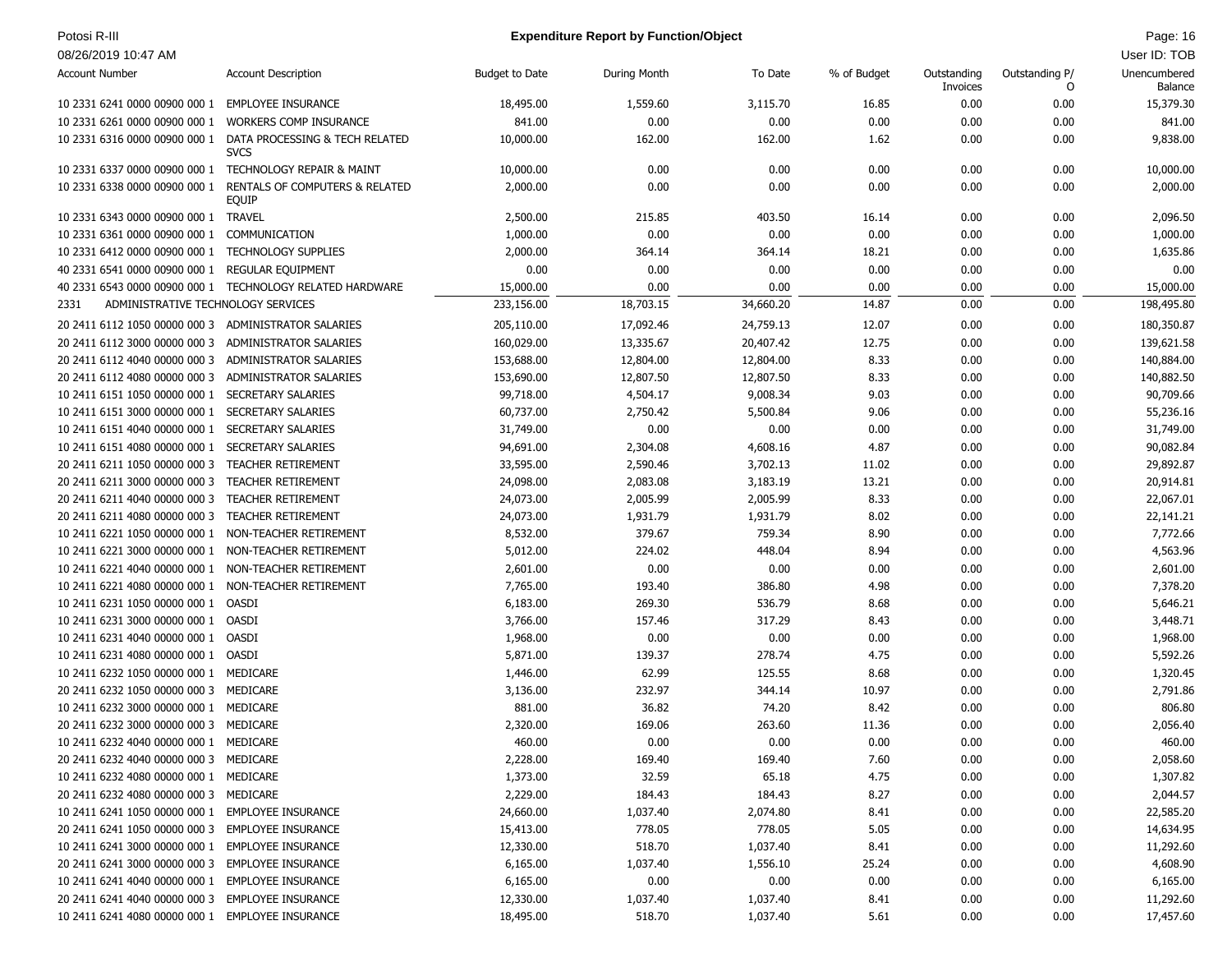### Potosi R-III **Page: 17** Page: 17 **Expenditure Report by Function/Object** And the Control of the Cage: 17

| <b>Account Number</b>                                 | <b>Account Description</b>                                 | <b>Budget to Date</b> | During Month | To Date    | % of Budget | Outstanding<br>Invoices | Outstanding P/<br>0 | Unencumbered<br>Balance |
|-------------------------------------------------------|------------------------------------------------------------|-----------------------|--------------|------------|-------------|-------------------------|---------------------|-------------------------|
| 20 2411 6241 4080 00000 000 3                         | <b>EMPLOYEE INSURANCE</b>                                  | 12,330.00             | 522.20       | 522.20     | 4.24        | 0.00                    | 0.00                | 11,807.80               |
| 10 2411 6261 1050 00000 000 1                         | <b>WORKERS COMP INSURANCE</b>                              | 564.00                | 0.00         | 0.00       | 0.00        | 0.00                    | 0.00                | 564.00                  |
| 20 2411 6261 1050 00000 000 3                         | <b>WORKERS COMP INSURANCE</b>                              | 1,224.00              | 0.00         | 0.00       | 0.00        | 0.00                    | 0.00                | 1,224.00                |
| 10 2411 6261 3000 00000 000 1                         | <b>WORKERS COMP INSURANCE</b>                              | 344.00                | 0.00         | 0.00       | 0.00        | 0.00                    | 0.00                | 344.00                  |
| 20 2411 6261 3000 00000 000 3                         | <b>WORKERS COMP INSURANCE</b>                              | 906.00                | 0.00         | 0.00       | 0.00        | 0.00                    | 0.00                | 906.00                  |
| 10 2411 6261 4040 00000 000 1                         | <b>WORKERS COMP INSURANCE</b>                              | 180.00                | 0.00         | 0.00       | 0.00        | 0.00                    | 0.00                | 180.00                  |
| 20 2411 6261 4040 00000 000 3                         | <b>WORKERS COMP INSURANCE</b>                              | 870.00                | 0.00         | 0.00       | 0.00        | 0.00                    | 0.00                | 870.00                  |
| 10 2411 6261 4080 00000 000 1                         | <b>WORKERS COMP INSURANCE</b>                              | 536.00                | 0.00         | 0.00       | 0.00        | 0.00                    | 0.00                | 536.00                  |
| 20 2411 6261 4080 00000 000 3                         | WORKERS COMP INSURANCE                                     | 870.00                | 0.00         | 0.00       | 0.00        | 0.00                    | 0.00                | 870.00                  |
| 10 2411 6332 1050 00000 000 1                         | <b>REPAIR &amp; MAINTENANCE</b>                            | 100.00                | 0.00         | 0.00       | 0.00        | 0.00                    | 0.00                | 100.00                  |
| 10 2411 6332 3000 00000 000 1                         | <b>REPAIR &amp; MAINTENANCE</b>                            | 700.00                | 0.00         | 0.00       | 0.00        | 0.00                    | 0.00                | 700.00                  |
| 10 2411 6332 4040 00000 000 1                         | <b>REPAIR &amp; MAINTENANCE</b>                            | 500.00                | 0.00         | 0.00       | 0.00        | 0.00                    | 0.00                | 500.00                  |
| 10 2411 6332 4080 00000 000 1                         | <b>REPAIR &amp; MAINTENANCE</b>                            | 700.00                | 0.00         | 0.00       | 0.00        | 0.00                    | 0.00                | 700.00                  |
| 10 2411 6343 1050 00000 000 1                         | <b>TRAVEL</b>                                              | 3,000.00              | 109.20       | 109.20     | 7.28        | 0.00                    | 109.20              | 2,781.60                |
| 10 2411 6343 3000 00000 000 1 TRAVEL                  |                                                            | 1,500.00              | 0.00         | 42.16      | 2.81        | 0.00                    | 0.00                | 1,457.84                |
| 10 2411 6343 4040 00000 000 1 TRAVEL                  |                                                            | 700.00                | 0.00         | 0.00       | 0.00        | 0.00                    | 0.00                | 700.00                  |
| 10 2411 6343 4080 00000 000 1 TRAVEL                  |                                                            | 1,000.00              | 381.00       | 1,200.00   | 120.00      | 0.00                    | 0.00                | (200.00)                |
| 10 2411 6361 1050 00000 000 1                         | COMMUNICATION                                              | 1,200.00              | (56.48)      | (56.48)    | (4.71)      | 0.00                    | 0.00                | 1,256.48                |
| 10 2411 6361 3000 00000 000 1                         | COMMUNICATION                                              | 600.00                | 0.00         | 0.00       | 0.00        | 0.00                    | 0.00                | 600.00                  |
| 10 2411 6361 4040 00000 000 1                         | COMMUNICATION                                              | 250.00                | 0.00         | 0.00       | 0.00        | 0.00                    | 0.00                | 250.00                  |
| 10 2411 6361 4080 00000 000 1                         | COMMUNICATION                                              | 250.00                | 0.00         | 0.00       | 0.00        | 0.00                    | 0.00                | 250.00                  |
| 10 2411 6371 1050 00000 000 1                         | <b>DUES &amp; MEMBERSHIPS</b>                              | 1,000.00              | 1,078.00     | 1,377.00   | 137.70      | 0.00                    | 0.00                | (377.00)                |
| 10 2411 6371 3000 00000 000 1                         | <b>DUES &amp; MEMBERSHIPS</b>                              | 1,000.00              | 0.00         | 0.00       | 0.00        | 0.00                    | 0.00                | 1,000.00                |
| 10 2411 6371 4040 00000 000 1                         | <b>DUES &amp; MEMBERSHIPS</b>                              | 400.00                | 0.00         | 0.00       | 0.00        | 0.00                    | 0.00                | 400.00                  |
| 10 2411 6371 4080 00000 000 1 DUES & MEMBERSHIPS      |                                                            | 800.00                | 0.00         | 305.00     | 38.13       | 0.00                    | 0.00                | 495.00                  |
|                                                       |                                                            |                       |              |            | 54.85       |                         |                     |                         |
| 10 2411 6411 1050 00000 000 1 SUPPLIES                |                                                            | 5,000.00              | 1,316.01     | 1,316.01   |             | 0.00                    | 1,426.36            | 2,257.63                |
| 10 2411 6411 3000 00000 000 1 SUPPLIES                |                                                            | 2,000.00              | 584.88       | 584.88     | 29.24       | 0.00                    | 0.00                | 1,415.12                |
| 10 2411 6411 4040 00000 000 1 SUPPLIES                |                                                            | 1,400.00              | 0.00         | 0.00       | 0.00        | 0.00                    | 0.00                | 1,400.00                |
| 10 2411 6411 4080 00000 000 1 SUPPLIES                |                                                            | 3,000.00              | 249.71       | 249.71     | 13.89       | 0.00                    | 166.89              | 2,583.40                |
| OFFICE OF THE PRINCIPAL<br>2411                       |                                                            | 1,259,504.00          | 85,573.27    | 117,842.82 | 9.49        | 0.00                    | 1,702.45            | 1,139,958.73            |
|                                                       | 10 2541 6151 9360 00000 000 1 JANITOR/MAINTENANCE SALARIES | 877,337.00            | 77,766.80    | 151,751.78 | 17.30       | 0.00                    | 0.00                | 725,585.22              |
| 10 2541 6161 9360 00000 000 1 SUB SALARIES            |                                                            | 40,000.00             | 14,566.38    | 32,559.18  | 81.40       | 0.00                    | 0.00                | 7,440.82                |
| 10 2541 6221 9360 00000 000 1 NON-TEACHER RETIREMENT  |                                                            | 69,490.00             | 5,781.71     | 11,195.31  | 16.11       | 0.00                    | 0.00                | 58,294.69               |
| 10 2541 6231 9360 00000 000 1 OASDI                   |                                                            | 56,875.00             | 5,507.56     | 10,984.42  | 19.31       | 0.00                    | 0.00                | 45,890.58               |
| 10 2541 6232 9360 00000 000 1 MEDICARE                |                                                            | 13,301.00             | 1,288.07     | 2,568.94   | 19.31       | 0.00                    | 0.00                | 10,732.06               |
| 10 2541 6241 9360 00000 000 1                         | <b>EMPLOYEE INSURANCE</b>                                  | 135,630.00            | 11,414.90    | 22,314.60  | 16.45       | 0.00                    | 0.00                | 113,315.40              |
| 10 2541 6261 9360 00000 000 1                         | <b>WORKERS COMP INSURANCE</b>                              | 36,053.00             | 0.00         | 0.00       | 0.00        | 0.00                    | 0.00                | 36,053.00               |
| 10 2541 6319 9360 00000 000 1 OTHER PROFESSIONAL SVCS |                                                            | 200.00                | 0.00         | 0.00       | 0.00        | 0.00                    | 0.00                | 200.00                  |
| 10 2541 6332 9360 00000 000 1 REPAIR & MAINTENANCE    |                                                            | 35,000.00             | 3,228.40     | 7,185.62   | 20.53       | 0.00                    | 0.00                | 27,814.38               |
| 10 2541 6334 9360 00000 000 1 RENTALS OF EQUIPMENT    |                                                            | 5,000.00              | 0.00         | 0.00       | 0.00        | 0.00                    | 0.00                | 5,000.00                |
| 10 2541 6335 9360 00000 000 1 WATER AND SEWAGE        |                                                            | 37,000.00             | 1,717.57     | 4,911.85   | 13.28       | 0.00                    | 0.00                | 32,088.15               |
| 10 2541 6336 9360 00000 000 1 TRASH REMOVAL           |                                                            | 13,000.00             | 867.63       | 1,186.38   | 9.13        | 0.00                    | 0.00                | 11,813.62               |
| 10 2541 6339 9360 00000 000 1 OTHER PROPERTY SERVICES |                                                            | 4,000.00              | 1,755.00     | 2,170.00   | 54.25       | 0.00                    | 0.00                | 1,830.00                |
| 10 2541 6343 9360 00000 000 1 TRAVEL                  |                                                            | 500.00                | 0.00         | 0.00       | 0.00        | 0.00                    | 0.00                | 500.00                  |
| 10 2541 6351 9360 00000 000 1 PROPERTY INSURANCE      |                                                            | 75,000.00             | 0.00         | 0.00       | 0.00        | 0.00                    | 0.00                | 75,000.00               |
| 10 2541 6352 9360 00000 000 1 LIABILITY INSURANCE     |                                                            | 70,000.00             | 0.00         | 0.00       | 0.00        | 0.00                    | 0.00                | 70,000.00               |
| 10 2541 6361 9360 00000 000 1 COMMUNICATION           |                                                            | 27,000.00             | 2,075.99     | 4,133.42   | 15.31       | 0.00                    | 0.00                | 22,866.58               |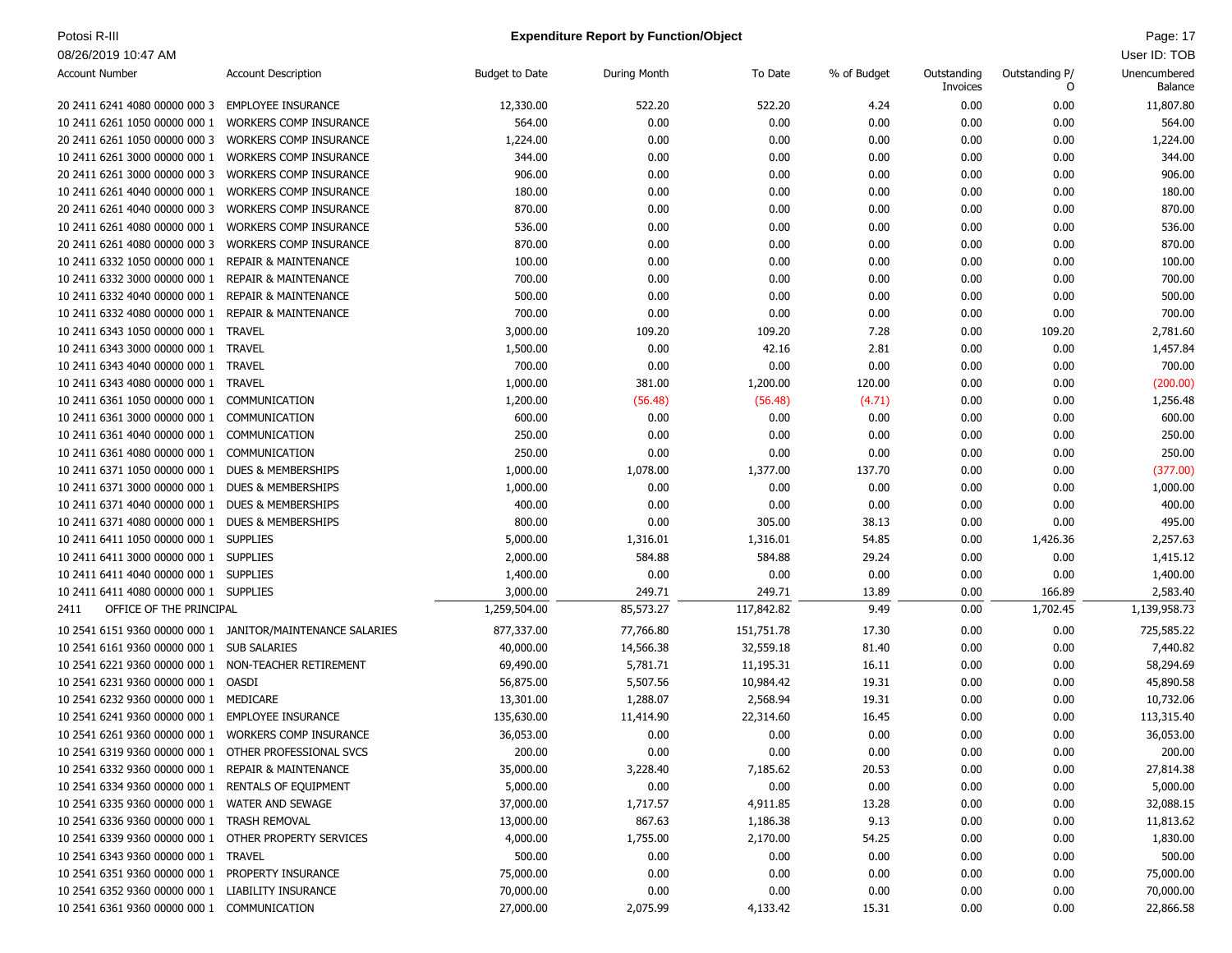# Potosi R-III **Page: 18** Page: 18 **Expenditure Report by Function/Object** Page: 18 Page: 18

| 08/26/2019 10:47 AM                                   |                                                           |                       |              |            |             |                         |                     | User ID: TOB            |
|-------------------------------------------------------|-----------------------------------------------------------|-----------------------|--------------|------------|-------------|-------------------------|---------------------|-------------------------|
| <b>Account Number</b>                                 | <b>Account Description</b>                                | <b>Budget to Date</b> | During Month | To Date    | % of Budget | Outstanding<br>Invoices | Outstanding P/<br>O | Unencumbered<br>Balance |
| 10 2541 6411 9360 00000 000 1 SUPPLIES                |                                                           | 95,000.00             | 14,077.14    | 17,029.75  | 17.93       | 0.00                    | 0.00                | 77,970.25               |
| 10 2541 6481 9360 00000 000 1 ELECTRIC                |                                                           | 305,000.00            | 0.00         | 34,850.75  | 11.43       | 0.00                    | 0.00                | 270,149.25              |
| 10 2541 6482 9360 00000 000 1 NATURAL GAS             |                                                           | 85,000.00             | 915.53       | 2,722.98   | 3.20        | 0.00                    | 0.00                | 82,277.02               |
| 40 2541 6541 9360 00000 000 1 REGULAR EQUIPMENT       |                                                           | 5,000.00              | 0.00         | 0.00       | 0.00        | 0.00                    | 0.00                | 5,000.00                |
| OPERATION & MTNC OF PLANT<br>2541                     |                                                           | 1,985,386.00          | 140,962.68   | 305,564.98 | 15.39       | 0.00                    | 0.00                | 1,679,821.02            |
| 10 2542 6411 9360 00000 000 1 SUPPLIES                |                                                           | 80,000.00             | 8,641.05     | 13,984.75  | 26.45       | 0.00                    | 7,171.82            | 58,843.43               |
| 40 2542 6541 9360 00000 000 1 REGULAR EQUIPMENT       |                                                           | 5,000.00              | 0.00         | 0.00       | 0.00        | 0.00                    | 0.00                | 5,000.00                |
| <b>JANITORIAL SERVICES</b><br>2542                    |                                                           | 85,000.00             | 8,641.05     | 13,984.75  | 24.89       | 0.00                    | 7,171.82            | 63,843.43               |
| 10 2543 6411 9360 00000 000 1 SUPPLIES                |                                                           | 3,000.00              | 0.00         | 0.00       | 0.00        | 0.00                    | 0.00                | 3,000.00                |
| 40 2543 6531 9360 00000 000 1 SITE IMPROVEMENTS       |                                                           | 6,000.00              | 0.00         | 0.00       | 0.00        | 0.00                    | 0.00                | 6,000.00                |
| CARE & UPKEEP OF GROUNDS<br>2543                      |                                                           | 9,000.00              | 0.00         | 0.00       | 0.00        | 0.00                    | 0.00                | 9,000.00                |
|                                                       |                                                           |                       |              |            |             |                         |                     |                         |
| 10 2546 6151 9360 00000 000 1 RESOURCE OFFICER SALARY |                                                           | 84,200.00             | 3,808.33     | 3,808.33   | 4.52        | 0.00                    | 0.00                | 80,391.67               |
| 10 2546 6221 9360 00000 000 1                         | NON-TEACHER RETIREMENT                                    | 6,622.00              | 296.59       | 296.59     | 4.48        | 0.00                    | 0.00                | 6,325.41                |
| 10 2546 6231 9360 00000 000 1                         | OASDI                                                     | 5,220.00              | 228.96       | 228.96     | 4.39        | 0.00                    | 0.00                | 4,991.04                |
| 10 2546 6232 9360 00000 000 1 MEDICARE                |                                                           | 1,221.00              | 53.55        | 53.55      | 4.39        | 0.00                    | 0.00                | 1,167.45                |
| 10 2546 6241 9360 00000 000 1                         | <b>EMPLOYEE INSURANCE</b>                                 | 12,330.00             | 518.70       | 518.70     | 4.21        | 0.00                    | 0.00                | 11,811.30               |
|                                                       | 10 2546 6312 9360 00000 000 1 INSTR PROG IMPROVEMENT SVCS | 5,000.00              | 0.00         | 0.00       | 0.00        | 0.00                    | 0.00                | 5,000.00                |
| 10 2546 6411 9360 00000 000 1 SUPPLIES                |                                                           | 3,500.00              | 118.00       | 118.00     | 3.37        | 0.00                    | 0.00                | 3,382.00                |
| SECURITY SERVICES<br>2546                             |                                                           | 118,093.00            | 5,024.13     | 5,024.13   | 4.25        | 0.00                    | 0.00                | 113,068.87              |
| 10 2552 6131 9370 00000 000 1 SUPPLEMENTAL SALARIES   |                                                           | 40,000.00             | 473.76       | 499.72     | 1.25        | 0.00                    | 0.00                | 39,500.28               |
| 10 2552 6151 9370 00000 000 1 TRANSPORTATION SALARIES |                                                           | 596,154.00            | 11,552.09    | 23,252.34  | 3.90        | 0.00                    | 0.00                | 572,901.66              |
| 10 2552 6151 9370 99900 000 1                         | <b>BUS DRIVER SALARIES - SUMMER</b><br><b>SCHOOL</b>      | 10,000.00             | 126.68       | 126.68     | 1.27        | 0.00                    | 0.00                | 9,873.32                |
| 10 2552 6153 9370 00000 000 1 SUB SALARIES            |                                                           | 55,000.00             | 0.00         | 0.00       | 0.00        | 0.00                    | 0.00                | 55,000.00               |
| 10 2552 6221 9370 00000 000 1                         | NON-TEACHER RETIREMENT                                    | 54,476.00             | 931.00       | 1,839.66   | 3.38        | 0.00                    | 0.00                | 52,636.34               |
| 10 2552 6231 9370 00000 000 1                         | OASDI                                                     | 43,472.00             | 737.96       | 1,455.51   | 3.35        | 0.00                    | 0.00                | 42,016.49               |
| 10 2552 6231 9370 99900 000 1 OASDI                   |                                                           | 0.00                  | 7.85         | 7.85       | 0.00        | 0.00                    | 0.00                | (7.85)                  |
| 10 2552 6232 9370 00000 000 1                         | MEDICARE                                                  | 10,167.00             | 172.59       | 340.40     | 3.35        | 0.00                    | 0.00                | 9,826.60                |
| 10 2552 6232 9370 99900 000 1                         | MEDICARE                                                  | 0.00                  | 1.84         | 1.84       | 0.00        | 0.00                    | 0.00                | (1.84)                  |
| 10 2552 6241 9370 00000 000 1                         | <b>EMPLOYEE INSURANCE</b>                                 | 147,960.00            | 1,556.10     | 3,112.20   | 2.10        | 0.00                    | 0.00                | 144,847.80              |
| 10 2552 6261 9370 00000 000 1 WORKERS COMP INSURANCE  |                                                           | 29,289.00             | 0.00         | 0.00       | 0.00        | 0.00                    | 0.00                | 29,289.00               |
| 10 2552 6319 9370 00000 000 1 OTHER PROFESSIONAL SVCS |                                                           | 10,000.00             | 1,011.19     | 1,222.25   | 12.22       | 0.00                    | 0.00                | 8,777.75                |
| 10 2552 6332 9370 00000 000 1                         | <b>REPAIR &amp; MAINTENANCE</b>                           | 12,500.00             | 4,591.07     | 9,000.34   | 72.00       | 0.00                    | 0.00                | 3,499.66                |
| 10 2552 6335 9370 00000 000 1                         | <b>WATER AND SEWAGE</b>                                   | 1,500.00              | 25.22        | 53.54      | 3.57        | 0.00                    | 0.00                | 1,446.46                |
| 10 2552 6336 9370 00000 000 1 TRASH REMOVAL           |                                                           | 5,000.00              | 374.66       | 512.30     | 10.25       | 0.00                    | 0.00                | 4,487.70                |
| 10 2552 6343 9370 00000 000 1 TRAVEL                  |                                                           | 1,000.00              | 0.00         | 0.00       | 0.00        | 0.00                    | 0.00                | 1,000.00                |
| 10 2552 6351 9370 00000 000 1 PROPERTY INSURANCE      |                                                           | 30,000.00             | 0.00         | 0.00       | 0.00        | 0.00                    | 0.00                | 30,000.00               |
| 10 2552 6361 9370 00000 000 1 COMMUNICATION           |                                                           | 300.00                | 0.00         | 0.00       | 0.00        | 0.00                    | 0.00                | 300.00                  |
| 10 2552 6371 9370 00000 000 1 DUES & MEMBERSHIPS      |                                                           | 200.00                | 0.00         | 0.00       | 0.00        | 0.00                    | 0.00                | 200.00                  |
| 10 2552 6411 9370 00000 000 1 SUPPLIES                |                                                           | 80,000.00             | 27,857.67    | 41,158.02  | 51.45       | 0.00                    | 0.00                | 38,841.98               |
| 10 2552 6481 9370 00000 000 1 ELECTRIC                |                                                           | 5,000.00              | 0.00         | 393.99     | 7.88        | 0.00                    | 0.00                | 4,606.01                |
| 10 2552 6482 9370 00000 000 1 NATURAL GAS             |                                                           | 5,000.00              | 22.00        | 44.00      | 0.88        | 0.00                    | 0.00                | 4,956.00                |
| 10 2552 6486 9370 00000 000 1                         | GASOLINE/DIESEL                                           | 108,000.00            | 2,783.27     | 5,827.27   | 5.40        | 0.00                    | 0.00                | 102,172.73              |
| 40 2552 6541 9370 00000 000 1                         | REGULAR EQUIPMENT                                         | 5,000.00              | 0.00         | 0.00       | 0.00        | 0.00                    | 0.00                | 5,000.00                |
| 40 2552 6541 9370 92019 000 1                         | REGULAR EQUIPMENT (BOND ISSUE)                            | 0.00                  | 36,075.00    | 36,075.00  | 90.19       | 0.00                    | 0.00                | 3,925.00                |
| 40 2552 6552 9370 00000 000 3                         | PUPIL TRANSPORT VEHICLES - SCHOOL<br><b>BUSES</b>         | 274,607.00            | 0.00         | 279,847.10 | 101.91      | 0.00                    | 0.00                | (5,240.10)              |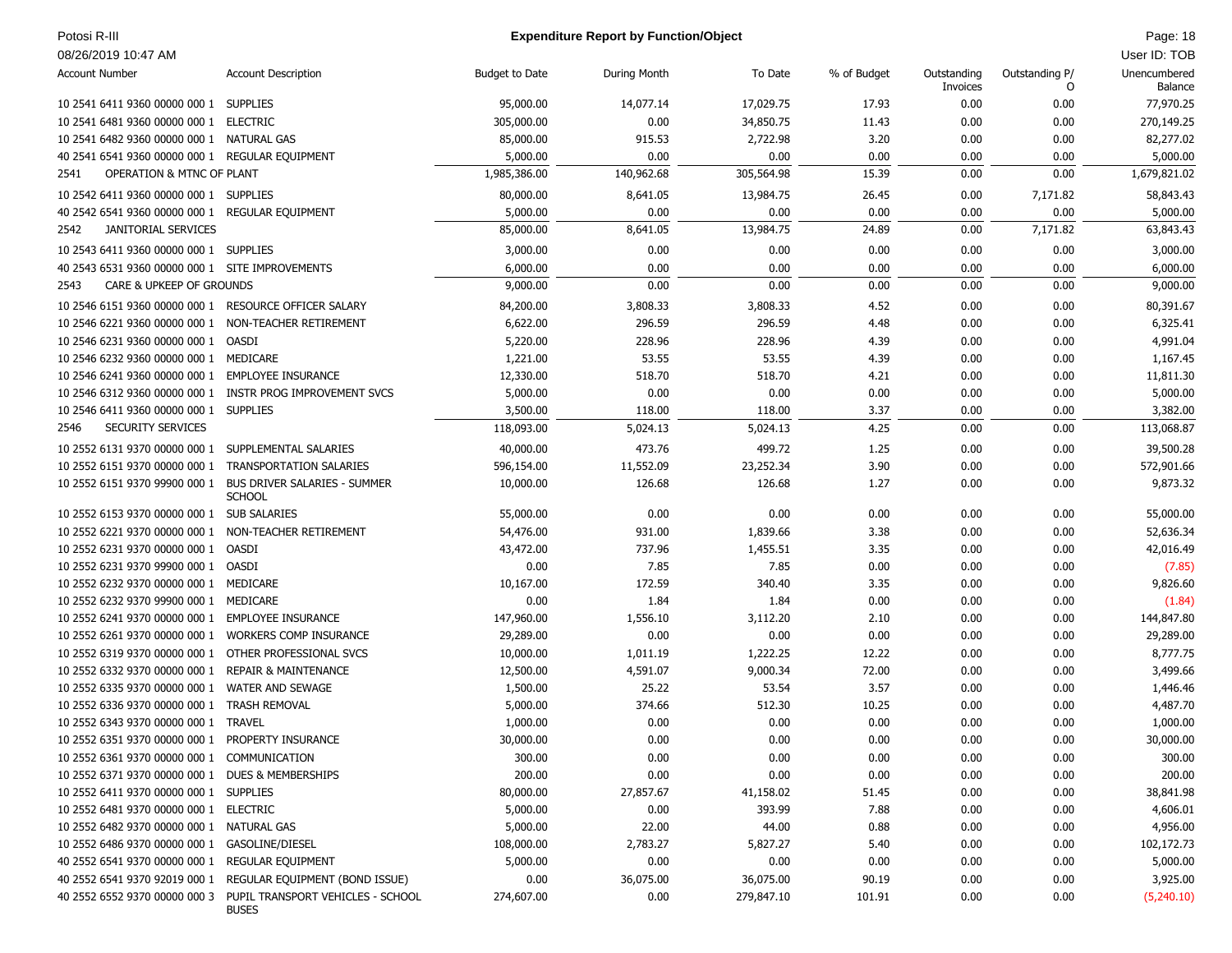### Potosi R-III **Page: 19 Contains a later contains a later contains a later contains a later contains a later contains a later contains a later contains a later contains a later contains a later contains a later contains a l**

| <b>Account Number</b>                                    | <b>Account Description</b>                                     | <b>Budget to Date</b> | During Month | To Date    | % of Budget | Outstanding<br>Invoices | Outstanding P/<br>O | Unencumbered<br>Balance |
|----------------------------------------------------------|----------------------------------------------------------------|-----------------------|--------------|------------|-------------|-------------------------|---------------------|-------------------------|
| 2552<br>STUDENT TRANSPORTATION                           |                                                                | 1,524,625.00          | 88,299.95    | 404,770.01 | 25.87       | 0.00                    | 0.00                | 1,159,854.99            |
| 10 2554 6151 9370 12210 000 3 BUS DRIVER SALARIES - H/C  |                                                                | 14,921.00             | 0.00         | 0.00       | 0.00        | 0.00                    | 0.00                | 14,921.00               |
| 10 2554 6221 9370 12210 000 3 NON-TEACHER RETIREMENT     |                                                                | 1,024.00              | 0.00         | 0.00       | 0.00        | 0.00                    | 0.00                | 1,024.00                |
| 10 2554 6231 9370 12210 000 3 OASDI                      |                                                                | 925.00                | 0.00         | 0.00       | 0.00        | 0.00                    | 0.00                | 925.00                  |
| 10 2554 6232 9370 12210 000 3 MEDICARE                   |                                                                | 216.00                | 0.00         | 0.00       | 0.00        | 0.00                    | 0.00                | 216.00                  |
| 10 2554 6241 9370 12210 000 3 EMPLOYEE INSURANCE         |                                                                | 6,165.00              | 0.00         | 0.00       | 0.00        | 0.00                    | 0.00                | 6,165.00                |
| 10 2554 6411 9370 12210 000 3 SUPPLIES                   |                                                                | 3,000.00              | 0.00         | 0.00       | 0.00        | 0.00                    | 0.00                | 3,000.00                |
| 10 2554 6486 9370 12210 000 3 GASOLINE/DIESEL            |                                                                | 6,000.00              | 0.00         | 0.00       | 0.00        | 0.00                    | 0.00                | 6,000.00                |
| DIST HANDICAPPED TRANSPORTATIO<br>2554                   |                                                                | 32,251.00             | 0.00         | 0.00       | 0.00        | 0.00                    | 0.00                | 32,251.00               |
| 10 2559 6151 9370 12810 000 3 BUS DRIVER SALARIES - ECSE |                                                                | 21,189.00             | 0.00         | 0.00       | 0.00        | 0.00                    | 0.00                | 21,189.00               |
| 10 2559 6221 9370 12810 000 3 NON-TEACHER RETIREMENT     |                                                                | 1,454.00              | 0.00         | 0.00       | 0.00        | 0.00                    | 0.00                | 1,454.00                |
| 10 2559 6231 9370 12810 000 3 OASDI                      |                                                                | 1,314.00              | 0.00         | 0.00       | 0.00        | 0.00                    | 0.00                | 1,314.00                |
| 10 2559 6232 9370 12810 000 3 MEDICARE                   |                                                                | 307.00                | 0.00         | 0.00       | 0.00        | 0.00                    | 0.00                | 307.00                  |
|                                                          | 10 2559 6334 9370 12810 000 3 RENTALS OF EQUIPMENT (BUS LEASE) | 43,242.00             | 0.00         | 0.00       | 0.00        | 0.00                    | 0.00                | 43,242.00               |
| 10 2559 6411 9370 12810 000 3 SUPPLIES                   |                                                                | 3,000.00              | 0.00         | 0.00       | 0.00        | 0.00                    | 0.00                | 3,000.00                |
| 10 2559 6486 9370 12810 000 3 GASOLINE/DIESEL            |                                                                | 6,000.00              | 0.00         | 0.00       | 0.00        | 0.00                    | 0.00                | 6,000.00                |
| 2559                                                     | EARLY CHILDHOOD SPECIAL ED TRANSPORTATIO                       | 76,506.00             | 0.00         | 0.00       | 0.00        | 0.00                    | 0.00                | 76,506.00               |
| 10 2561 6151 9380 00000 000 1 COOK SALARIES              |                                                                | 389,717.00            | 2,037.96     | 2,037.96   | 0.52        | 0.00                    | 0.00                | 387,679.04              |
|                                                          | 10 2561 6151 9380 99900 000 1 COOK SALARIES SUMMER SCHOOL      | 10,000.00             | 0.00         | 0.00       | 0.00        | 0.00                    | 0.00                | 10,000.00               |
| 10 2561 6153 9380 00000 000 1 SUB SALARIES               |                                                                | 25,000.00             | 498.40       | 498.40     | 1.99        | 0.00                    | 0.00                | 24,501.60               |
| 10 2561 6221 9380 00000 000 1 NON-TEACHER RETIREMENT     |                                                                | 34,187.00             | 139.80       | 139.80     | 0.41        | 0.00                    | 0.00                | 34,047.20               |
| 10 2561 6231 9380 00000 000 1 OASDI                      |                                                                | 26,332.00             | 157.25       | 157.25     | 0.60        | 0.00                    | 0.00                | 26,174.75               |
| 10 2561 6232 9380 00000 000 1 MEDICARE                   |                                                                | 6,158.00              | 36.78        | 36.78      | 0.60        | 0.00                    | 0.00                | 6,121.22                |
| 10 2561 6241 9380 00000 000 1 EMPLOYEE INSURANCE         |                                                                | 98,640.00             | 0.00         | 0.00       | 0.00        | 0.00                    | 0.00                | 98,640.00               |
| 10 2561 6261 9380 00000 000 1 WORKERS COMP INSURANCE     |                                                                | 16,275.00             | 0.00         | 0.00       | 0.00        | 0.00                    | 0.00                | 16,275.00               |
| 10 2561 6332 9380 00000 000 1 REPAIR & MAINTENANCE       |                                                                | 1,000.00              | 0.00         | 0.00       | 0.00        | 0.00                    | 0.00                | 1,000.00                |
| 10 2561 6336 9380 00000 000 1 TRASH REMOVAL              |                                                                | 15,000.00             | 729.59       | 997.64     | 6.65        | 0.00                    | 0.00                | 14,002.36               |
| 10 2561 6339 9380 00000 000 1 OTHER PROPERTY SERVICES    |                                                                | 1,000.00              | 0.00         | 0.00       | 0.00        | 0.00                    | 0.00                | 1,000.00                |
| 10 2561 6343 9380 00000 000 1 TRAVEL                     |                                                                | 2,000.00              | 0.00         | 82.13      | 4.11        | 0.00                    | 0.00                | 1,917.87                |
| 10 2561 6361 9380 00000 000 1 COMMUNICATION              |                                                                | 1,000.00              | 0.00         | 0.00       | 0.00        | 0.00                    | 0.00                | 1,000.00                |
| 10 2561 6471 9380 00000 000 1 FOOD                       |                                                                | 545,000.00            | 26,070.16    | 31,074.90  | 5.70        | 0.00                    | 0.00                | 513,925.10              |
| 10 2561 6491 9380 00000 000 1 OTHER SUPPLIES & MATERIALS |                                                                | 38,000.00             | 51.92        | 152.91     | 0.40        | 0.00                    | 0.00                | 37,847.09               |
| 40 2561 6541 9380 00000 000 1 REGULAR EQUIPMENT          |                                                                | 10,000.00             | 8,039.67     | 8,039.67   | 139.87      | 0.00                    | 5,946.96            | (3,986.63)              |
| <b>FOOD SERVICE</b><br>2561                              |                                                                | 1,219,309.00          | 37,761.53    | 43,217.44  | 4.03        | 0.00                    | 5,946.96            | 1,170,144.60            |
| 10 2644 6343 1000 00000 000 1 TRAVEL                     |                                                                | 4,000.00              | 324.32       | 568.82     | 20.80       | 0.00                    | 263.23              | 3,167.95                |
| <b>PDS</b><br>2644                                       |                                                                | 4,000.00              | 324.32       | 568.82     | 20.80       | 0.00                    | 263.23              | 3,167.95                |
| 10 3100 6411 1000 00000 000 1 SUPPLIES                   |                                                                | 2,000.00              | 0.00         | 0.00       | 0.00        | 0.00                    | 0.00                | 2,000.00                |
| DIRECTION OF COMMUITY SERVICES<br>3100                   |                                                                | 2,000.00              | 0.00         | $0.00\,$   | $0.00\,$    | 0.00                    | 0.00                | 2,000.00                |
| 10 3511 6161 4080 00000 000 3 P.A.T. PART-TIME SALARIES  |                                                                | 158,270.00            | 2,079.14     | 5,377.73   | 3.40        | 0.00                    | 0.00                | 152,892.27              |
| 10 3511 6221 4080 00000 000 3 NON-TEACHER RETIREMENT     |                                                                | 11,280.00             | 49.28        | 129.94     | 1.15        | 0.00                    | 0.00                | 11,150.06               |
| 10 3511 6231 4080 00000 000 3 OASDI                      |                                                                | 9,813.00              | 128.87       | 333.35     | 3.40        | 0.00                    | 0.00                | 9,479.65                |
| 10 3511 6232 4080 00000 000 3 MEDICARE                   |                                                                | 2,295.00              | 30.14        | 77.96      | 3.40        | 0.00                    | 0.00                | 2,217.04                |
| 10 3511 6241 4080 00000 000 3 EMPLOYEE INSURANCE         |                                                                | 6,165.00              | 0.00         | 0.00       | 0.00        | 0.00                    | 0.00                | 6,165.00                |
| 10 3511 6261 4080 00000 000 3 WORKERS COMP INSURANCE     |                                                                | 355.00                | 0.00         | 0.00       | 0.00        | 0.00                    | 0.00                | 355.00                  |
| 10 3511 6332 4080 00000 000 3 REPAIR & MAINTENANCE       |                                                                | 800.00                | 0.00         | 0.00       | 0.00        | 0.00                    | 0.00                | 800.00                  |
| 10 3511 6343 4080 00000 000 3 TRAVEL                     |                                                                | 8,000.00              | 123.30       | 403.20     | 5.04        | 0.00                    | 0.00                | 7,596.80                |
|                                                          |                                                                |                       |              |            |             |                         |                     |                         |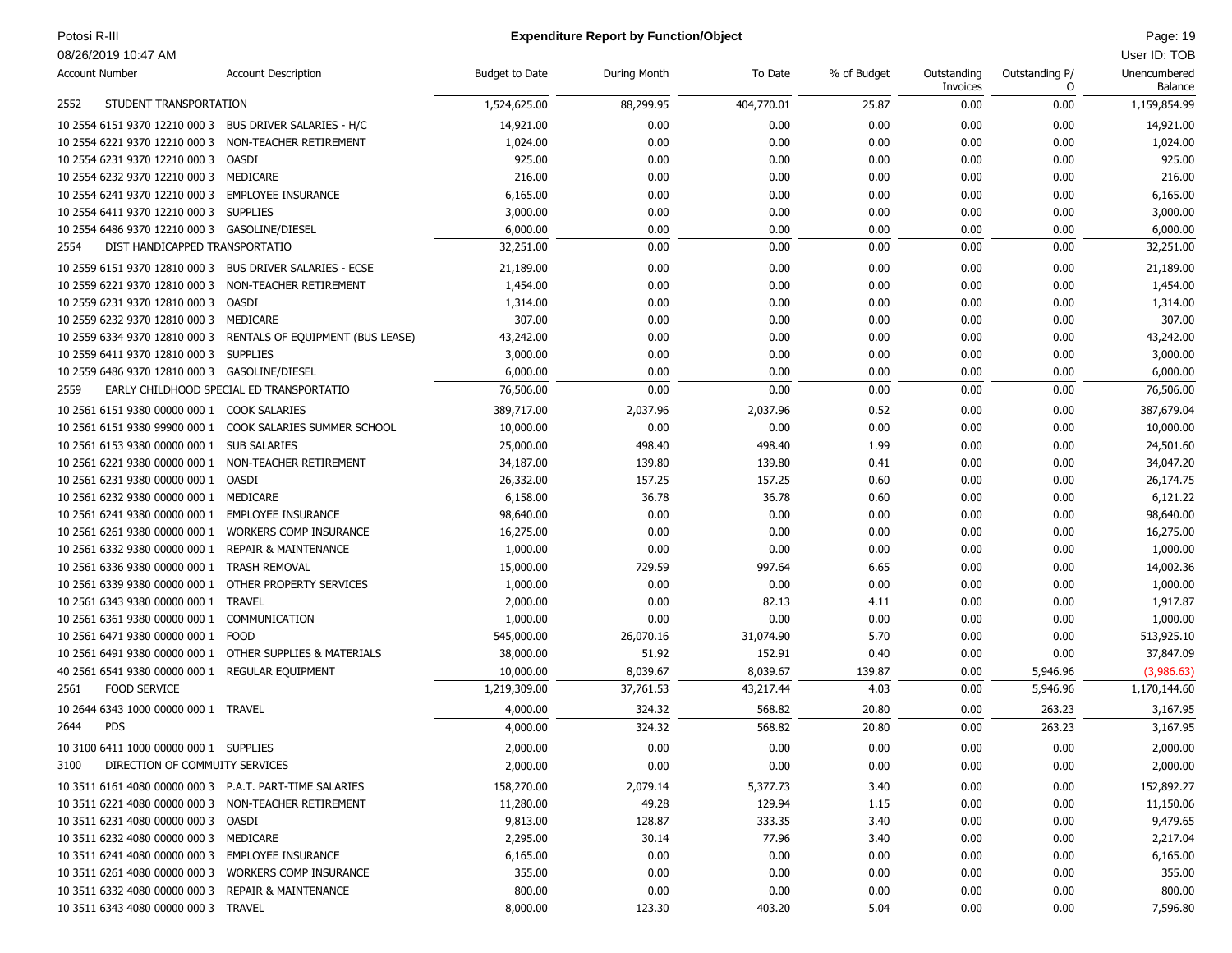| Potosi R-III |
|--------------|
|--------------|

# Potosi R-III Page: 20 **Expenditure Report by Function/Object** Page: 20 **Page: 20** Page: 20

| <b>Account Number</b>                                    | <b>Account Description</b>                                                    | <b>Budget to Date</b> | During Month | To Date   | % of Budget | Outstanding<br>Invoices | Outstanding P/<br>0 | Unencumbered<br><b>Balance</b> |
|----------------------------------------------------------|-------------------------------------------------------------------------------|-----------------------|--------------|-----------|-------------|-------------------------|---------------------|--------------------------------|
| 10 3511 6361 4080 00000 000 3 COMMUNICATION              |                                                                               | 1,500.00              | 0.00         | 0.00      | 0.00        | 0.00                    | 0.00                | 1,500.00                       |
| 10 3511 6411 4080 00000 000 3 SUPPLIES                   |                                                                               | 3,500.00              | 0.00         | 0.00      | 0.00        | 0.00                    | 0.00                | 3,500.00                       |
| PARENTS AS TEACHERS<br>3511                              |                                                                               | 201,978.00            | 2,410.73     | 6,322.18  | 3.13        | 0.00                    | 0.00                | 195,655.82                     |
|                                                          | 10 3512 6152 4080 00000 000 1 TEACHERS AIDE/ASST SALARIES                     | 28,130.00             | 0.00         | 0.00      | 0.00        | 0.00                    | 0.00                | 28,130.00                      |
| 20 3512 6152 4080 00000 000 3                            | TEACHERS AIDE/ASST SALARIES                                                   | 61,293.00             | 300.00       | 300.00    | 0.49        | 0.00                    | 0.00                | 60,993.00                      |
| 20 3512 6211 4080 00000 000 3 TEACHER RETIREMENT         |                                                                               | 6,155.00              | 0.00         | 0.00      | 0.00        | 0.00                    | 0.00                | 6,155.00                       |
| 10 3512 6221 4080 00000 000 1                            | NON-TEACHER RETIREMENT                                                        | 2,776.00              | 0.00         | 0.00      | 0.00        | 0.00                    | 0.00                | 2,776.00                       |
| 10 3512 6231 4080 00000 000 1 OASDI                      |                                                                               | 1,744.00              | 0.00         | 0.00      | 0.00        | 0.00                    | 0.00                | 1,744.00                       |
| 20 3512 6231 4080 00000 000 3 OASDI                      |                                                                               | 3,800.00              | 18.60        | 18.60     | 0.49        | 0.00                    | 0.00                | 3,781.40                       |
| 10 3512 6232 4080 00000 000 1 MEDICARE                   |                                                                               | 408.00                | 0.00         | 0.00      | 0.00        | 0.00                    | 0.00                | 408.00                         |
| 20 3512 6232 4080 00000 000 3 MEDICARE                   |                                                                               | 889.00                | 4.35         | 4.35      | 0.49        | 0.00                    | 0.00                | 884.65                         |
| 10 3512 6241 4080 00000 000 1 EMPLOYEE INSURANCE         |                                                                               | 12,330.00             | 0.00         | 0.00      | 0.00        | 0.00                    | 0.00                | 12,330.00                      |
| 20 3512 6241 4080 00000 000 3 EMPLOYEE INSURANCE         |                                                                               | 12,330.00             | 0.00         | 0.00      | 0.00        | 0.00                    | 0.00                | 12,330.00                      |
| 10 3512 6261 4080 00000 000 1 WORKERS COMP INSURANCE     |                                                                               | 159.00                | 0.00         | 0.00      | 0.00        | 0.00                    | 0.00                | 159.00                         |
| 10 3512 6343 4080 00000 000 1 TRAVEL                     |                                                                               | 200.00                | 0.00         | 0.00      | 0.00        | 0.00                    | 0.00                | 200.00                         |
| 10 3512 6411 4080 00000 000 1 SUPPLIES                   |                                                                               | 500.00                | 0.00         | 0.00      | 0.00        | 0.00                    | 0.00                | 500.00                         |
| <b>PRESCHOOL</b><br>3512                                 |                                                                               | 130,714.00            | 322.95       | 322.95    | 0.25        | 0.00                    | 0.00                | 130,391.05                     |
| 10 3611 6411 4080 45100 000 4 SUPPLIES                   |                                                                               | 2,000.00              | 0.00         | 0.00      | 0.00        | 0.00                    | 0.00                | 2,000.00                       |
| HOMELESS & OTHER DISADV STUDENT SVCS<br>3611             |                                                                               | 2,000.00              | 0.00         | 0.00      | 0.00        | 0.00                    | 0.00                | 2,000.00                       |
| 10 3711 6311 4080 45100 000 4 INSTRUCTIONAL SERVICES     |                                                                               | 2,000.00              | 0.00         | 0.00      | 0.00        | 0.00                    | 0.00                | 2,000.00                       |
| 10 3711 6411 4080 45100 000 4 SUPPLIES                   |                                                                               | 3,482.00              | 0.00         | 0.00      | 0.00        | 0.00                    | 0.00                | 3,482.00                       |
| NON-PUBLIC SCHOOL STUDENTS SERVICES<br>3711              |                                                                               | 5,482.00              | 0.00         | 0.00      | 0.00        | 0.00                    | 0.00                | 5,482.00                       |
|                                                          | 20 3812 6111 1050 00000 000 1 AFTER SCHOOL PROGRAM TEACHER<br><b>SALARIES</b> | 1,300.00              | 0.00         | 0.00      | 0.00        | 0.00                    | 0.00                | 1,300.00                       |
|                                                          | 20 3812 6111 3000 00000 000 1 AFTER SCHOOL PROGRAM TEACHER<br><b>SALARIES</b> | 1,200.00              | 0.00         | 0.00      | 0.00        | 0.00                    | 0.00                | 1,200.00                       |
|                                                          | 20 3812 6111 4040 00000 000 1 AFTER SCHOOL PROGRAM TEACHER<br><b>SALARIES</b> | 500.00                | 0.00         | 0.00      | 0.00        | 0.00                    | 0.00                | 500.00                         |
|                                                          | 20 3812 6111 4080 00000 000 1 AFTER SCHOOL PROGRAM TEACHER<br><b>SALARIES</b> | 500.00                | 0.00         | 0.00      | 0.00        | 0.00                    | 0.00                | 500.00                         |
|                                                          | 10 3812 6151 9370 00000 000 1 TRANSPORTATIO SALARIES AFTER<br>SCHOOL PROG     | 12,000.00             | 0.00         | 0.00      | 0.00        | 0.00                    | 0.00                | 12,000.00                      |
| 10 3812 6151 9380 00000 000 1 COOK SALARIES              |                                                                               | 5,000.00              | 0.00         | 0.00      | 0.00        | 0.00                    | 0.00                | 5,000.00                       |
| 10 3812 6411 1050 00000 000 1 SUPPLIES                   |                                                                               | 1,000.00              | 0.00         | 0.00      | 0.00        | 0.00                    | 0.00                | 1,000.00                       |
| 10 3812 6411 3000 00000 000 1 SUPPLIES                   |                                                                               | 1,000.00              | 0.00         | 0.00      | 0.00        | 0.00                    | 0.00                | 1,000.00                       |
| 10 3812 6411 4040 00000 000 1 SUPPLIES                   |                                                                               | 1,000.00              | 0.00         | 0.00      | 0.00        | 0.00                    | 0.00                | 1,000.00                       |
| 10 3812 6411 4080 00000 000 1 SUPPLIES                   |                                                                               | 1,000.00              | 0.00         | 0.00      | 0.00        | 0.00                    | 0.00                | 1,000.00                       |
| 10 3812 6471 9380 00000 000 1 FOOD                       |                                                                               | 40,000.00             | 0.00         | 0.00      | 0.00        | 0.00                    | 0.00                | 40,000.00                      |
| 10 3812 6486 9370 00000 000 1 GASOLINE/DIESEL            |                                                                               | 6,000.00              | 0.00         | 0.00      | 0.00        | 0.00                    | 0.00                | 6,000.00                       |
| 10 3812 6491 9380 00000 000 1 OTHER SUPPLIES & MATERIALS |                                                                               | 40,000.00             | 0.00         | 0.00      | 0.00        | 0.00                    | 0.00                | 40,000.00                      |
| AFTER SCHOOL PROGRAM<br>3812                             |                                                                               | 110,500.00            | 0.00         | 0.00      | 0.00        | 0.00                    | 0.00                | 110,500.00                     |
|                                                          | 10 3912 6312 4040 45100 000 4 INSTR PROG IMPROVEMENT SVCS                     | 2,106.00              | 0.00         | 0.00      | 0.00        | 0.00                    | 0.00                | 2,106.00                       |
|                                                          | 10 3912 6312 4080 45100 000 4 INSTR PROG IMPROVEMENT SVCS                     | 2,879.00              | 0.00         | 0.00      | 0.00        | 0.00                    | 0.00                | 2,879.00                       |
| 10 3912 6411 4040 45100 000 4 SUPPLIES                   |                                                                               | 845.00                | 0.00         | 0.00      | 0.00        | 0.00                    | 0.00                | 845.00                         |
| 10 3912 6411 4080 45100 000 4 SUPPLIES                   |                                                                               | 1,155.00              | 0.00         | 0.00      | 20.16       | 0.00                    | 232.90              | 922.10                         |
| PARENT INVOLVEMENT<br>3912                               |                                                                               | 6,985.00              | 0.00         | 0.00      | 3.33        | 0.00                    | 232.90              | 6,752.10                       |
| 40 4011 6531 9610 00000 000 1 SITE IMPROVEMENTS          |                                                                               | 140,000.00            | 14,569.80    | 14,569.80 | 10.41       | 0.00                    | 0.00                | 125,430.20                     |